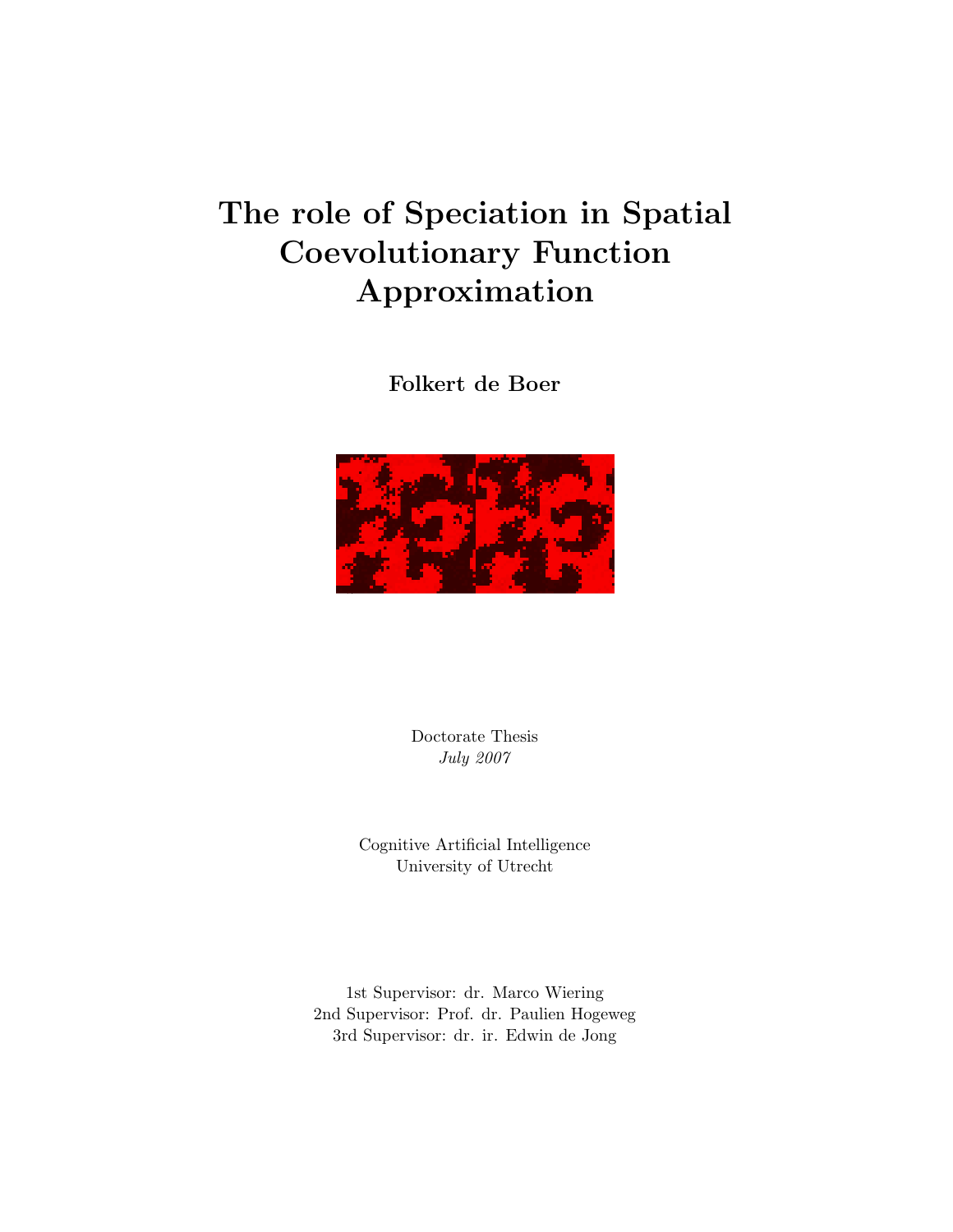#### Abstract

Evolution by reproduction, selection and mutation has given rise to complexity at many different levels, e.g. at the level of the many different species in the biosphere and at the level of complex information processing within individuals. We investigate how these two levels interact in an artificial setting. We investigate how diversification through speciation influences the evolution of complex information at the level of the individual. We use a coevolutionary computation model for function approximation. Two populations (one consisting of hosts, the other of parasites) co-evolve, their fitness defined on the interaction with the other population. The model is in a 2D space, and per generation a host encounters only a small subset of 'evolutionary problems', i.e. those in its direct neighborhood. This simple artificial setting allows us to study evolution of information processing, and integration of information over many generations. We study 2 evolutionary scenarios, one in which between generations all hosts and parasites are randomly distributed over space, and one in which the self induced spatial patterns of the system are maintained. We show that only in the latter case the hosts are in the end able to process all parasites correctly: i.e. the evolutionary target is reached. We analyze the evolutionary process by tracing back the lineages leading up to the final result. We show that in the undisturbed spatial system the host and parasite populations speciate in different subspecies which are adapted to each other and remain in the population until the target function is reached. In contrast in the well mixed case, although the diversity of parasites seen during the evolution is even higher than in the spatial case, we observe typical red queen evolution, in which the hosts continue to chase the parasites, unable to integrate enough information to reach the evolutionary target while only one host lineage survives the competition. We conclude that multiple levels of complexity reinforce each other in this coevolutionary setting: in our system spatial pattern formation and speciation appear to be prerequisites for the evolution of complex information processing.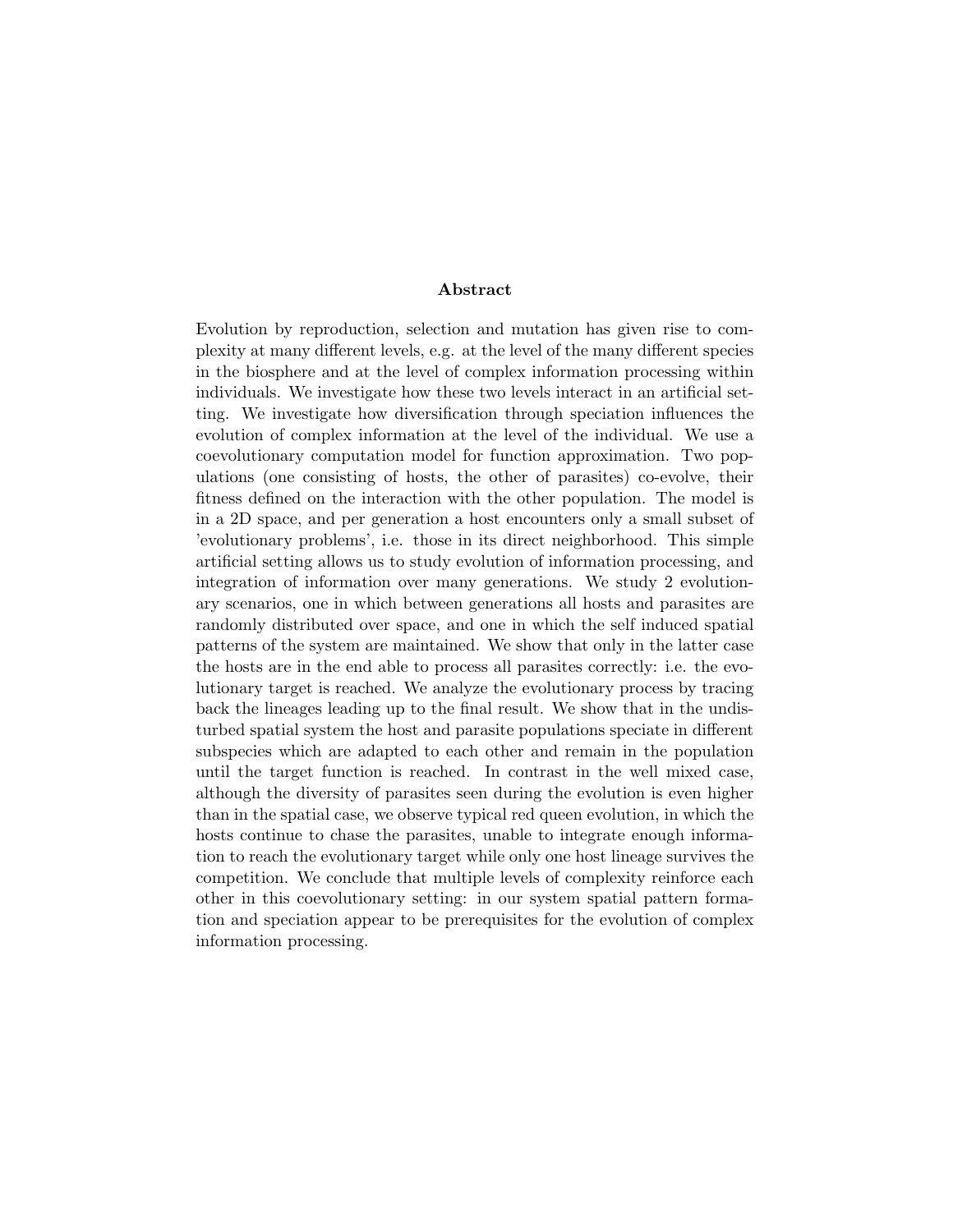#### Acknowledgements

First of all I would like to thank all the people from the theoretical biology & Bioinformatics group, where I wrote this thesis. Although in my opinion, the selfmade coffee is often much too strong, I really enjoy the many conversations in the coffeeroom, the lunches and the (sometimes) fruitful discussions. Also the suggestions and received help in a broad range of problems is really appreciated. Also thanks to my supervisors for reading and commenting the many draft versions of this thesis; Paulien, for the daily supervising, the helping and the guidance into the right (biological) direction, Marco for being a critical reader and for helping to make this thesis more readable and Edwin for the critical reflections and coevolutionary discussions. I thank Rients van Wijngaarden for initiating this project and the preceding work, but especially for the good time and discussions we had in London. I also would like to thank Daan for the 'stimulating' discussions about a lot of things and Marleen for her love and pointers when I got stuck again. Finally I would of course like to thank all my friends and family for support and understanding.

Folkert 2007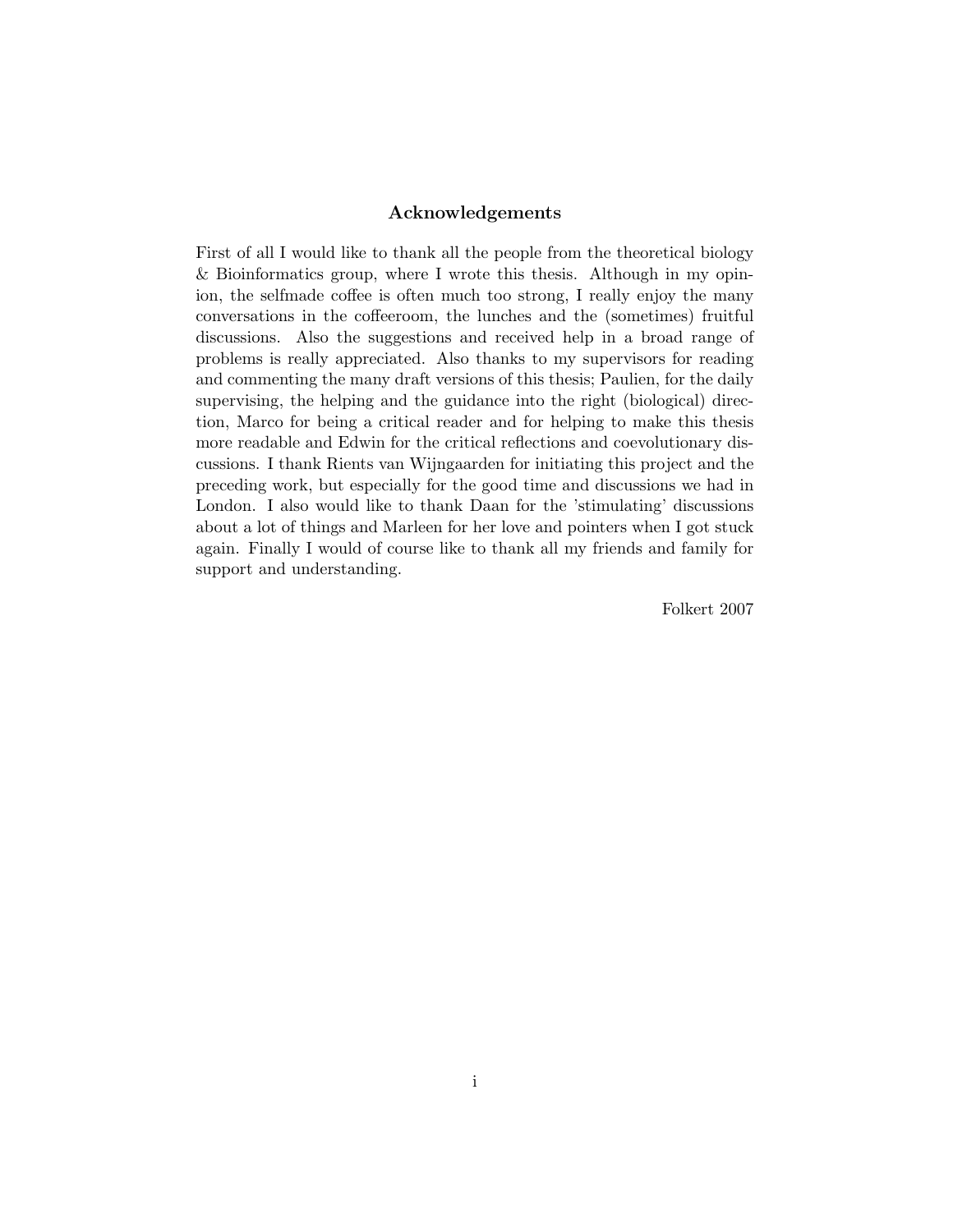# **Contents**

| $\mathbf{1}$ |     | Introduction                                                        | $\mathbf 1$    |
|--------------|-----|---------------------------------------------------------------------|----------------|
|              | 1.1 |                                                                     | $\mathbf{1}$   |
|              |     | 1.1.1                                                               | $\overline{2}$ |
|              | 1.2 |                                                                     | $\overline{2}$ |
|              |     | 1.2.1                                                               | $\overline{4}$ |
|              | 1.3 |                                                                     | $\overline{4}$ |
|              |     | 1.3.1                                                               | $\overline{5}$ |
|              | 1.4 |                                                                     | $\overline{5}$ |
|              | 1.5 |                                                                     | 6              |
| $\bf{2}$     |     | <b>Evolutionary Computation</b>                                     | 7              |
|              | 2.1 |                                                                     | $\overline{7}$ |
|              |     | Adaptation and Speciation<br>2.1.1                                  | $\overline{7}$ |
|              |     | 2.1.2                                                               | 9              |
|              |     | 2.1.3                                                               | 10             |
|              |     | Survival of the Fittest<br>2.1.4                                    | 11             |
|              | 2.2 |                                                                     | 12             |
|              |     | 2.2.1<br>Computational Application of Evolution                     | 12             |
|              |     | Problem Solving and Optimization<br>2.2.2                           | 13             |
|              |     | 2.2.3                                                               | 13             |
|              |     | 2.2.4<br>General Scheme of Evolutionary Computation                 | 14             |
|              |     | Exploration vs. Exploitation $\ldots \ldots \ldots \ldots$<br>2.2.5 | 15             |
|              | 2.3 | Genetic Algorithms and Genetic Programming                          | 15             |
| 3            |     | <b>Eco-evolutionary Dynamics</b>                                    | 18             |
|              | 3.1 | Evolutionary and Ecological Dynamics                                | 18             |
|              | 3.2 | Population Based vs. Individual Based Diversity                     | 19             |
|              | 3.3 |                                                                     | 20             |
|              |     | 3.3.1                                                               | 20             |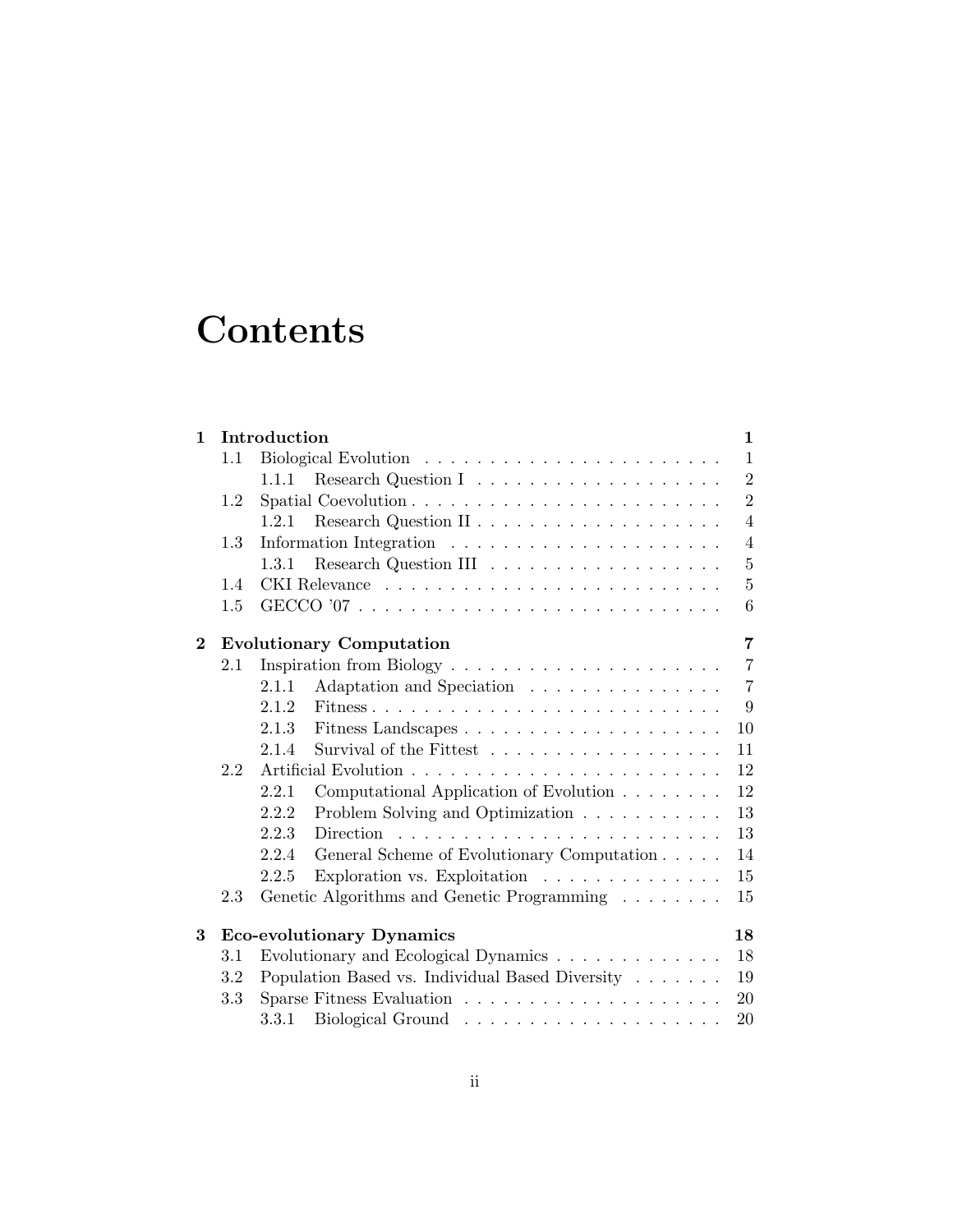|   |     | 3.3.2<br>Geological Grounding                        | 21 |
|---|-----|------------------------------------------------------|----|
|   |     | Sparse Fitness in an Experimental Setup<br>3.3.3     | 21 |
|   | 3.4 |                                                      | 22 |
|   |     | Mutual Selective Pressure<br>3.4.1                   | 22 |
|   |     | A Coevolutionary Relationship<br>3.4.2               | 24 |
|   | 3.5 |                                                      | 24 |
|   |     | 3.5.1<br>Red Queen Evolution                         | 25 |
|   |     | 3.5.2                                                | 26 |
|   | 3.6 | Coevolutionary Computation                           | 27 |
|   |     | 3.6.1                                                | 28 |
|   |     | 3.6.2<br>The Ideal Trainer                           | 28 |
|   | 3.7 | Spatial Coevolution                                  | 29 |
|   |     | 3.7.1                                                | 30 |
| 4 |     | <b>Experimental Setup</b>                            | 32 |
|   | 4.1 | The Model                                            | 32 |
|   |     | 4.1.1                                                | 33 |
|   | 4.2 |                                                      | 33 |
|   | 4.3 |                                                      | 34 |
|   | 4.4 |                                                      | 36 |
|   | 4.5 |                                                      | 37 |
| 5 |     | <b>Experimental Results</b>                          | 38 |
|   | 5.1 |                                                      | 38 |
|   |     | 5.1.1                                                | 39 |
|   | 5.2 | Coevolutionary Dynamics Depend on Fitness Evaluation | 40 |
|   | 5.3 |                                                      | 41 |
|   | 5.4 |                                                      | 42 |
| 6 |     | Conclusion                                           | 47 |
|   | 6.1 |                                                      | 47 |
|   | 6.2 |                                                      | 49 |
|   |     |                                                      |    |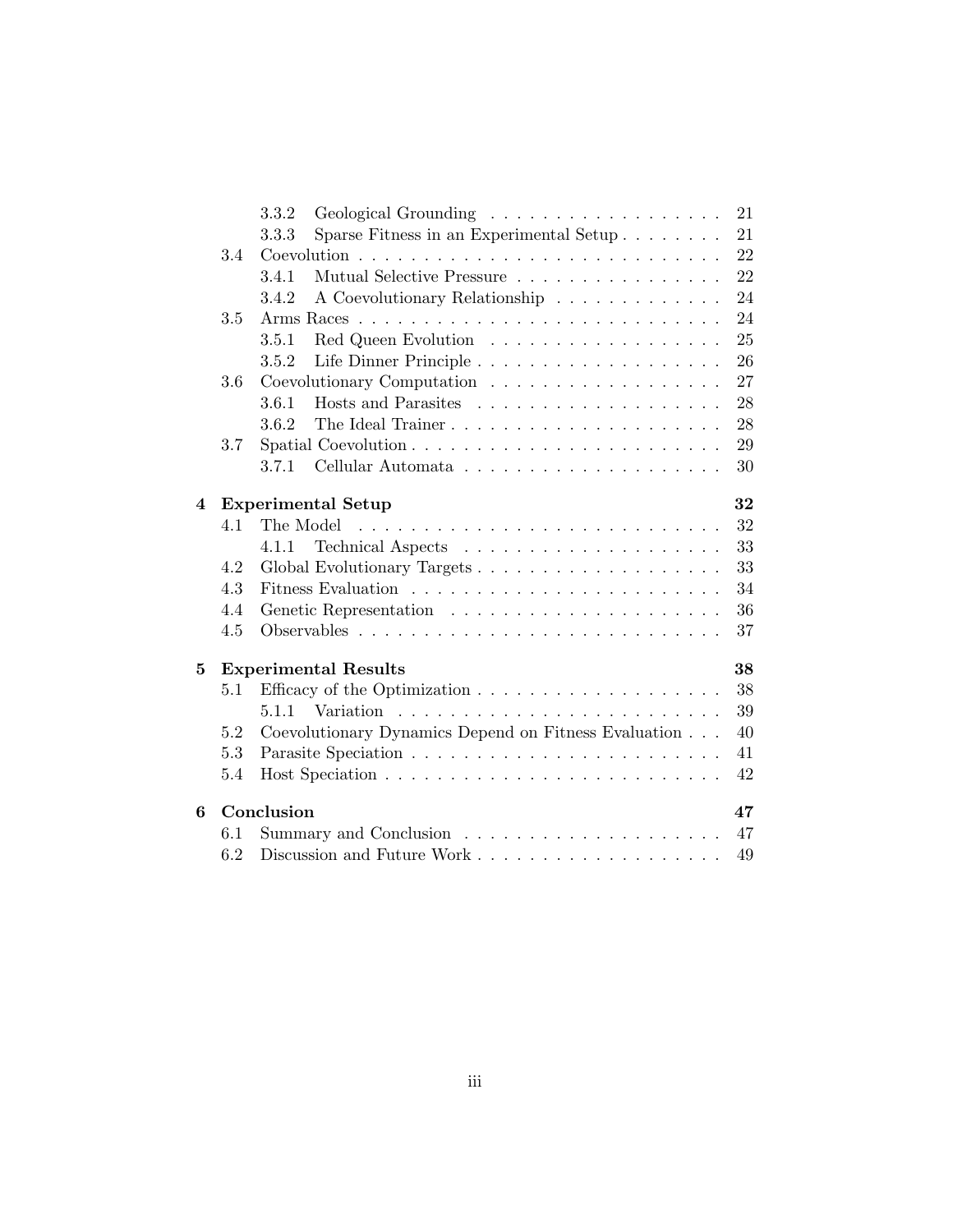## Chapter 1

# Introduction

## 1.1 Biological Evolution

As Newton's notion of universal gravitation and his laws of motion brought both structure and innovation for the field of physics, Darwinian selection brought the biological field in a rapid. Darwin's concept of natural selection [Darwin, 1859] and his explanation for the Origin of Species have changed our view on nature irreversibly. When we look at earth, it is hard to believe that all present life has originated only from physical interactions and processes, operating on and within different populations of species. In its basic form, i.e. a process of reproduction, mutation and selection, evolution is the only scientific theory that provides a potential basis for the overwhelming diversity and complexity that we can observe in nature everywhere. The chance that someday another theory successfully will refute Darwinian selection as the driving force of evolution, like quantum mechanics did for Newtonian physics, is highly unlikely. It is the simplicity of the combination of the basic mechanisms which provide an enormous explanatory power, making Darwinian selection an extremely appealing and popular theory, subject to many studies. Although considerable work has been done, a lot of key features about the nature of evolutionary dynamics are still not properly understood, giving form to the field of evolutionary biology. The ecologist E.O. Wilson stated on this matter:

"What we understand best about evolution is mostly genetic, and what we understand least is mostly ecological. I will go further and suggest that the major remaining questions of evolutionary biology are ecological rather than genetic in content. They have to do with selection pressures from the environment as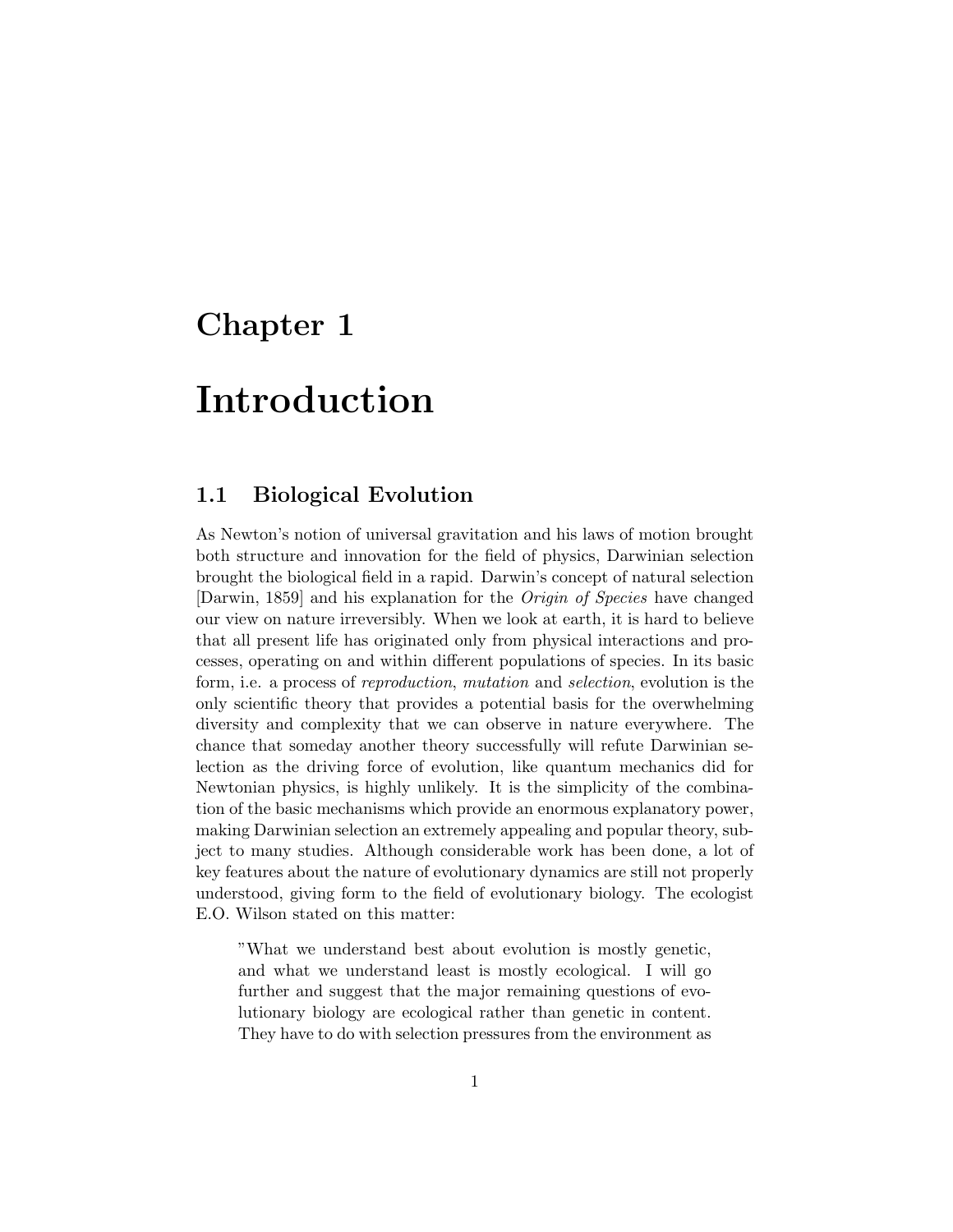revealed by the histories of particular lineages, not with genetic mechanisms of the most general nature." [Wilson, 1992]

Maybe somewhat biased being an ecologist and not yet knowing of the deciphering of genomes, Wilson points out a very important notion in investigating evolutionary dynamics: evolutionary - and ecological timescales are heavily intertwined. Therefore our research will concern eco-evolutionary dynamics, considering the multiple levels of complexity which can reinforce and influence each other.

#### 1.1.1 Research Question I

In explaining natural history, evolution can be described as a process of merely *adaptation* and *speciation* (see section 2.1.1). Adaptation and speciation are mainly driven by interactions and dynamics on the ecological timescale, and they are expressed in the evolutionary timescale, providing diversification through speciation. The role of adaptation in the process of speciation is a relatively clear one. When individuals within a species adapt to different circumstances, specialization of subpopulations can occur. This specialization can lead to divergence of genetic content within a population, which can give rise to the origin of different species. The opposite relation between speciation and adaptation however is still unclear. Therefore the main covering question of this thesis can be formulated as follows:

How does speciation of a population affect the adaptation of individuals?

### 1.2 Spatial Coevolution

The renowned phrase *survival of the fittest* [Spencer, 1864] seems to regard evolution merely as an optimization process<sup>1</sup>. This notion of optimizing gave rise to a whole new field of research: the application of artificial evolution to the field of computational methods [Holland, 1975]. In nature the fitness of an individual depends in many ways on non-static features; organisms live in different environments, interacting and (co)evolving with other organisms. In order to use evolution for optimization, most artificial evolutionary models include a static fitness evaluation function, which clearly does not resemble the natural evolutionary process. When using the

<sup>&</sup>lt;sup>1</sup>for further discussion see subsection 2.1.4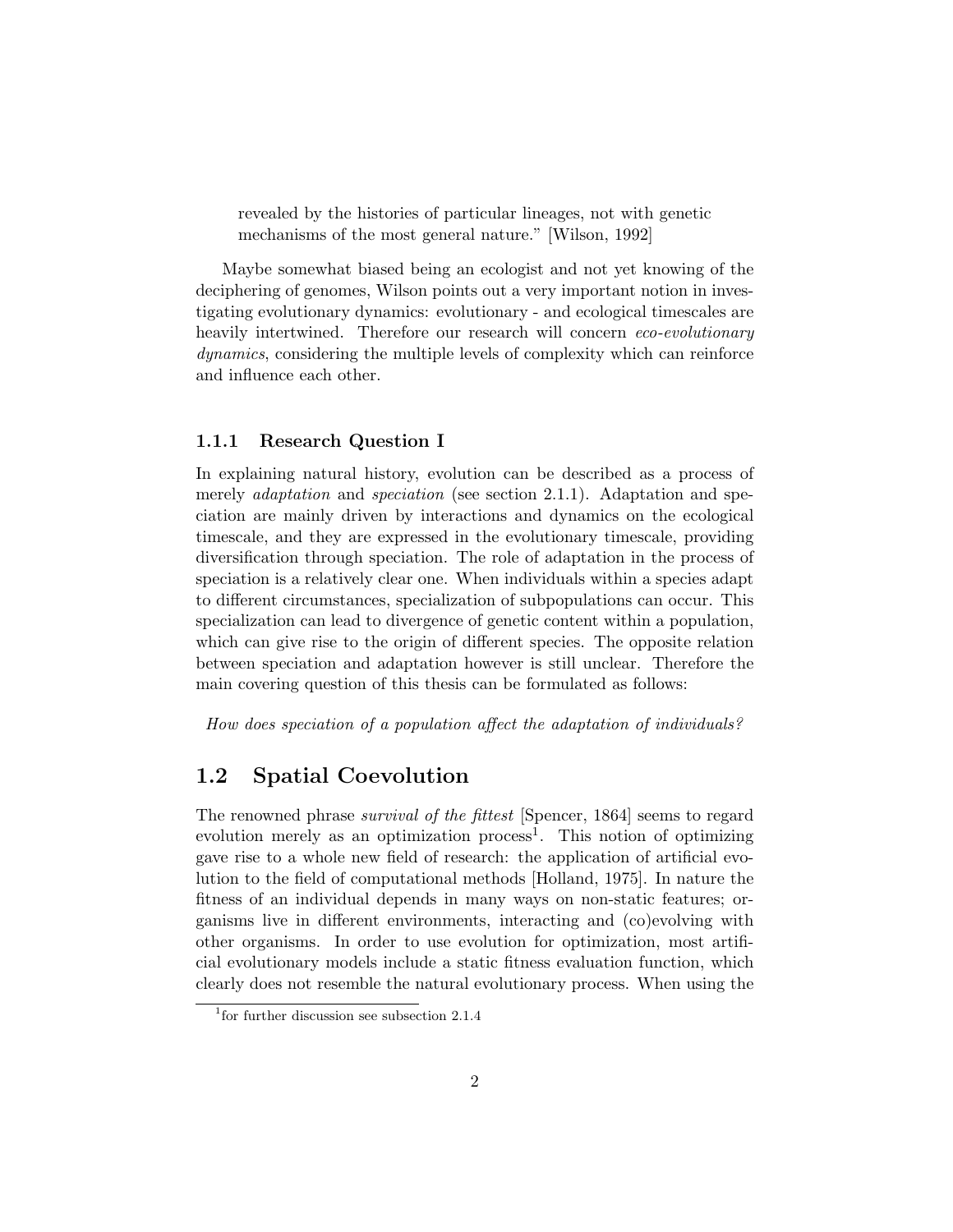terms and definitions of evolutionary computation strictly, probably all natural evolution has to be considered a coevolutionary process, because of the strong interconnection between the evolution of species and their environment. Evolutionary computation disconnects these aspects to be able to use and control the evolutionary procces in a convenient way. This also points out why it is obvious that probably none of the artificial evolutionary settings resemble nature; it is clearly not the objective to give a realistic view on natural evolution. Only in the field of coevolutionary computation, these coevolutionary dynamics are explicitly taken into account and implemented in the evolutionary method.

The introduction of coevolutionary methods in the field of evolutionary computation is also not meant to achieve a 'realistic' model of natural evolution, it was purely introduced for computational optimization motives. Coevolution samples the problem domain more efficiently without having to evaluate all problems in the domain or defining very specific problem sets. As a consequence, we have to accept that the arising evolutionary dynamics in a coevolutionary computation system are much more complex and less transparant to understand.

Another inspiration from biology is to implement models in an explicit spatial environment. Evolutionary computation methods tend to neglect the role of a local environment where individuals live. In the perspective of biology, a world without space is a huge oversimplification. All organisms are constrained to the environment where they live. The interactions with other organisms and with their environment are purely local. In the nineties Hillis was the first to note that using the concept of space could also bring great advantage for artifical evolution. His computational coevolutionary process improved considerably when he placed the coevolving parties in a spatial environment, forcing the interactions to be local [Hillis, 1990]. How space really contributed to this success was not investigated until 1997, when Pagie and Hogeweg used a spatial coevolutionary parasite-host setting. They compared fitness evaluation based on a large static set of problems and fitness evaluation based on small coevolving sets of problems. With a spatial environment in the latter case, very little information is presented to the evolving hosts regarding the evolutionary target per evolutionary time step. In other words the fitness evaluation is very sparse. They showed surprisingly that the case with full fitness evaluation not only produced a better success rate, the produced solutions were also better generalizable and differed with respect to mutational stability; in the sparse fitness case, the sparse evaluated programs are less mutational stable than complete evaluated programs,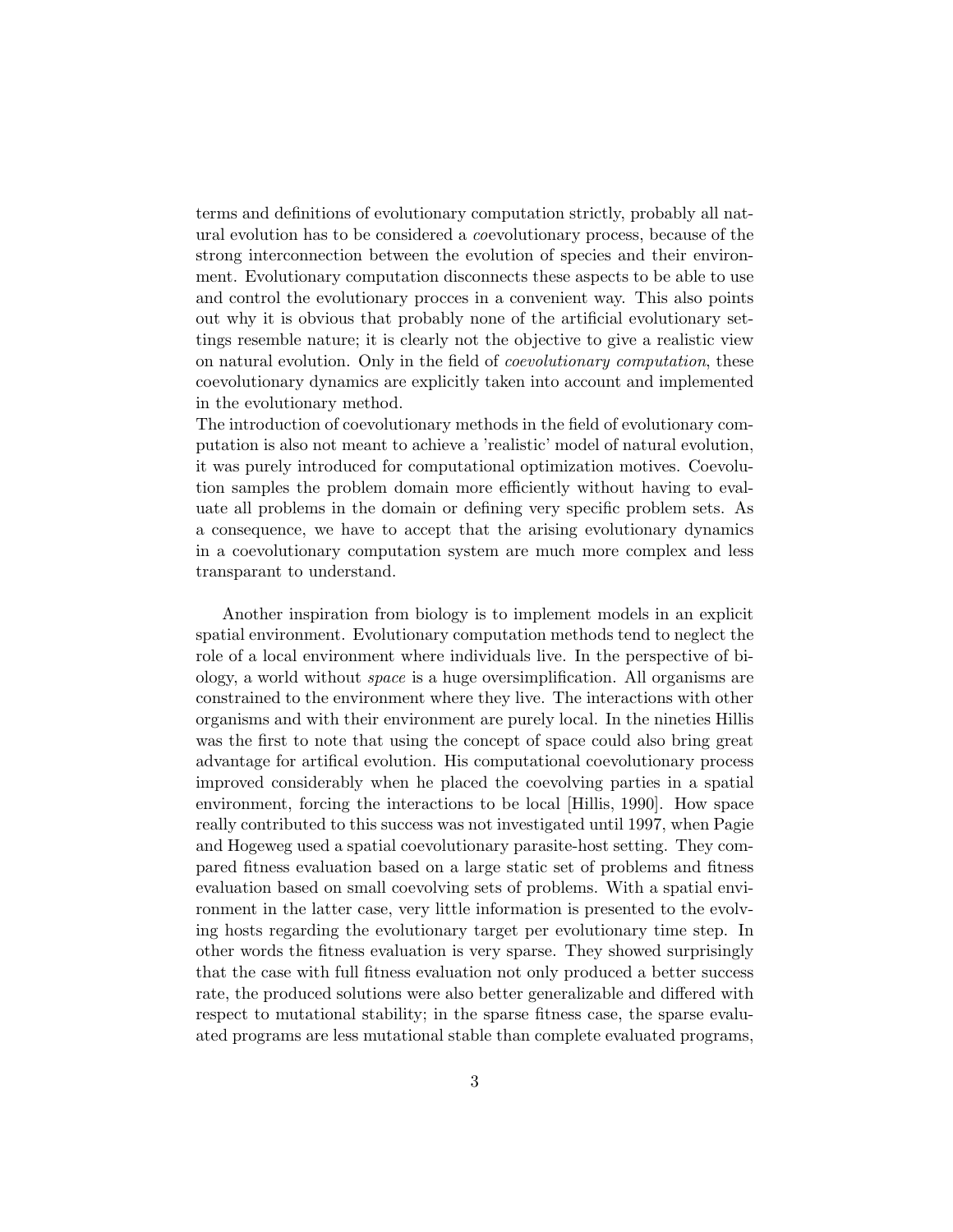which preserves evolutionary freedom and can prevent overspecialization. Also it was suggested that spatiality causes an advantageous persistence in the population diversity over the generations and an even better targeting of weak points in the host-population by means of the coevolving parasites. These very promising results can probably be explained in terms of the emergence of spatial patterns. Spatial pattern formation creates the opportunity to form extra levels of selection. This multi-level character [Hogeweg, 1994] and the self-structuring in biological systems are already considered very important for natural evolution [Boerlijst, 1991, Pagie and Hogeweg, 1997, Savill et al., 1997]. Because space is neglected in most traditional studies, the consequences of these aspects in artificial evolving systems are mostly omitted.

#### 1.2.1 Research Question II

Despite recent studies [Pagie and Mitchell, 2002, Williams and Mitchell, 2005, Mitchell et al., 2006] emphasize the importance and improved success of spatial embedding [Pagie and Hogeweg, 1997], the exact role of space and spatial pattern formation is still not fully understood. Therefore we formulate the next research question as:

What is the role of spatial pattern formation in spatial coevolutonary function approximation?

### 1.3 Information Integration

Evolution can be seen as a multi-level informatic process [Hogeweg, 1994]. Information presented to the system has to be integrated in order to be able to improve performance over the evolutionary timescale. The arising dynamics of the system are responsible for the way in which the provided information will be integrated. Information is presented and has to be integrated in the ecological timescale in order to speak of successful information integration on the evolutionary timescale. On the ecological timescale the dictating dynamics are determined by the interactions between and within populations. The interplay of these eco-evolutionary dynamics affect the information integration considerably.

Information present in a (eco)system can be distributed in roughly two ways. Individuals can adapt by regulation to 'all' possible circumstances (or 'problems') or the population can split into subpopulations, each specialized to a subset of circumstances. In terms of information integration, the variation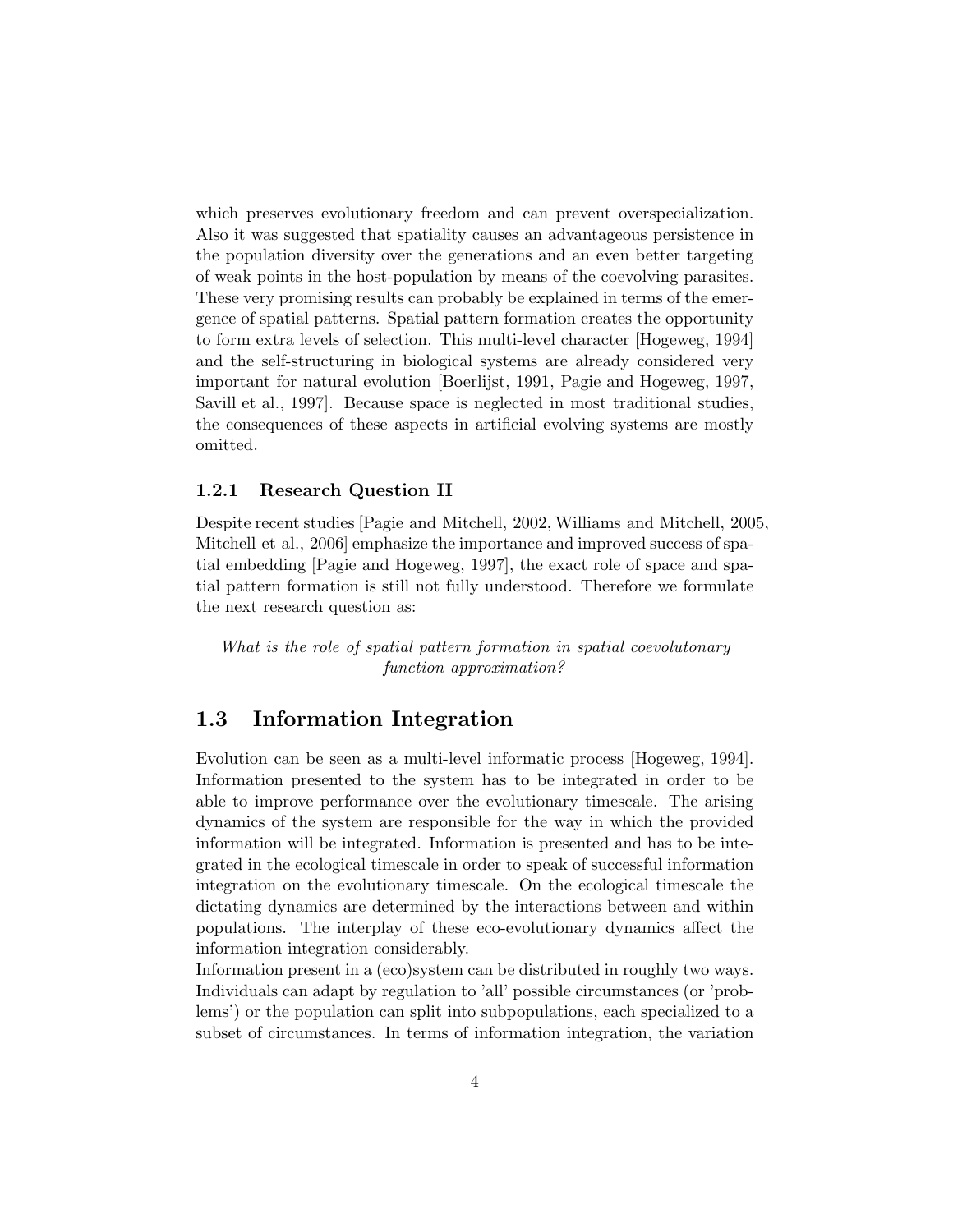of all the information on the problemspace is reflected either in the variety of species (population based diversity), or present in all individuals within a species (individual based diversity). These different modes of information storage influence in their turn again several aspects of the ecological dynamics.

#### 1.3.1 Research Question III

In a spatial model with only local interactions and sparse fitness evaluation, the assumption is made that per generation only a small subset of circumstances is encountered. Pagie and Hogeweg(1997) already showed that the information integration in the evolutionary timescale does work. A spatial coevolutionary system is able to evolve individual based diversity on the evolutionary timescale. However, dynamics on the ecological timescale are mainly caused by a population based diversity. Therefore the last research question is:

What is the role of population based diversity for the individual information integration?

## 1.4 CKI Relevance

This thesis is written as a conclusion for Cognitive Artificial Intelligence (in Dutch: Cognitieve Kunstmatige intelligentie, CKI). CKI is a combination of philosophical, psychological, linguistic and computational views on artificial intelligence. A quote which I met in a third year course, reflects in a good way my view on how to achieve this *Artificial Intelligence*:

Nature is far more ingenious than we are. The point is, evolution has already done it, so why not learn how that stupendous machine, our brain, actually works? [Churchland and Sejnowski, 1990]

In order to achieve AI we have to look at nature how it has to be done, so biology is probably the most appealing starting point for developing selflearning systems. The shape of (human) intelligence in present time has originated from millions of years of evolution. In my opinion, it is therefore presumptuous to think that we can design intelligence by ourselves. Our thinking is too much restricted to design a process which we do not yet fully understand. History has proven that evolutionary dynamics do not have such restrictions.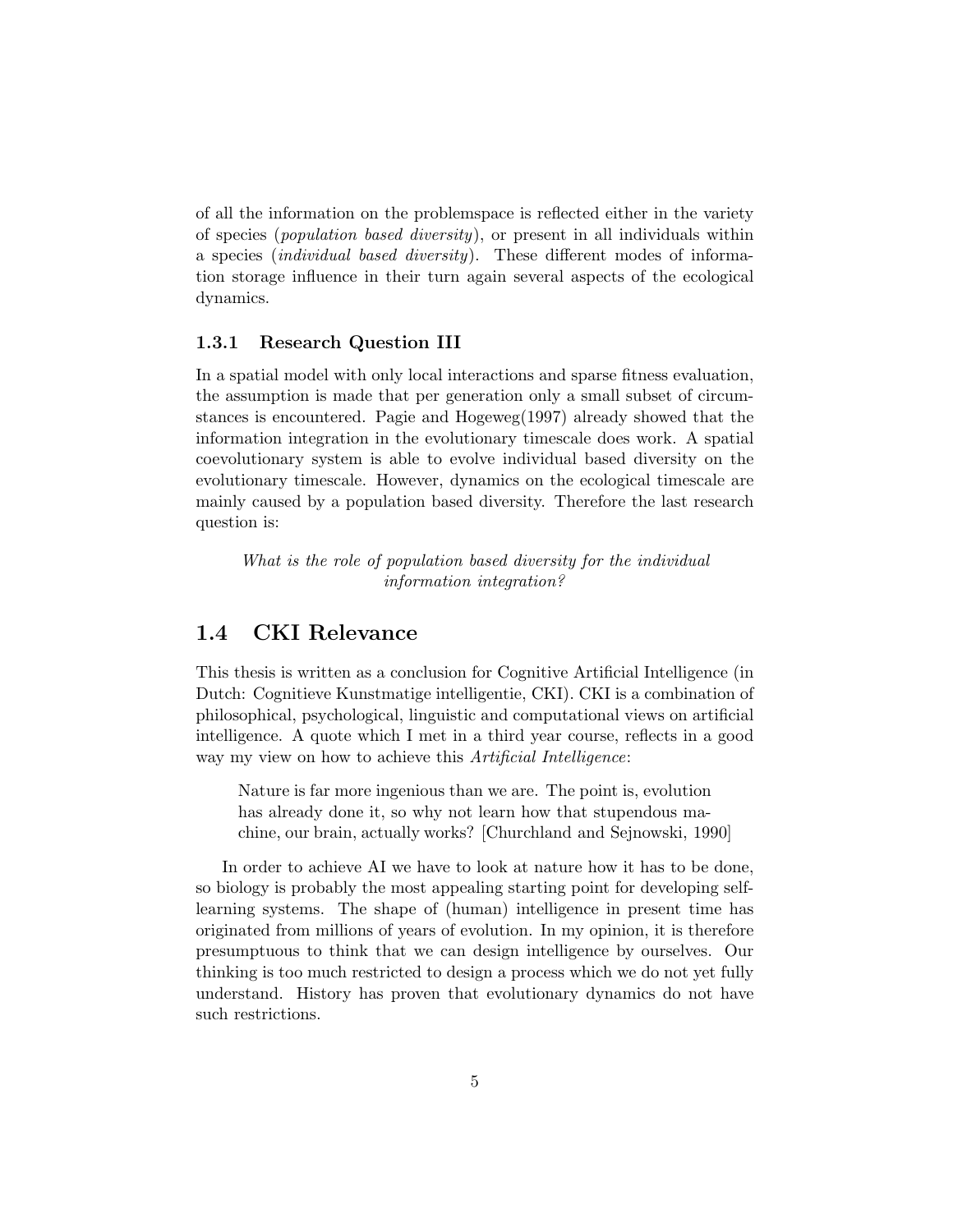## 1.5 GECCO '07

Preliminary to writing this thesis I got the chance of submitting a late breaking paper for GECCO '07, a conference on evolutionary computation. Writing an article before the actual thesis may appear to be a strange order. In terms of optimal information integration it probably even is in principle the wrong order. However the article had to be submitted in the experimental stage of my research, and therefore I nevertheless adopted this order, thinking it would be a nice way to summarize part of my research in a scientific way. In consequence I chose to write my thesis with this article as a basis. Our article describes the implications of spatial modelling for the field of coevolutionary function approximation with a biological character. The information density as well as the assumed preknowledge in the article is high and maybe hard to understand without the necessary knowledge in the specific field of evolutionary algorithms and genetic programming. Therefore the composition of my thesis is constructed in such a way that the rest of the thesis is written as a complement for the article "The Role of speciation in Spatial Coevolutionary Function Approximation"[De Boer and Hogeweg, 2007] written for GECCO '07. The content of this article is roughly the same as the chapters 4 and 5 of this thesis.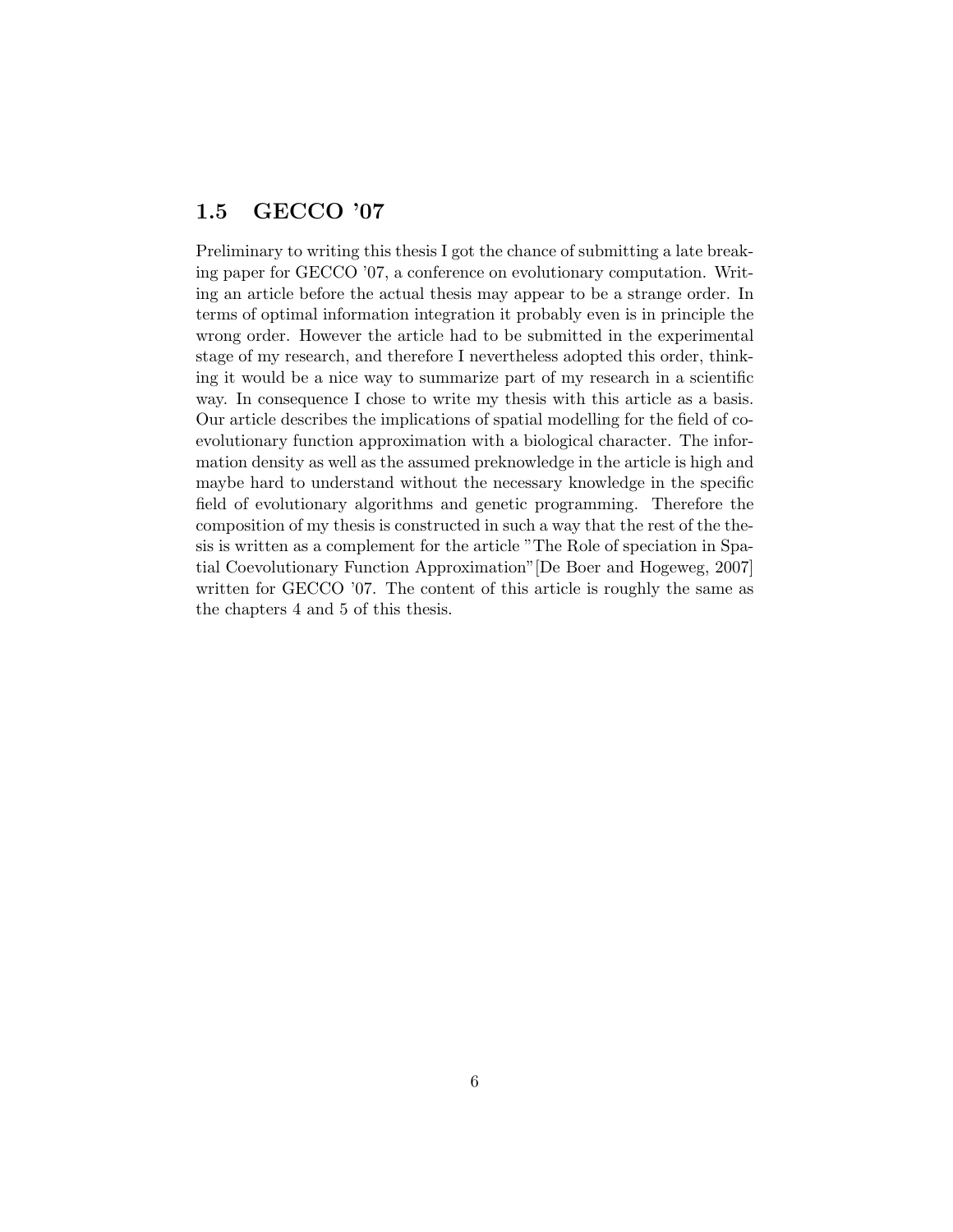## Chapter 2

# Evolutionary Computation

## 2.1 Inspiration from Biology

Evolutionary Computation is the collective name for a range of computational techniques, inspired by the biological mechanisms of natural evolution. Darwin's concept of natural selection [Darwin, 1859] and his view on evolution are the main elements used in creating an artificial evolutionary process used for a variety of problems, ranging from practical applications in industry to a broad area of scientific research.

The vast majority of the history of life can be accounted for by physical processes operating on and within populations and species [Hoffman, 1989]. These physical processes are: reproduction, mutation, competition and selection. These processes are strongly interwined and difficult to consider seperately. It is the combination of these simple mechanisms what makes evolution such a strong process. This combination results again in *adapta*tion and speciation, probably the most important notions of natural evolution.

#### 2.1.1 Adaptation and Speciation

Adaptation in the biological sense, is a physiological process, a physical structure or a behavioral trait evolved by an organism as a result of natural selection such that it increases the expected long-term reproductive success of the organism. In this way adaptations enable living organisms to cope with environmental stresses and pressures.

Speciation is the evolutionary process by which new biological species arise. There are generally three modes of natural speciation considered, based on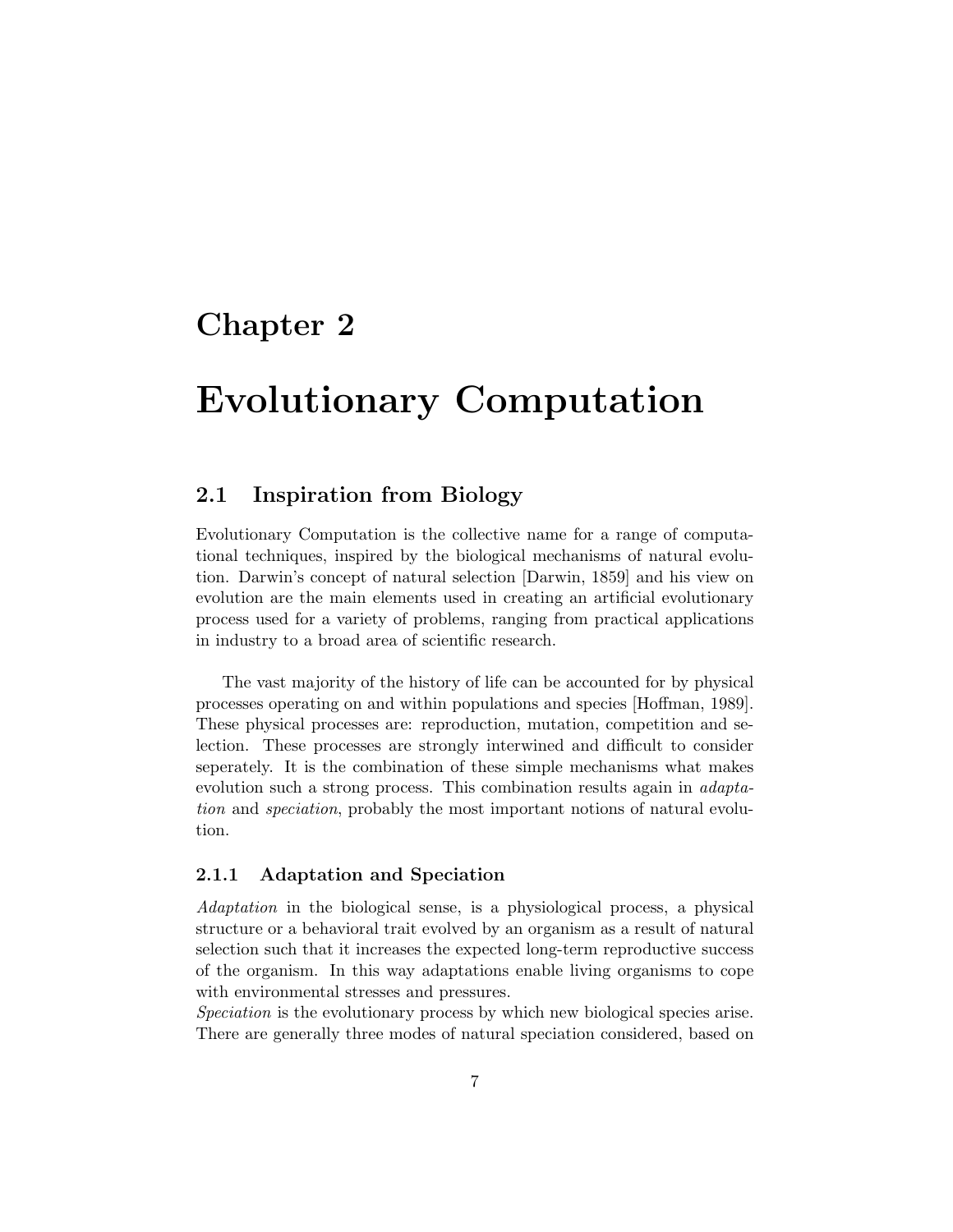the extent to which speciating populations are geographically isolated from one another: allopatric, parapatric and sympatric (see figure 2.1).



Figure 2.1: Different modes of speciation.Illustration by Dr. Dana Krempels  $2006^{-1}$ 

Probably all these forms of speciation have taken place during the course of natural evolution, though it still remains a subject of debate as to the relative importance of each mechanism in driving biodiversity. The emphasis in the process of speciation is on biological differences between species. We speak of a species when a group of actually or potentially interbreeding individuals are reproductively isolated from other such groups. Thus biological speciation requires that the two species are unable to produce viable offspring together or that they simply avoid mating with members of the other group. However, regarding cloning or asexual reproduction reproductive isolation is undefined. In computational experiments the same problem arises. But for example in the case of bacteria, which reproduce mainly without obligate sexual reproduction, we can truly speak of different bacteria species. Because our model uses cloning for reproduction, the observed speciation in our model can be considered as an asexual form of sympatric speciation. Sympatric speciation refers to the formation of two or more new species from a single ancestral species, all present at the same geographic location, not separated by an environmental barrier.

<sup>1</sup>This Illustration is licensed under the Creative CommonsAttribution ShareAlike license versions.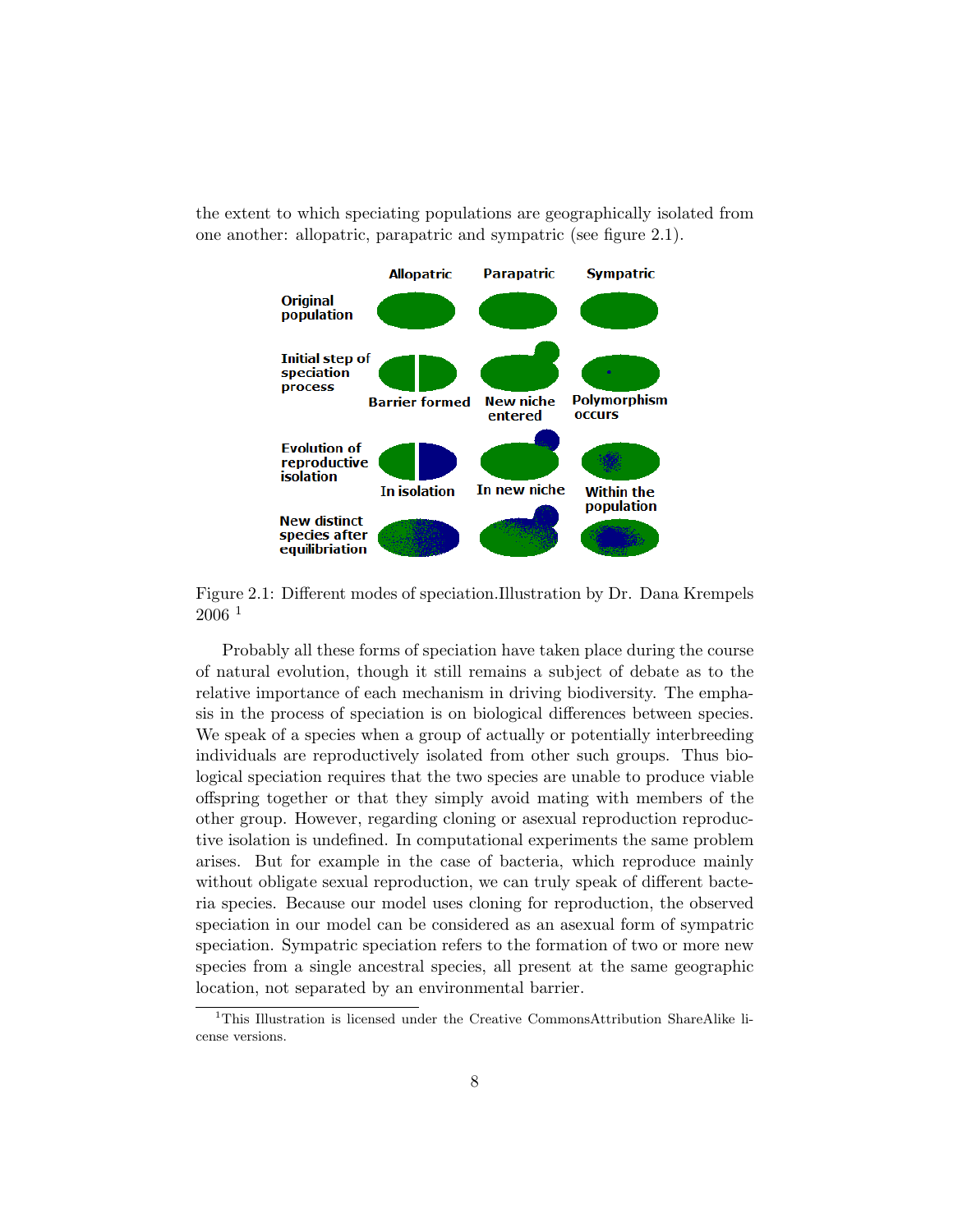The interplay of adaptation and speciation originates in the dynamical relation between mutation and selection. Where mutation (and/or recombination) provides a wider range of genetic variety in a population, natural selection reduces this variety again, selecting for useful traits, resulting in an adaptation to the environment. Sympatric speciation occurs as a consequence of adaptation. When individuals adapt to different circumstances, the specialization will cause new species to originate, bringing variety in the system. Allopatric speciation on the contrary, is considered to be caused mainly by genetic drift due to the isolation of subpopulations after an environmental seperation, resulting in different adaptations.

The obtained variety of species has in its turn a positive effect through the change it brings in the evolutionary pressure. Each species has to maintain its niche by adapting even more in order to survive. Competition is now not only between individuals in a population, there is also evolutionary pressure through interactions between different populations with different evolutionary directions. However, the specific feedback of speciation on the individual adaptation is still unknown. In our experiments we will try to clarify how speciation of a population affects the adaptation of individuals.

#### 2.1.2 Fitness

Fitness is a central concept in the process of natural (Darwinian) selection. Modern evolutionary theory defines fitness in terms of reproduction rather than survival. If an individual lives half as long as others of its species, but has twice as many surviving offspring, its genes are represented far more common in the population of the next generation. This so called differential reproduction expresses the difference in the rates of reproduction of differently adapted individuals. Therefore in biology, the fitness of an individual with a certain genotype, is generally considered an estimation of the capability of this individual to reproduce. Selection ensures that genotypic traits which provide a higher fitness will become more common in a population. So, if mutational differences in the individual genotype are said to affect the fitness, then it will directly affect the chance of reproduction.

Natural selection acts mostly on the differences in physical characteristics of individuals, the so called phenotypic differences. However, the genetic representation of these characteristics, the genotype, will also have a better chance for reproduction when associated with a favorable phenotype. Secondly fitness depends also on the degree of adapation to the environment in which the individuals live. Thus an important observation is that the fitness of different individuals with the same genes, is not necessarily equal.For ex-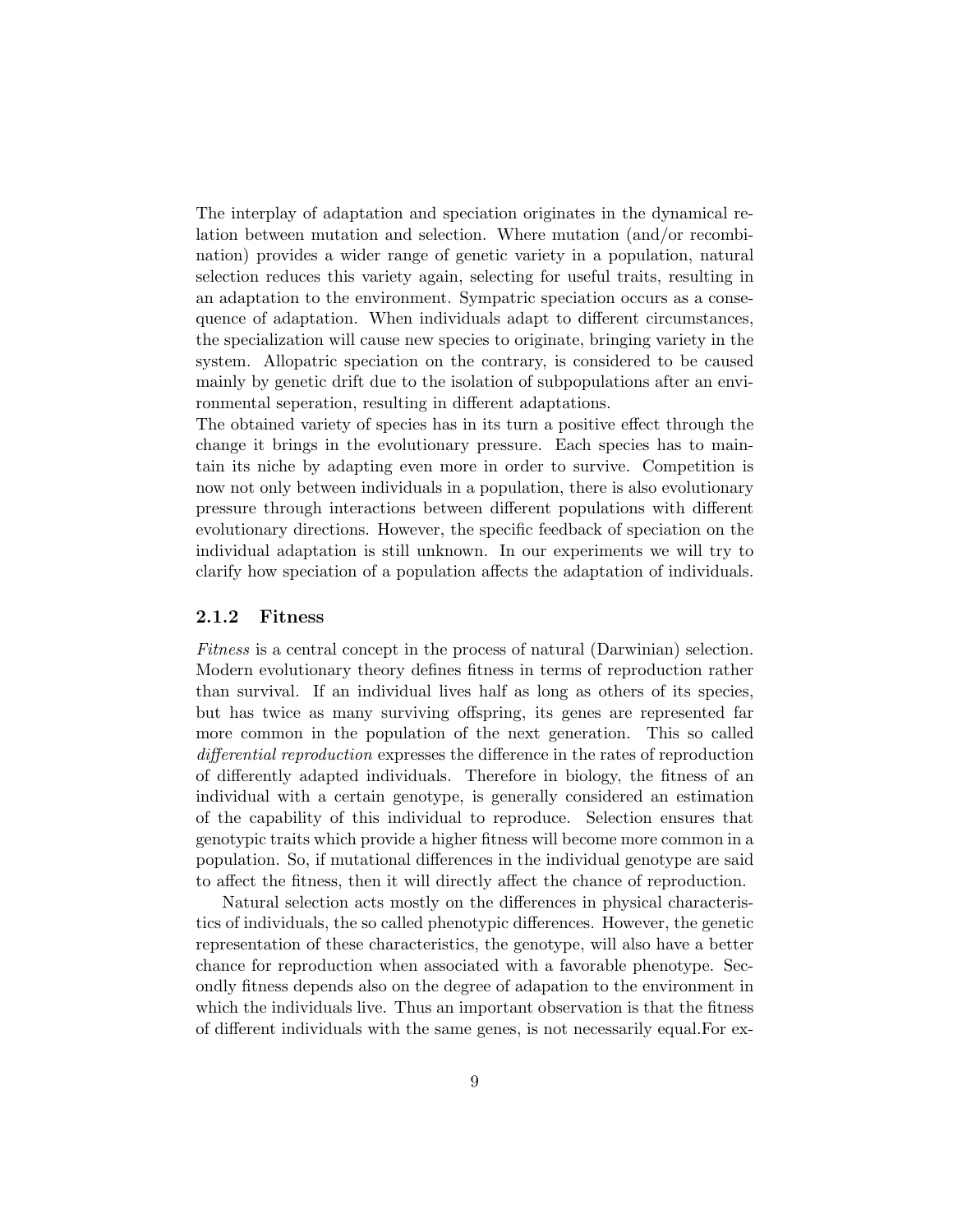ample, residing in different ecological niches causes differences in the rate of reproduction(different fitness). Within the niche the (sub)species each increase their fitness again by adaptation, reinforcing the process of speciation. In short, fitness is a quantitative measurement of the succes of a species, concerning all different important aspects of evolution and thus plays an important role in explaining the emergence of new species.

In evolutionary computation the concept of fitness is mostly implemented as a fitness function, where we can distinguish roughly 2 different classes: one where the fitness function does not change, as in optimizing a fixed function or testing on a static set of test cases; and one where the fitness function is variable, as in coevolving the set of problems as well.

#### 2.1.3 Fitness Landscapes

To get an intuitive idea of the interplay between fitness(functions) and evolutionary dynamics, the relationship between genotypes (or phenotypes) and their according fitness can be visualized in a fitness landscape. This idea of studying evolution by using a landscape metaphore for the distribution of fitness, was first introduced in 1932 by Sewall Wright [Wright, 1932].

In a fitness landscape, or adaptive landscape, the fitness defines the height of the landscape. Genotypes which are very similar are said to be close to each other, while those that are very different are far away from each other. The two concepts of *height* and *distance* are sufficient to form the concept of a landscape. The set of all possible genotypes, their degree of similarity, and their related fitness values is then called a fitness landscape. When a genotype mutates, it moves through the landscape. By performing subsequent rounds of selection, growth, and mutation to a population of genotypes, the genotype space is searched for genotypes with high fitness values. This can get misleading when considering multiple mutation operaters, because distance is then hard to define. For instance, when using crossover mutation, closeness, or the distance between different genotypes loses its meaning. The landscape metaphore also breaks down without a fixed fitness criterion. When using a dynamic fitness criterion instead, like in coevolution, the fitness landscape keeps changing during the course of evolution.

Fitness landscapes are often conceived of as a mountain range (figure 2.2). The highest peak represents the genotype of a global optimum. Local peaks are points in the landscape where all directions lead downhill resulting in a lower fitness. There can also exist valleys, regions from which most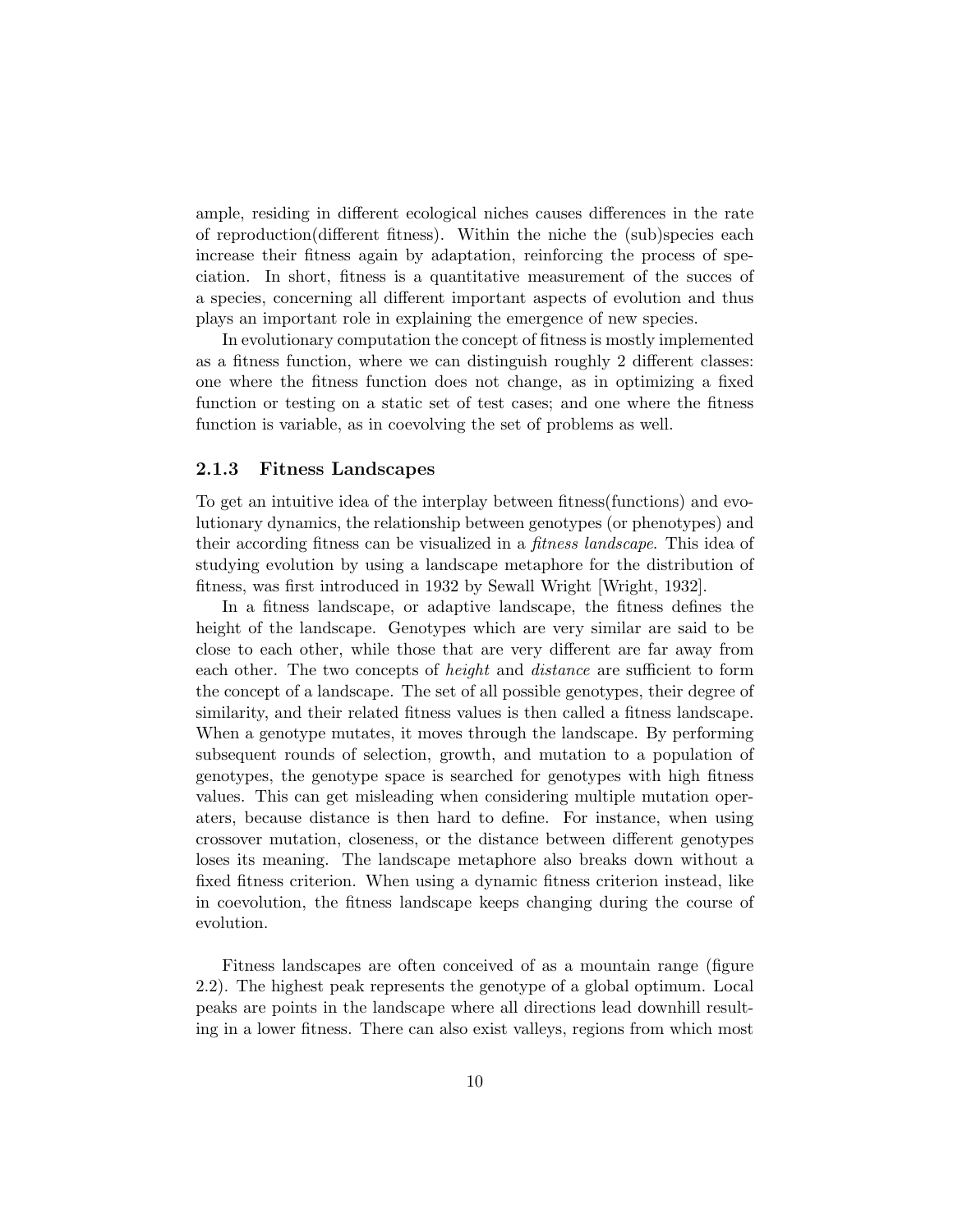

Figure 2.2: Sketch of a 2D fitness landscape. The arrows indicate the preferred flow of a population on the landscape, and the points A, B, and C are local optima. The red ball indicates a population that moves from a very low fitness value to the top of a peak. Illustration by C.O. Wilke, 2001.

paths lead uphill to a higher fitness. A fitness landscape with many local peaks surrounded by deep valleys is called rugged. If genotypes in the same region have the same fitness, on the other hand, a fitness landscape is said to be flat.

However, a fitness landscape is generally multidimensional and therefore difficult to visualize. Reducing the landscape to a 3D-space can therefore be deceptive. But the key characteristics of a landscape can help in explaining evolutionary dynamics. A rugged landscape is regarded as a difficult landscape for most optimization algorithms, the chance of ending with a suboptimal solution is large and the course for an algorithm to keep improving its fitness is not clear. On the other hand, when alterations of the genotype keep you on a flat plateau, evolution is considered to be neutral, having no direct influence on the fitness of an individual.

#### 2.1.4 Survival of the Fittest

The British economist Herbert Spencer was the first to use the popular term survival of the fittest, often used when referring to the process of natural selection.

"This survival of the fittest, which I have here sought to express in mechanical terms, is that which Mr. Darwin has called 'natural selection', or the preservation of favoured races in the struggle for life." [Spencer, 1864]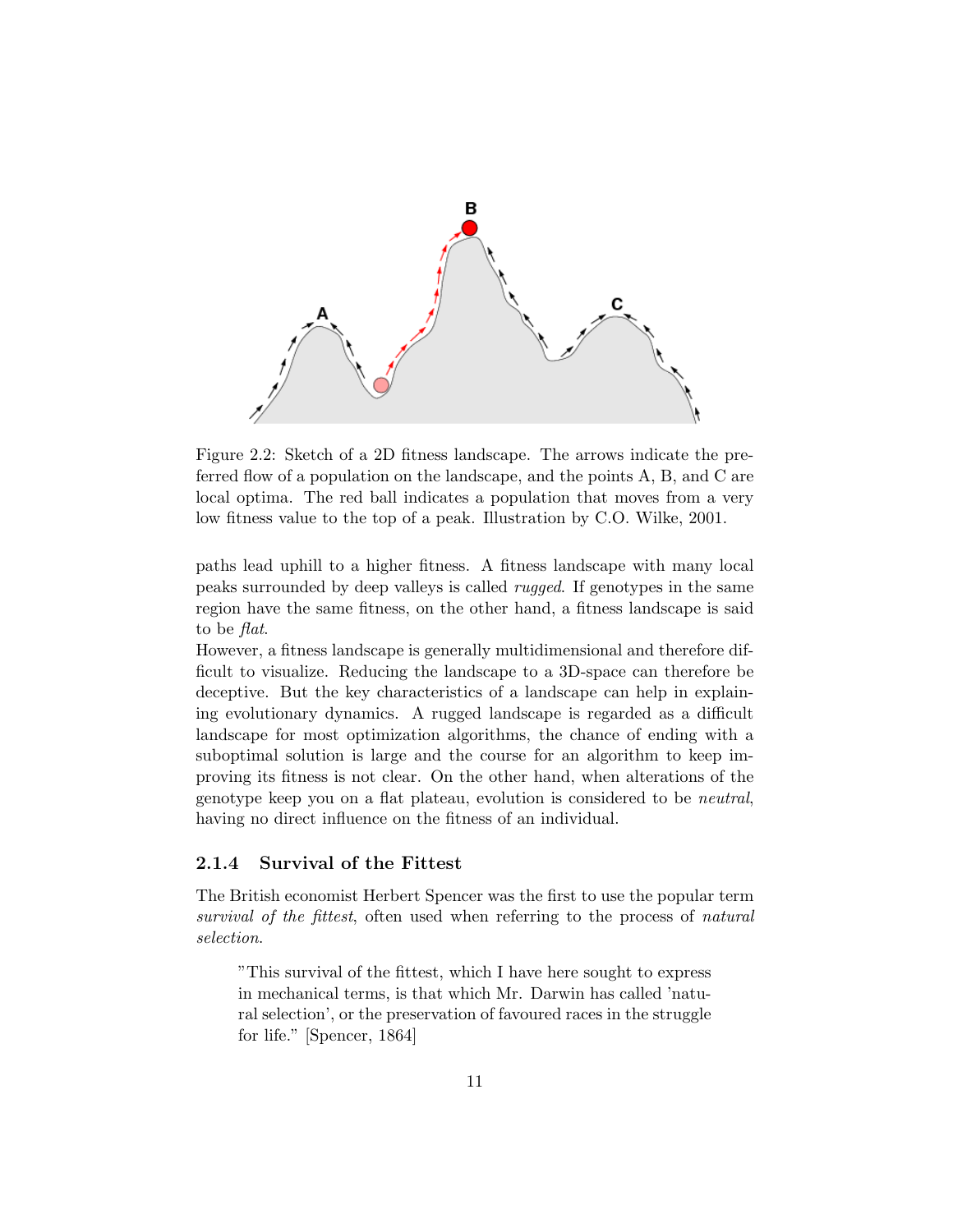"Survival of the fittest" was introduced to clarify the principles of natural selection and the struggle for life. However this is a somewhat misleading description for the moving forces of evolution. It can be interpreted that only the individuals of a population that are fittest (eg. best in surviving) survive to generate offspring, enabling their genetic content to be passed on into the next generation. Because of this reasoning it is sometimes claimed that the phrase is a tautology. However when the full picture is considered, no tautology exists: the fittest individuals are the ones that fit the best in their environment, the best adapted. So, the complete mechanism leading from genetic differences, through differential reproductive success ("survival of the fittest"), to the actual evolutionary adaptation is a valid, informative reasoning, already confirmed by the actual existence of genetic variations. Individuals in a population surviving and generating offspring are by definition the fittest, which indeed is stated. However, "survival of the fittest" stays ambigious and maybe confusing. Therefore it is not generally used by biologists, who prefer to just use natural selection.

## 2.2 Artificial Evolution

#### 2.2.1 Computational Application of Evolution

In most scientific research, evolutionary computation is not meant to model evolution best, rather evolution is used as a metaphor to solve or optimize all sorts of problems. Although the basic evolutionary principles are easy to understand, much is unclear about evolutionary mechanisms and the specific role of selective forces by which natural species evolve. The controlled and well-understood conditions from evolutionary models can possibly help to bring insight into the details of how life and intelligence evolved in the natural world.

The three main fields of research in simulated evolution are genetic algorithms, evolution strategies and evolutionary programming. Each method emphasizes a different facet of natural evolution. Genetic algorithms stress chromosomal operators. Evolution strategies emphasize behavioral changes at the level of the individual. Evolutionary programming stresses behavioral change at the level of the species [Fogel, 1994]. Our methods cannot be classified solely under one of these methods, but uses techniques mostly associated with genetic algorithms and evolutionary (or genetic) programming(see section 2.3).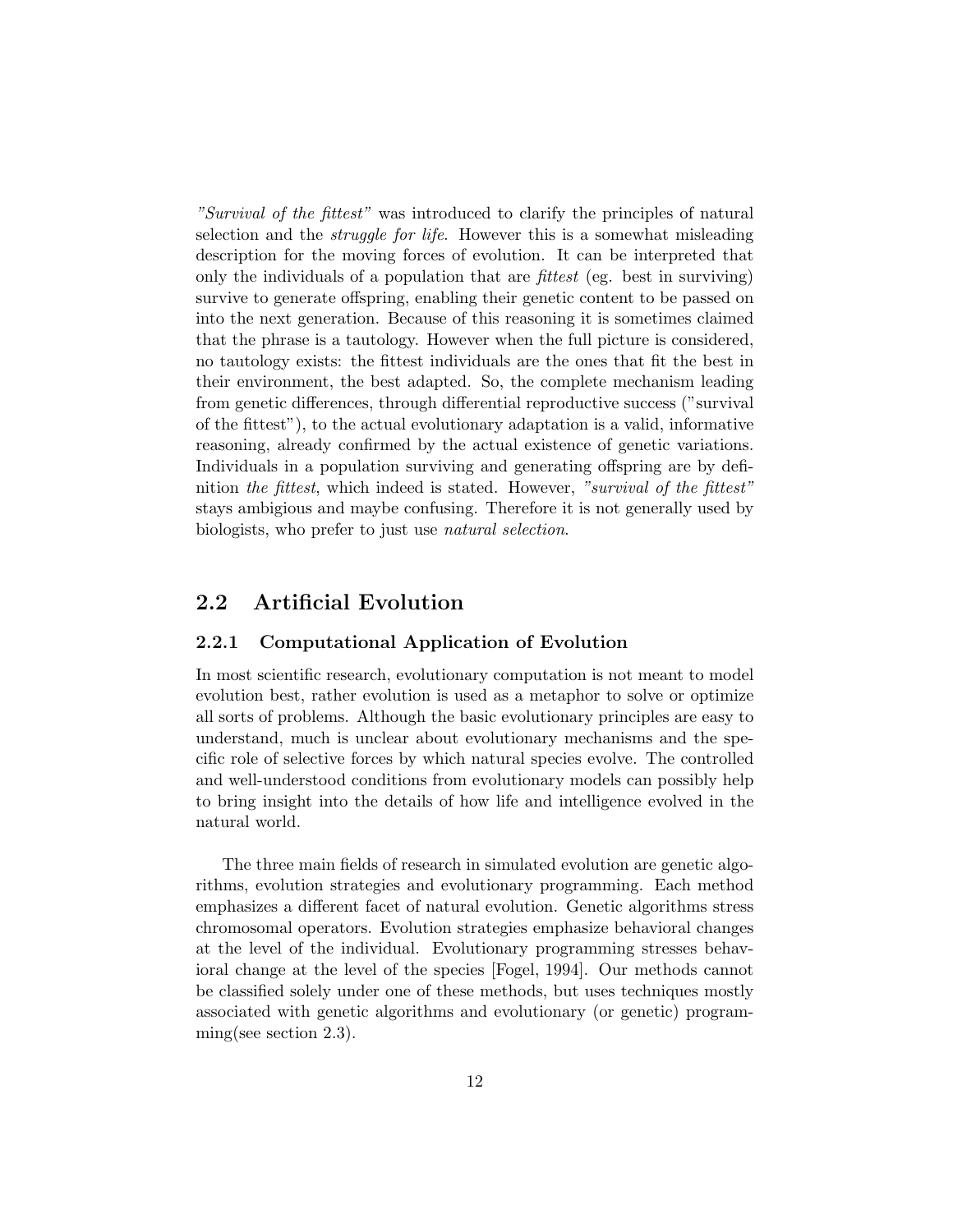#### 2.2.2 Problem Solving and Optimization

As mentioned, the phrase *survival of the fittest* already suggests that natural evolution can be seen as merely a process of optimization. The variation within a population in combination with selection pressure, leads to an 'improved' fitness in the subsequent populations; the individuals in a population are being 'optimized'. This notion of optimizing gave rise to a whole new field of research: the application of artificial evolution to the field of computational methods [Holland, 1975]. Evolutionary computation utilizes the biological idea that the level of adaptation determines the chance for reproduction of an individual. In artificial evolution only those individuals in a population that are adapted best, are kept in the population and given a chance to reproduce. The rest will be removed, leaving the population with an increased average level of adaptation. Optimization does not imply perfection, yet evolutionary computation can in this way discover highly precise functional solutions, with only the need to define the particular problems in an environment.

#### 2.2.3 Direction

Because natural evolution is an apparently undirected mechanism, selection pressure originates solely from the interactions with other individuals and environmental influences. These influences and interactions change all the time, thus there is no predefined global evolutionary target. Individuals live up only to the objectives which are important for them: *surviving* and passing on genetic material. The course of evolution depends on the direction caused by pursuing those aims in life. By defining a fitness criterion one can force a system to evolve in a pre-determined direction, enabling evolutionary computation methods to solve or optimize specific problems. The use of natural selection already eliminates one of the greatest difficulties of problem solving: specifying in advance all the features of a problem and the actions a program should take to deal with them, is no longer necessary. Using evolution, it is possible to find solutions that solve problems even when no person can fully understand the structure of the solution. No knowledge of the problem has to be incorporated into the algorithm; the boundaries of problemspace and an evolutionary direction are enough to solve problems without full knowledge of the underlying mechanisms.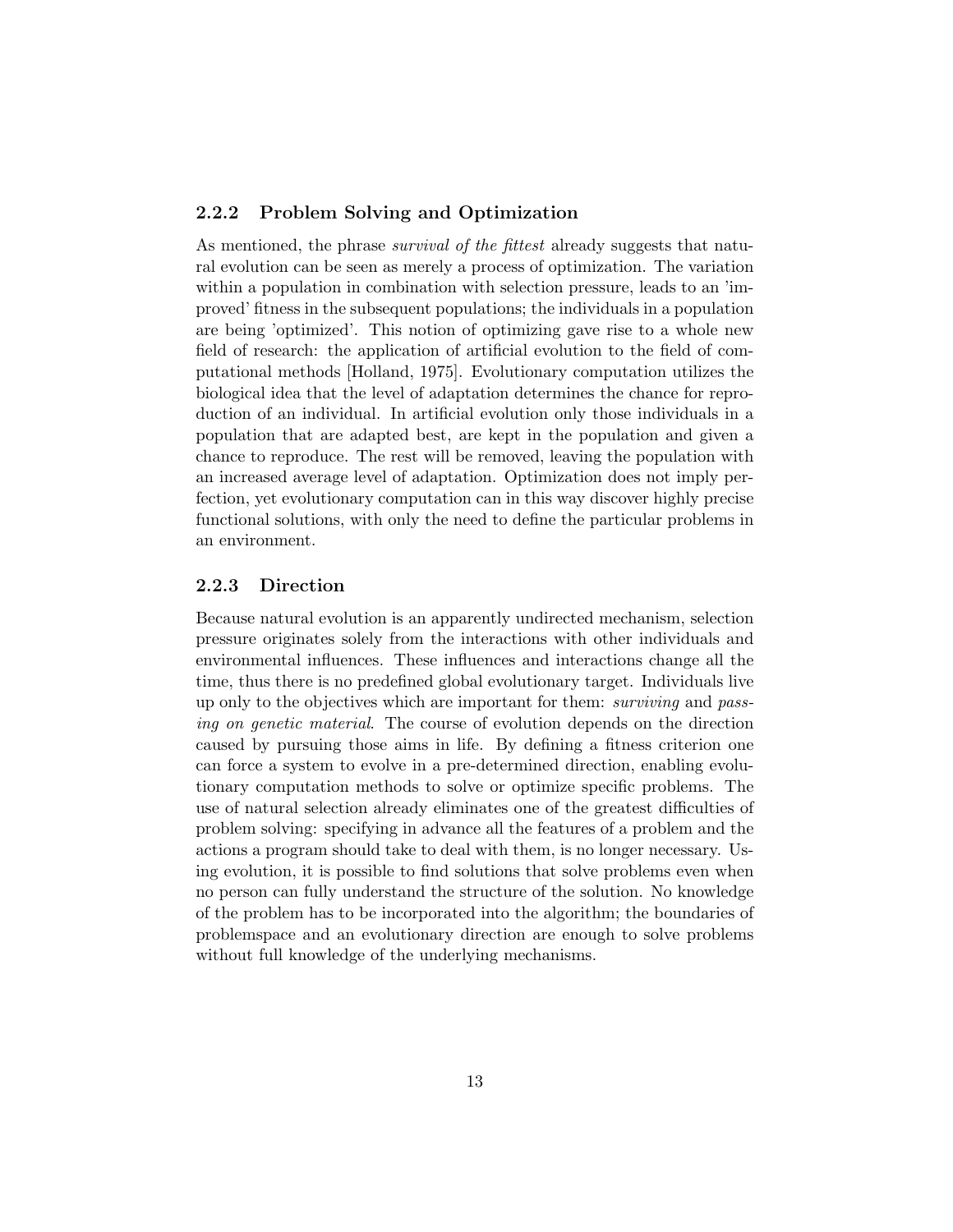#### 2.2.4 General Scheme of Evolutionary Computation

Usually, the initial population is formed by randomly generated candidate solutions. Koza compares this initial population to an army of parachutists dropping onto the landscape of a problem's search space, with each one being given orders to find the highest peak [Koza, 2003]. Small mutations enable each individual to explore its immediate neighborhood, while selection enforces progress, guiding the subsequent generations uphill to more promising parts of the solution space.

The solution for a problem or the performance to be optimized can act as the global evolutionary target. The "environmental pressure" forces evolution in the desired direction towards a better solution. Each generation all individuals are evaluated with a fitness function on how well they are 'adapted'. When fitness is assigned, the individuals are stochasticly selected to provide the genetic material, forming the individuals in the next generation. Selection is stochastic in the sense that a higher fitness of an individual will bring a greater chance for this individual to reproduce. In this way individuals with a very low fitness still have a (small) possibility of reproducing in order to increase the exploration rate(see next subsection). Then variation operators are random applied on the genetic material of the selected individuals. Usually the variation operators are mutation, randomly modifications of the genotype, and recombination or crossover, whereby existing genetic material is exchanged, between or within a genotype. After applying these variation operators, the population is replaced and competition between individuals begins all over again. It differs per method if a generation as a whole is replaced with a total new generation or if only certain (outcompeted) individuals are replaced, giving subsequent generations the possibility to compete with each other.

| Begin                                                  |  |  |  |  |
|--------------------------------------------------------|--|--|--|--|
| <b>INITIALIZE</b> first generation                     |  |  |  |  |
| <b>Repeat until</b> Termination condition is met       |  |  |  |  |
| EVALUATE all individuals (assign fitness)              |  |  |  |  |
| <b>SELECT</b> <i>individuals</i>                       |  |  |  |  |
| APPLY variation operators (recombination and mutation) |  |  |  |  |
| REPLACE population                                     |  |  |  |  |
| end                                                    |  |  |  |  |

Table 2.1: general scheme of evolutionary computation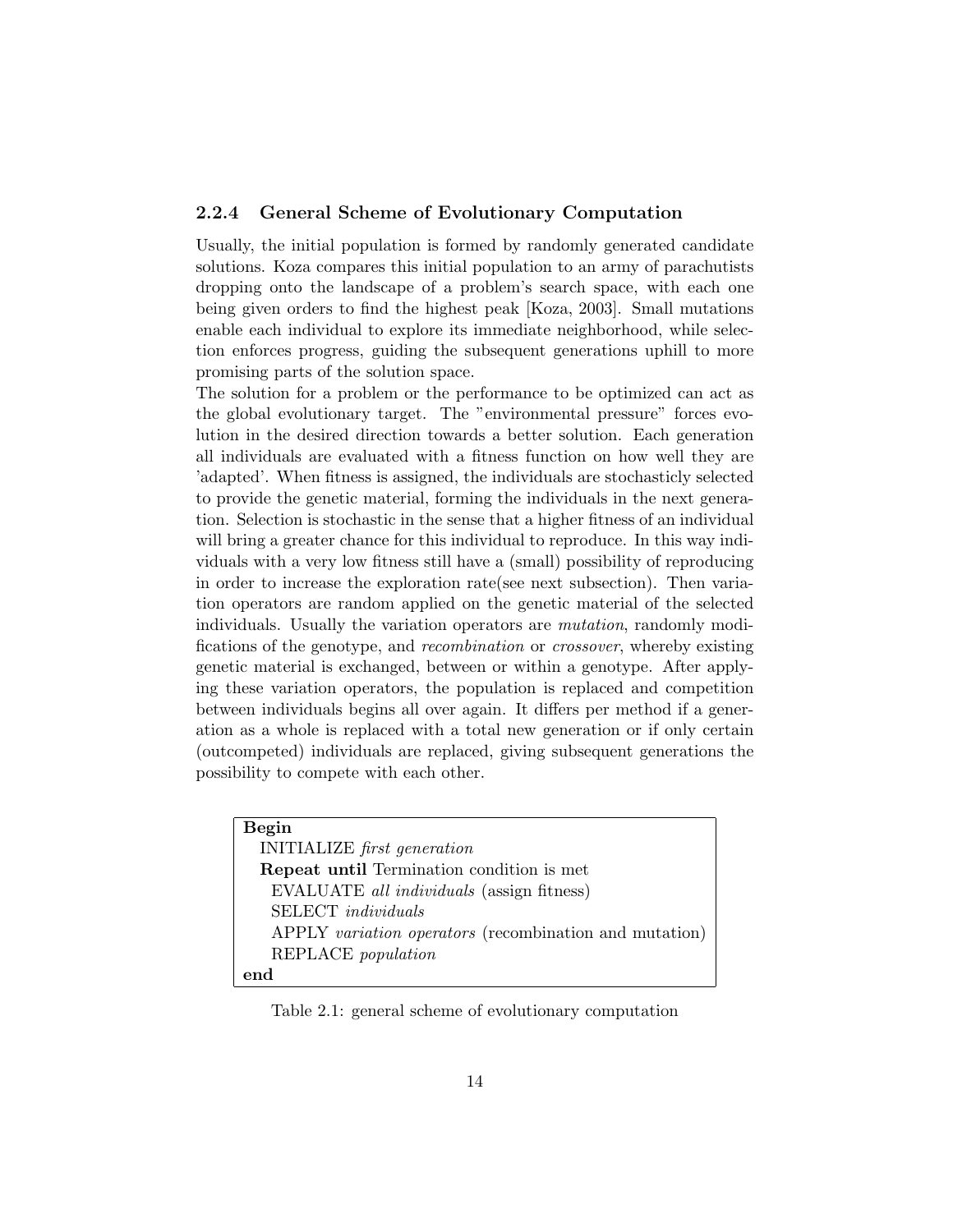#### 2.2.5 Exploration vs. Exploitation

One of the appealing qualities of using artificial evolution for computational purposes is said to be the good tradeoff between exploration and exploitation [Eiben and Smith, 2003]. These concepts are best understood with the fitness landscape metaphore in mind. Exploration means that in every generation new individuals are localised in new untested regions of the search space. Exploitation means that individuals concentrate in the vicinity of already known good solutions. The trade-off between these concepts is important because too much exploration leads to an inefficient search and too much exploitation leads to premature convergence, possibly trapping the population on a local peak, representing a suboptimal solution. Evolutionary computational methods are able to prevent premature convergence because they can explore a far greater range of potential solutions to a problem than do conventional methods. This exploration of the landscape is done by random mutations providing a wider range of genetic variety in a population. Selecting for useful characteristics, stochastic selection reduces the variety again, resulting in the exploitation of potential good candidate solutions with a fitness advantage. Changing the ratio between selection pressure and random mutations, enables the adjustment of the trade-off between exploration and exploitation. Whereas classical algorithms like hill climbing often get stuck on a local optima, evolutionary algorithms can in this way be effective in escaping local optima and discovering the global optimum in even a very rugged and complex fitness landscape.

## 2.3 Genetic Algorithms and Genetic Programming

Just as a child creates magnificent fortresses through the arrangement of simple blocks of wood [building blocks], so does a Genetic Algorithm seek near optimal performance through the juxtaposition of short, low-order, high-performance schemata, or building blocks [Goldberg, 1989].

Although Genetic algorithms, evolutionary strategies and genetic programming are all different methods and used for various objectives, they essentially are all different variants of population-based generate-and-evaluate algorithms. Therefore they share more similarities than differences.

Genetic Algorithms (GA) originated mainly from the work of John Holland [Holland, 1975, Holland, 1992] and later David Goldberg [Goldberg, 1989].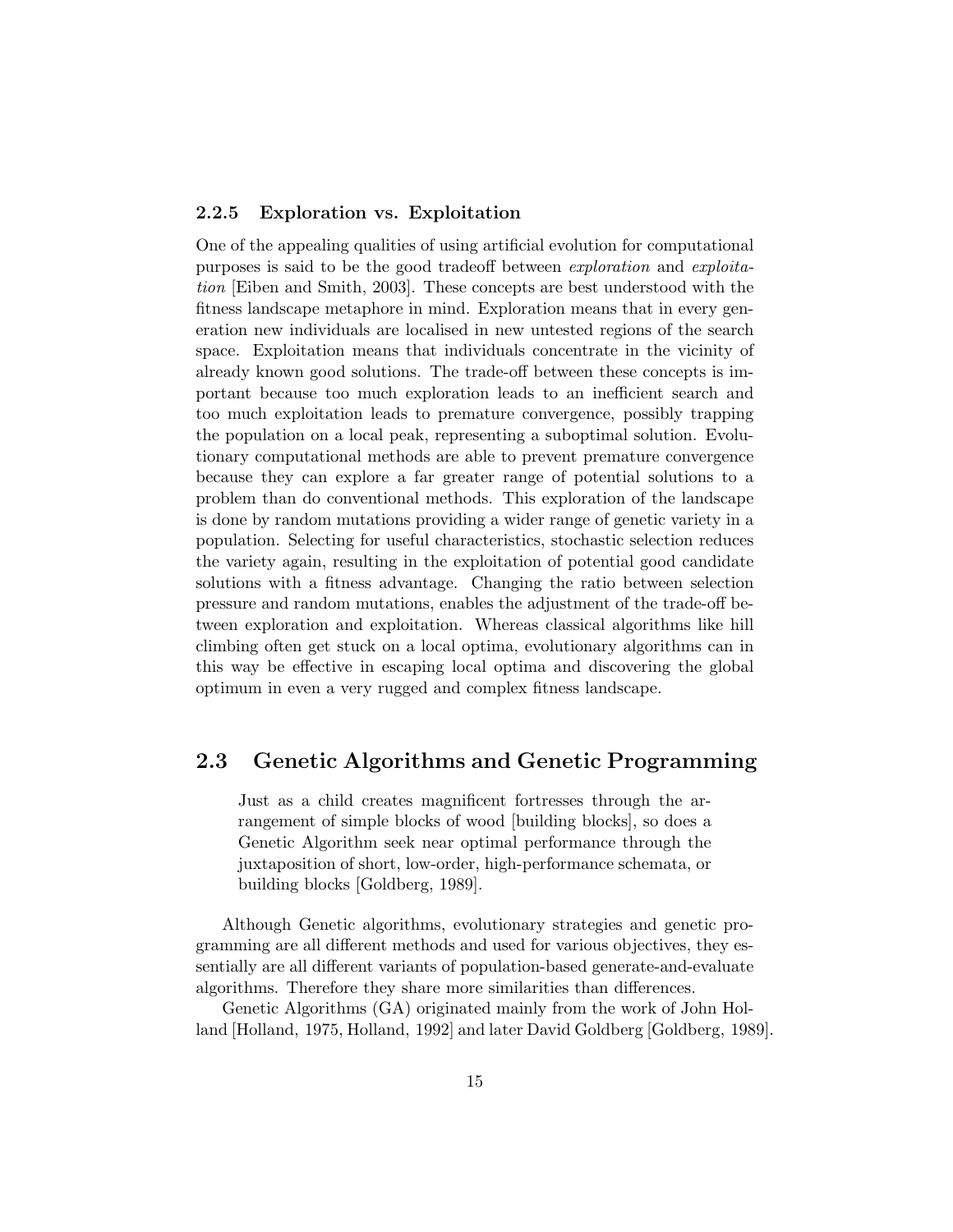GA's are said to be the most obvious mapping of natural evolutionary processes into a computer system. Genetic algorithms involve encoded strings (chromosomes) that represent particular candidate solutions to a problem. The evolutionary emphasis is on the role of recombination or crossover, trying to create a robust, adaptive system. GA's try to evolve a solution by the rearrangement of building blocks. The chromosomes are evaluated and the best strings are mixed to form a new generation.

The recent unraveling of whole genomes, shows that duplication is probably one of the most important mutational processes in nature. Despite genes have a meaning and some fitness consequences in GAs, this duplication of genes is not possible in a traditional GA. Therefore they are still quite constrained in their evolutionary potential and it seemed quite desirable to have a more flexible coding to create more evolutionary freedom. For this Koza developed genetic programming(GP) to indicate the application of GAs to the evolution of computer programs [Koza, 1992]. Where GA's can be seen merely as an evolutionary search for the best parameters, genetic programming strives towards a system which is implememented without too much predefined meaning, but with an interesting genotype-phenotype mapping. Instead of encoding a representation of a solution(just being a chromosome), GP incorporates genomes as computer code and allows mutational operators to expand and contract this code, thus leading to a great deal of flexibility. These computer programs are traditionally represented as tree structures (see figure 2.3).



Figure 2.3: Tree representation of  $x - 1 - x^3$ . LISP-representation would be  $(- (-x 1) (* x (* x x)))$ 

Trees can be easily evaluated in a recursive manner. Every tree node has an operator function and every terminal node has an operand, making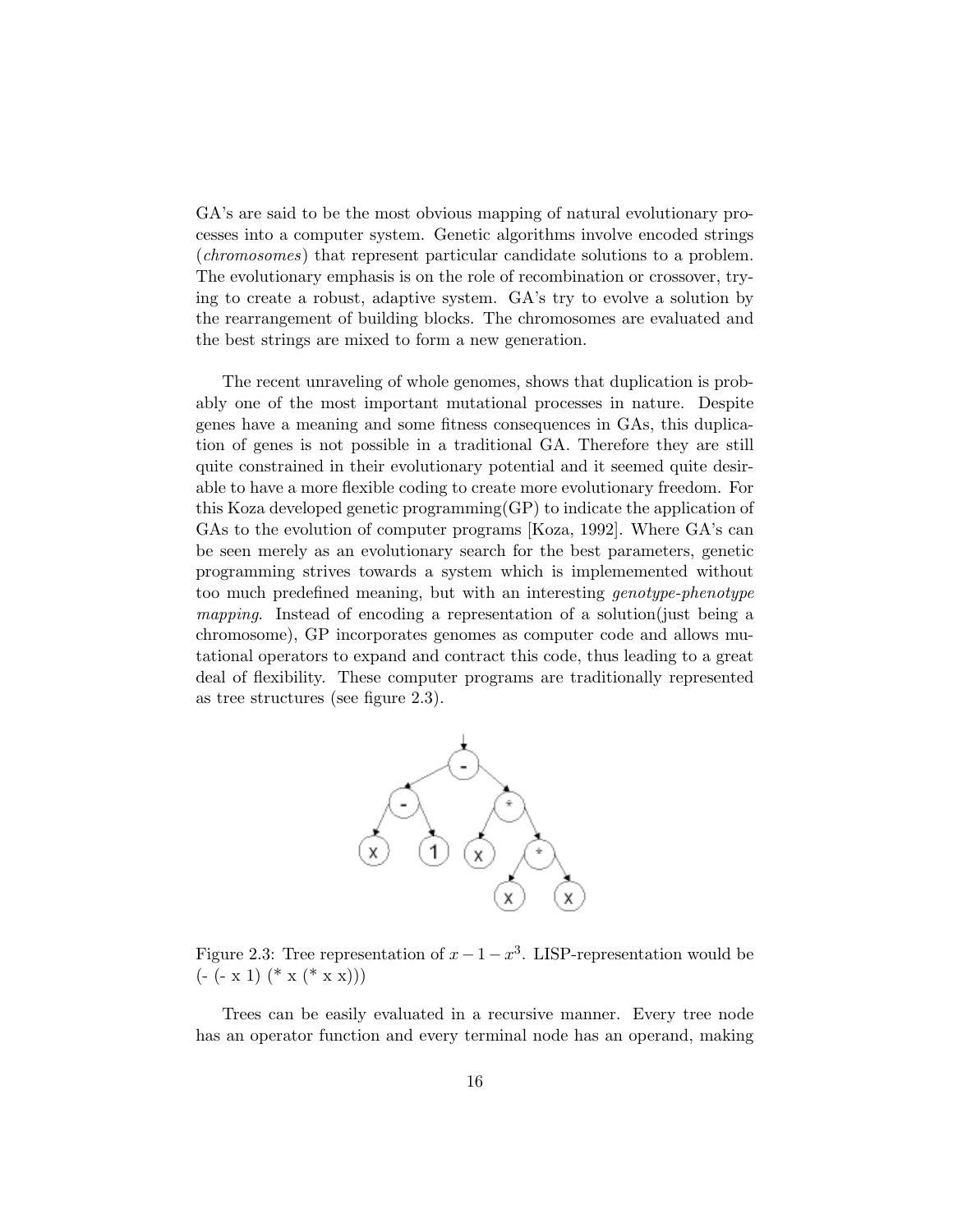mathematical expressions easy to evolve and evaluate. Therefore traditionally GP favors the use of programming languages that naturally embody tree structures; functional programming languages. Koza used the LISP programming language for this. LISP has the generality and power of a general program language, however there is no a priori distinction between the program itself and the data the program is running on. That brings a requirement: each list should have a meaning, so dividing by zero needs to be defined in order to get closure of the system. The primary (LISP) coding structure is expanded and contracted by adding genetic operators which can change and make modifications in the tree: point mutations, branch swapping, branch copying and deletion (see figure 2.4). Genetic operators act directly on the tree itself and, although at first sight this might appear advantageous, it also limits this technique because the genetic operators must be very carefully applied so that only valid structures are formed.



Figure 2.4: In crossover, the most used operator in GP, selected branches are exchanged between two parent trees to create offspring.

GP also uses populations of individuals, selects them according to fitness, and introduces genetic variation using genetic operators, just like GA's. Thus, the fundamental difference between GP and GAs lies in the nature and behavior of the individuals and, consequently, in the way they are reproduced and mutated to allow adaptation. In contrast to GAs, GP trees may assume different sizes and shapes in the process of evolution. As such, populations evolve and may discover solutions of greater complexity. The use of such a flexibel coding instead of a predefined meaning, GP enables the altering of the fitnesslandscape (see subsection 2.1.3) by the genotype itself. The choice and structuring of the genes that form the genotype, determines the fitness landscape that has to be searched, and defines thereby the ease of exploring.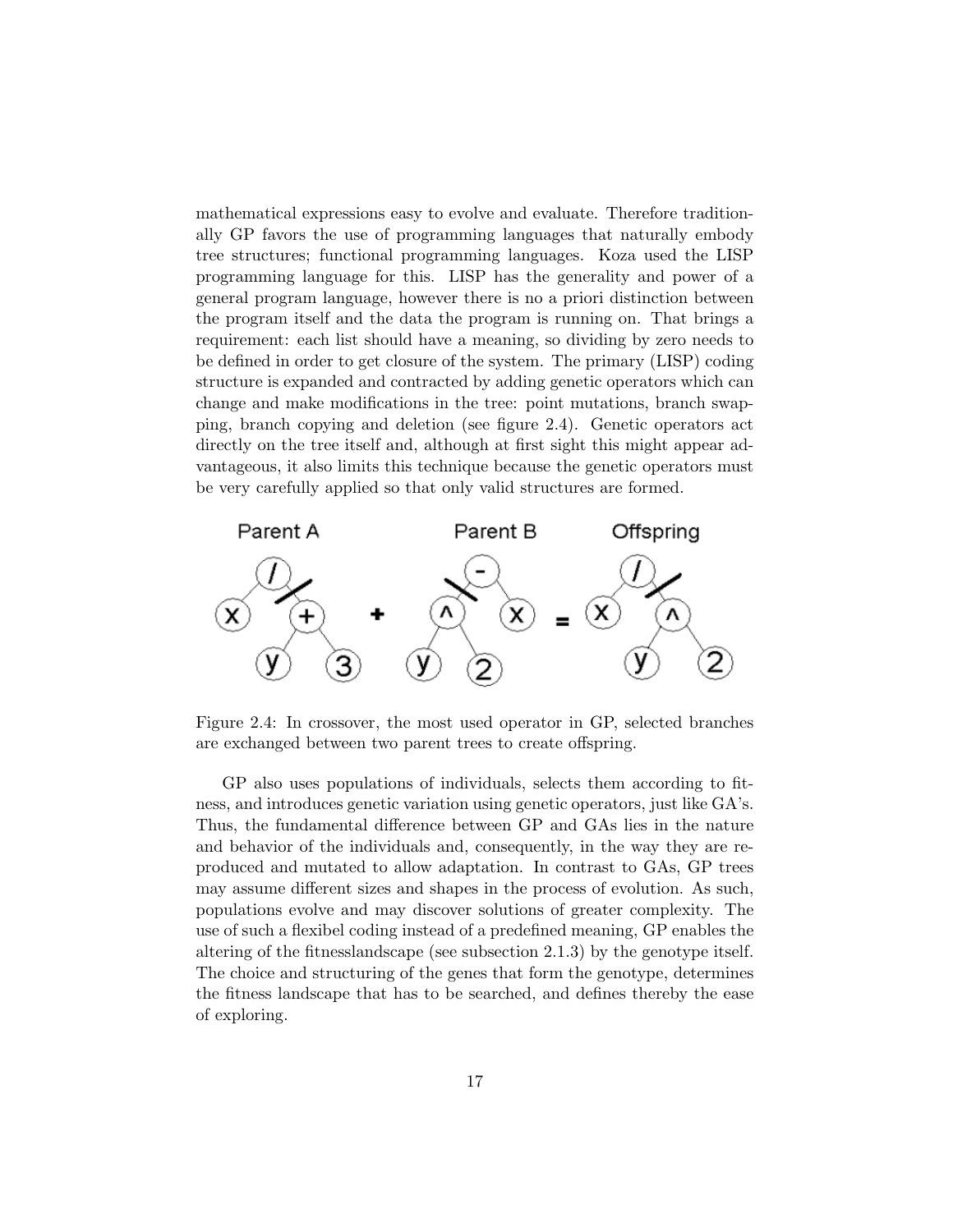## Chapter 3

# Eco-evolutionary Dynamics

## 3.1 Evolutionary and Ecological Dynamics

Evolutionary computation is often based solely on evolutionary dynamics; ecological processes are excluded or neglected. How an evolutionary process acts relative to a fitness criterion can be evaluated because most methods use an artificial predefined fitness function. In this way evolution is forced in the desired direction(see subsection 2.2.3). However, this can also be considered as a constraint for the evolutionary process; the possibilities of the system are restricted and the 'freedom' of evolution is limited for computational purposes. Despite the focus is mainly on just solving the predefined problem, problems are still allowed to be solved in many different ways. Thus in the course of evolution there will be several partial solutions, coexisting in the population. This variety of different possible solutions can be considered as some sort of ecosystem diversity. As in nature, an important mechanism in maintaining this 'ecosystem diversity' can be the evolutionary process of continuous adaptation through mutations, which indeed is incorporated and evaluated in the artificial setting. However, the role of the dynamics within the ecosystem itself are excluded. And the various dynamics within a ecosystem influence not only the diversity and individual interactions, but also the stability of the system as a whole. Therefore it is difficult to see both processes separated, so maybe we should take both evolutionary and ecological dynamics in consideration.

The most striking difference between ecological and evolutionary models, is the total separation of timescales. Ecological models, mostly used for population dynamics, assume that evolution is slow enough that it will not influence ecological processes, and evolutionary models mostly assume that ecol-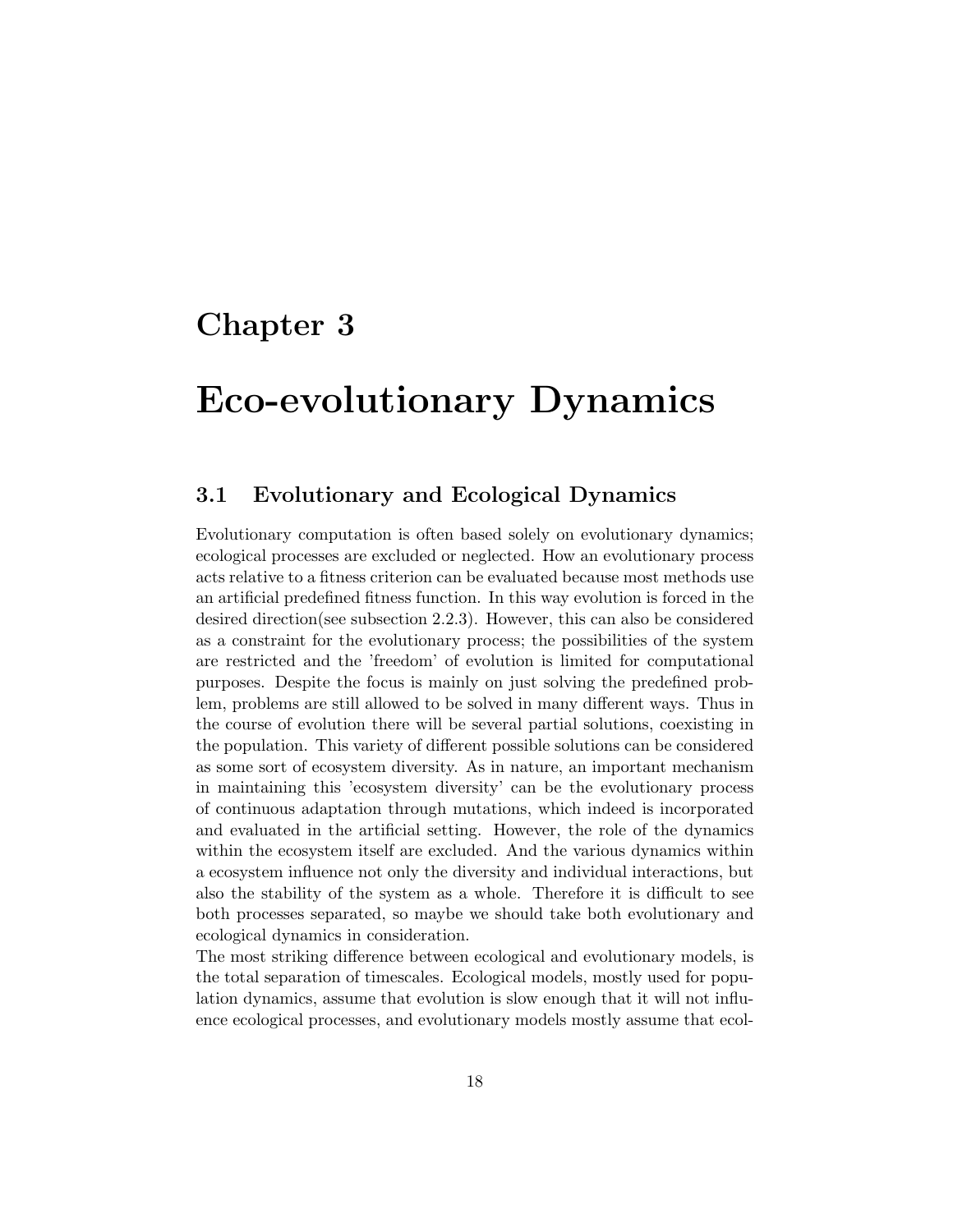ogy is fast enough for a population to be in an equilibrium or a Quasi Steady State. However, ecological processes are not necessarily fast and evolutionary processes are not by definition slow [van der Laan and Hogeweg, 1995]. The necessary interlocking of the processes occuring on ecological and evolutionary timescales, i.e. the interaction between ecology and evolution, can't be neglected.

Therefore in this chapter we will focus not only on the evolutionary dynamics within and between populations; also the important dynamics within the ecosystem formed by individuals of different (sub)populations are considered. Despite the fixed population size in our experiments make the 'ecological' dynamics somewhat misleading in a traditional sense, the dynamics between the subpopulations within our fixed population can be regarded as ecological dynamics. In short, we will discuss the eco-evolutionary dynamics which are accountable for the behaviour of our coevolutonary computational model.

## 3.2 Population Based vs. Individual Based Diversity

As discussed in subsection 2.1.1 the main concepts in evolution are *adap*tation and speciation. In an evolving population, individuals can adapt by regulation to all encountered circumstances or the population can split up into subpopulations, each specializing to a subset of the possible circumstances. This is called individual based diversity and population based diversity, respectively. Pagie and Hogeweg(2000a) studied under what conditions individual- and population based diversity evolve, using a model based on the restriction-modification(RM) system in bacteria.

Bacteria have RM-systems to protect themselves from foreign DNA, such as bacteriophages. A bacteria can have different plasmids coding for the RM-systems, however having a RM-system affects the growth of the bacteria in a negative way, restricting its use. Phages on the other hand can become immune to specific RM-systems, causing the defense system to fail. In their model, Pagie and Hogeweg(2000a) coevolved a population of bacteria, with a fixed number of possible RM-systems, and viruses which can infect the bacteria. The results of this model show that the system, more or less arbitrarily, goes to one of two attractors:

• An individual based diversity where every bacteria has as many plasmids as possible for maximum individual defense. In this system in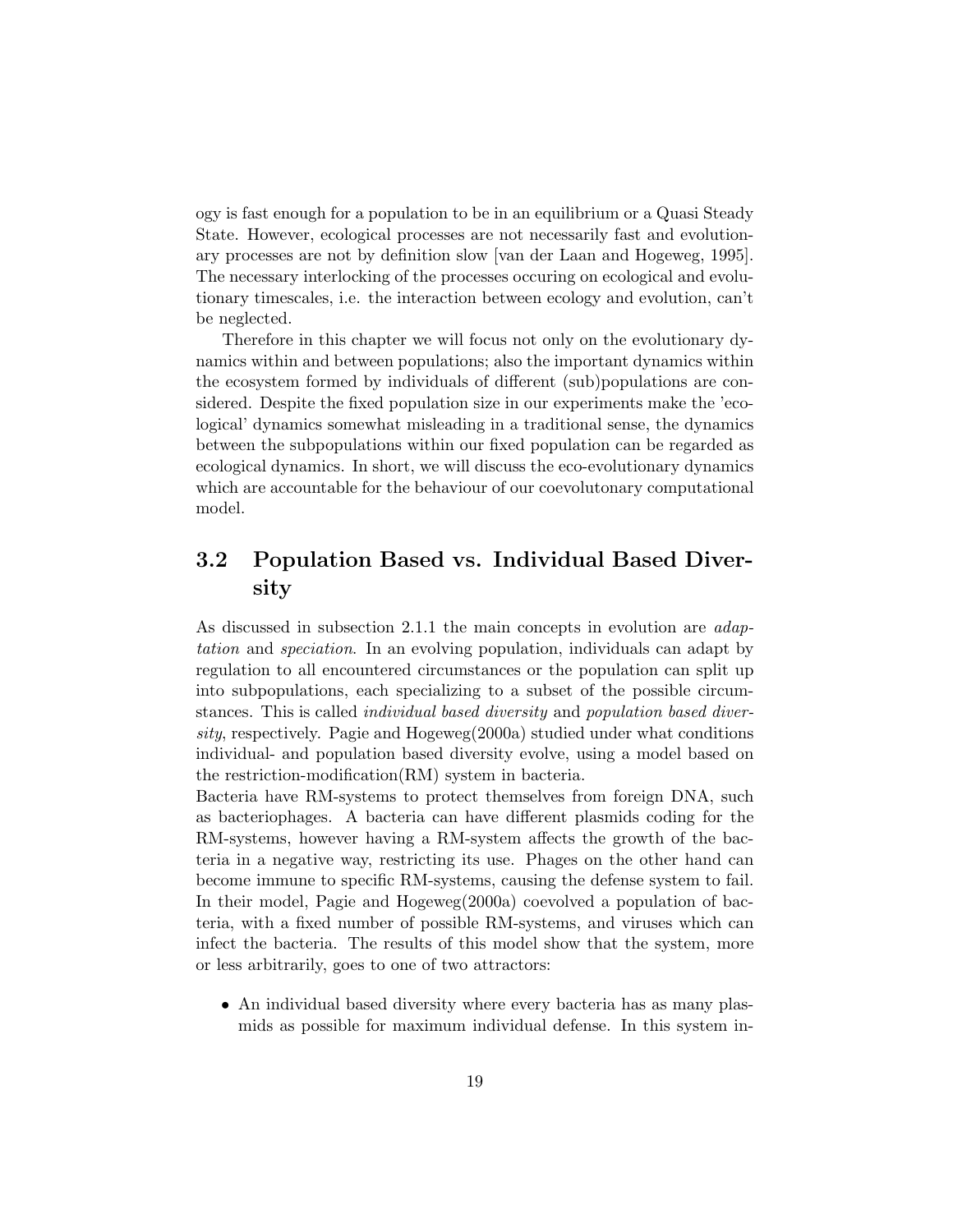vading virus populations can survive easily besides the bacteria population.

• A population based diversity where each individual has only one plasmid and therefore only a weak defense against the different viruspopulations. The different bacterial plasmids are spatially spread over different regions in the population. Population dynamics in this mode result in only a few viable viruses populations, outcompeted by the bacteria population.

Under some circumstances the system can switch from individual based to population based diversity in order to gain stability on the level of the population. This population based stability is due to the formation of a static pattern of subpopulations, each specialized with a different plasmid. The result is an invasion resistent, stable population, consisting of different subpopulations. In spite of the difference in how the information is integrated, both modes cause a viable stable population with almost the same amount of informaton integrated, i.e. almost the same amount of plasmids is present in both modes. In the one mode this information is divided over different individuals while in the other mode all plasmids are present in every individual.

In our study we look at the role of a population based diversity in the process of individual adaptations in a population. Can population dynamics lead to information integration on the individual level?

## 3.3 Sparse Fitness Evaluation

#### 3.3.1 Biological Ground

The standard biological dogma on fitness is that it should bring immediate benefits. However there are several examples of evolving species which can cope with all sorts of problems, even if they haven't seen those problems every generation. The selection for those traits has to be on the longer, evolutionary timescale. The ability to cope with situations seen only once in a long time tends to negate the idea of immediate benefits. Two examples:

• Bacteria often use a flagellum to move. A flagellum is a long slender projection from the cell body which can propel the cell by beating in a whip-like motion. Bacteria spend several generations to develop such a flagellum. There is no immediate fitness advantage in doing this.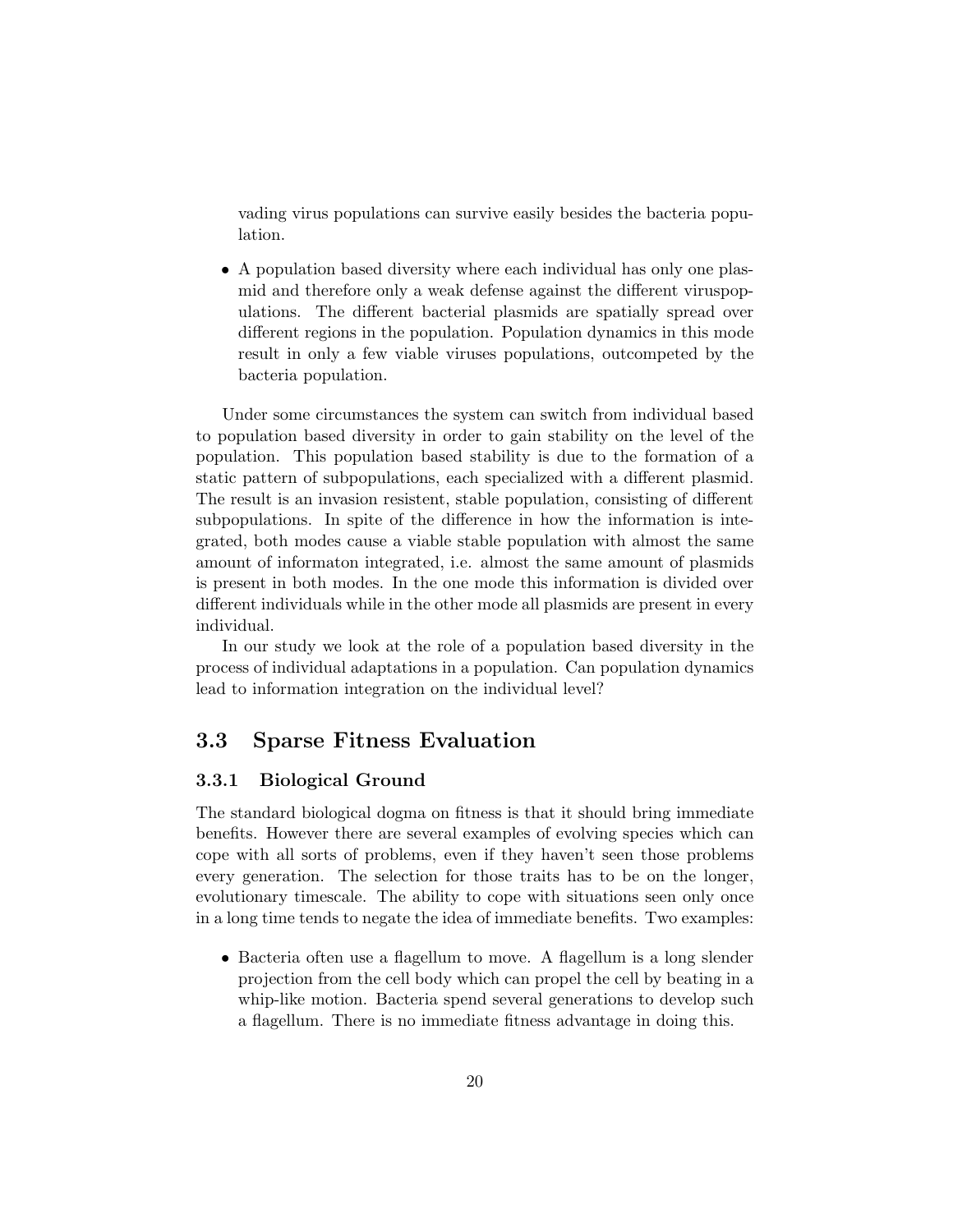• E. coli is one of the main species of bacteria living in the lower intestines of mammals. E. coli bacteria spend many generations in the gut, however they can also live for many generations in an external environment outside of the gut. The regulation for survival in both environments retains through all generations. The long term benefits are prefered above the immediate benefits.

These two examples show that selection over the evolutionary time scale with no selection pressure for immediate benefits, cannot be neglected. How can sparse information, encountered in the short timescale, lead to integration of information on the long time scale?

For what we know the first organisms in early evolution had a pretty short life span. Therefore they probably encountered only a limited amount of circumstances to cope with per generation. This is called sparse fitness evaluation. Later in time the life span of organisms expanded and the number of circumstances encountered within a lifetime also increased. However the environmental variation on the longer time scale, which whole ecosystems have to handle, always persisted.

#### 3.3.2 Geological Grounding

In geology the so called *Snowball Earth* hypothesis as it currently stands, proposes that the Earth was entirely covered by ice for several periods in earth history. The cold climate periods were cyclical, punctuated with well defined warm-humid interglacial periods [Rieu et al., 2007]. In spite of these harsh climate changes, fossil records reveal little change during the glacial interval and do not show the expected eco-evolutionary fluctuations [Corsetti et al., 2006], i.e. evolution allows ecosystems to handle not only seasonal variation, ecosystems are also robust against (extreme) climate variation.

#### 3.3.3 Sparse Fitness in an Experimental Setup

In our experiments we make the assumption that per generation only a small subset of the whole problemspace is encountered. A host 'sees' only the problems present in his spatial neighborhood. By embedding the model in space(see section 3.7), sparse fitness evaluation is induced. Pagie and Hogeweg(1997) already studied the role of such sparse fitness evaluation on information integration in the evolutionary timescale. This was done in the same coevolutionary setting we use for our experiments. They compared sparse fitness evaluation with complete fitness evaluation. In the setting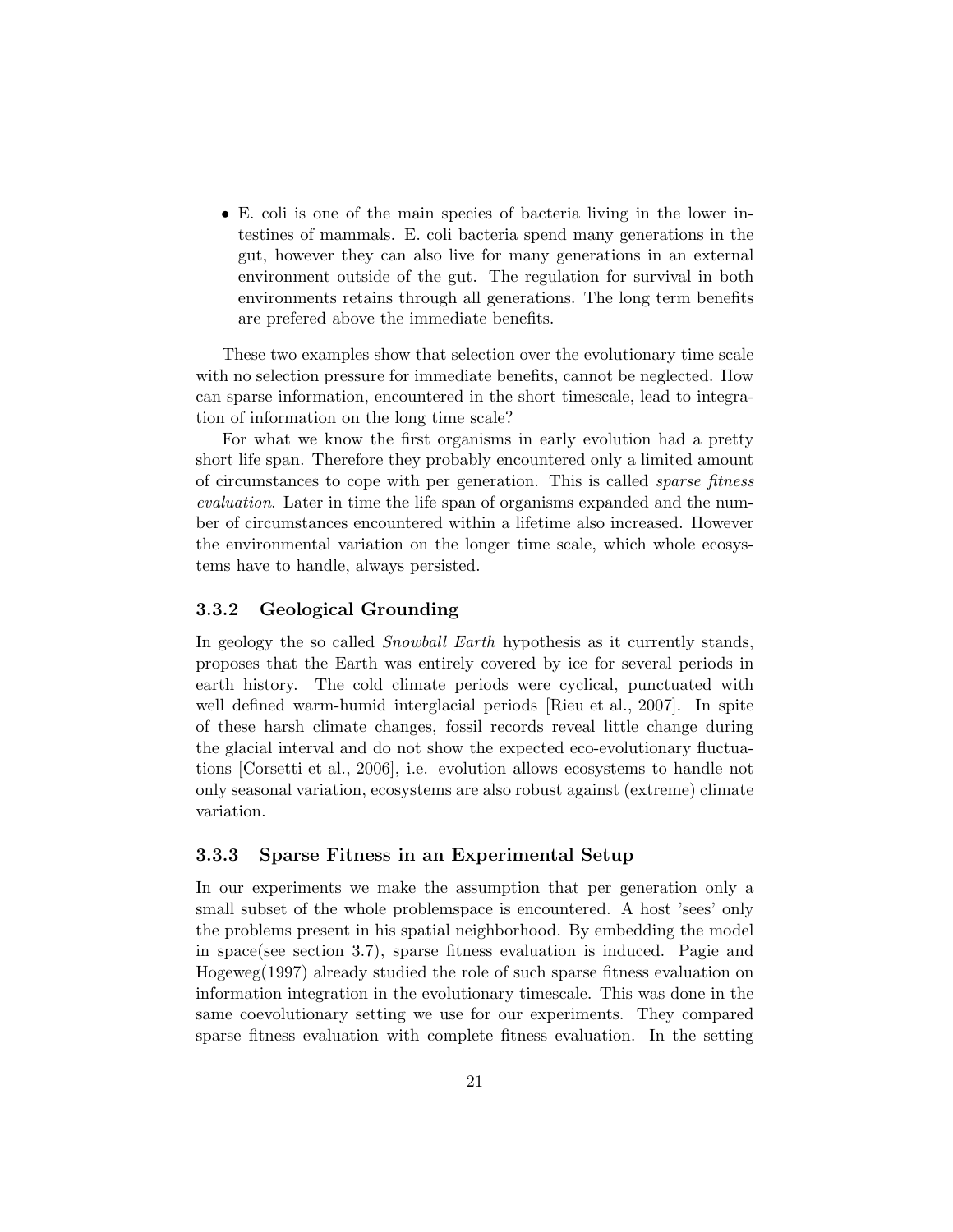with complete fitness evaluation each individual sees all the possible problems in problemspace every generation. In the setting with sparse fitness evaluation each individual sees only a few of the possible problems per generation. The fitness of each individual is then based on how well it solves the problems seen that generation.

After evolving the system, the sparse evaluated setting produces individuals with a simpler genotype, better coping with all circumstances. The evolved genotypes were better generalizable to circumstances never seen before and as most important result the success rate on finding an appropriate solution for the whole problem space was found with a much higher success rate than in the complete evaluation scheme. One important evolutionary mechanism in reaching these results, is a lower mutational robustness in the sparse fitness setting. When using a fixed target, evolution will select for robust (neutral) solutions, while in coevolutionary sparse setting, there is selection for solutions in which mutations have extra effect [Pagie and Hogeweg, 1997]. Selection of the system for this lower mutational robustness causes greater mutational effects when the phenotype is not yet generalizable. This allows fast and easy adaptation to new problems, forcing the final adaptation to the complete set of possible problems to be highly generalizable and more compact in comparison with the complete evaluation case. When all the possible problems are encountered every generation (a static evolutionary target), the system will try to adapt to all the circumstances simultaneously, trying to code for a very rugged fitness landscape. This brings a great risk for evolution to get stuck on the local (sub)optima. The pitfall is that evolution in this setting does not really 'adapt' to the circumstances, it tries only to extend to other local optima by adding more genetic material. This causes great mutational robustness with almost no generalizability. As a result the evolved genotypes are very complex and overfitted to the local optima. Adaptation to new problems can only be reached by adding even more genetic material, resulting in a population of overspecialized individuals.

## 3.4 Coevolution

#### 3.4.1 Mutual Selective Pressure

In biology, coevolution is the mutual evolutionary influence between two species. Each party in a coevolutionary relationship exerts selective pressure on the other, thereby affecting each other's evolution. The exerting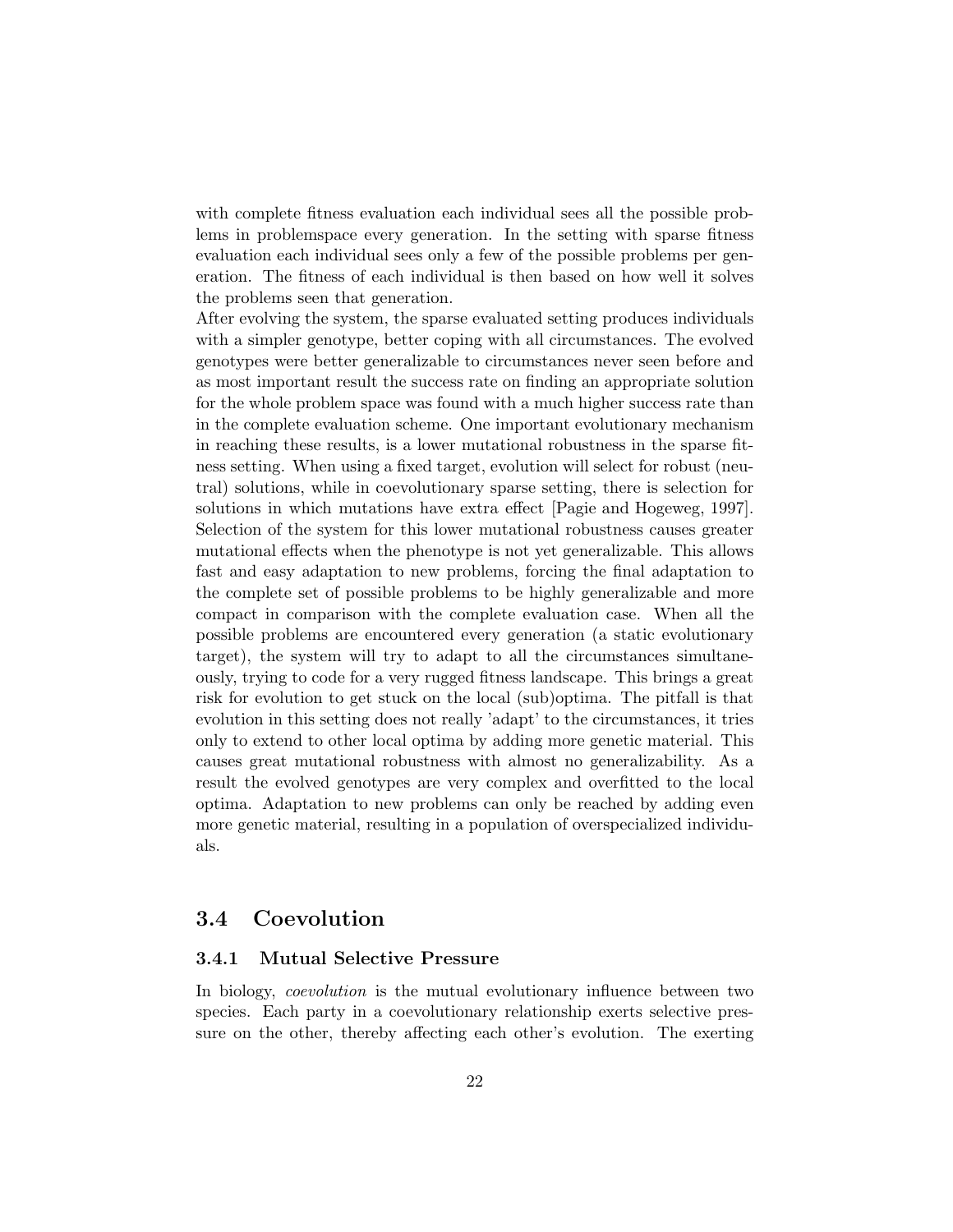of selective pressure on each other, forces both of the coevolving parties to keep evolving at higher rates than they would do solitary. This intrinsic property of influencing each other's evolution is also the base for the success in applying coevolution in the field of evolutionary computation.

When species coevolve, their respective levels of fitness depend not only on their own genetic structure and their level of adaptation, but on the development of another species as well. The gene pool of one species creates an extra selection pressure on the other species. Mutual evolutionary influence between populations does of course not necessarily imply mutual dependence. The host of a parasite, or the prey of a predator, does clearly not depend on its enemy for survival, however they truly influence each other's evolutionary direction. This exerted pressure leading to coevolutionary dynamics can either be described as positive or negative pressure.

Certain plants, which have evolved valuable food sources in order to attract insects are an example of exerting positive coevolutionary pressure. The attracted insects, such as bees, provide a good means to distribute pollen for the plant, far more efficient than the distribution of pollen by wind. The coevolutionary process has led to deep flowers which fit the tongue-length of specific species of bees. The flowers are sturdy and irregularly-shaped and can even have a specifically-designed landing platform. For example, snapdragons will only open for a bee of the right weight. The bees on the other hand have nectar as their main food source. Bees have evolved a long proboscis (a complex sort of "tongue") that enables them to obtain the nectar from flowers and they are totally specialized for feeding on nectar and pollen.

The danger of this positive kind of coevolution is that both species could evolve into a position of total dependency through increased specialization, increasing the risk of extinction if either species declines or 'cheats' in the coevolutionary relation by changing the mutualistic role into a parasitic one. In some cases mutual coevolution is quite more specific, for example between two cellular functions. Current day mitochondria and chloroplasts were once free-living unicellular individuals. The mitochondrial genomes coevolved with some of the nuclear genes that now function within the mitochondria. During this coevolutionary relationship, these cells entered the cytoplasm of other cells and melted together, with the combination of genes now regarded as eukaryote mitochondria as a result. This *endosymbiotic* transition from multiple cells, each representing a different function, to one cell with the combined functions can be considered as a case of population based diversity, which has led to individual based diversity (see section 3.2).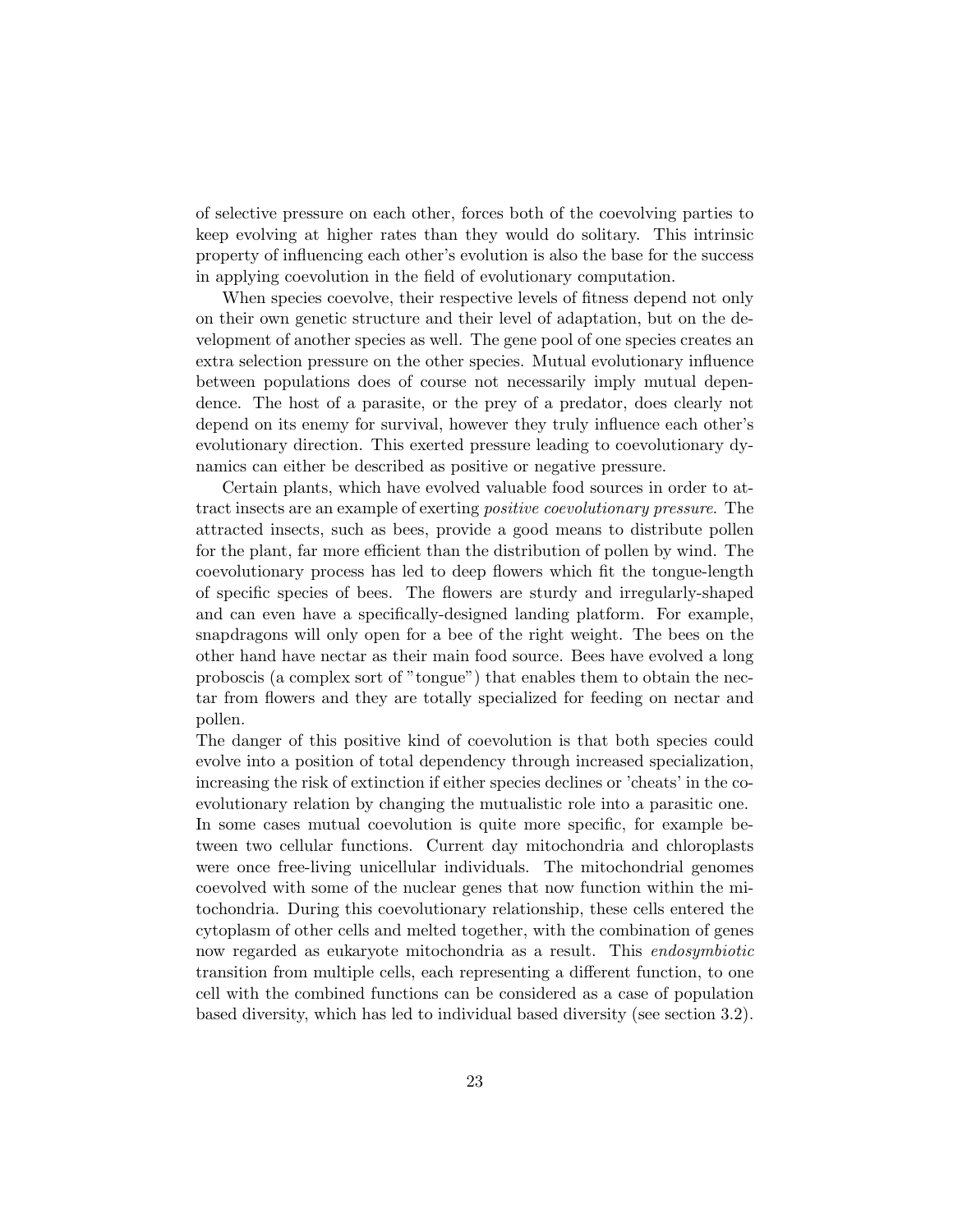Strange as it sounds, negative coevolutionary pressure can be considered more constructive. In order to survive, prey species will continuously have to adapt defensive or evasive systems to avoid predation. Predators in their turn, respond by developing mechanisms to evade these defences. Both species are evolving and luckily in nature neither of the strategies will ever be perfect. Due to variation in the population some prey are always more vulnerable, and some predators in the population will be less efficient. The effect of selection pressure within the populations will therefore be high, forcing a higher rate of selection for preferable traits and thereby faster adaptation for both species. The likelihood of extinction in the negative case is limited, because this kind of evolution mostly does not lead to a total dependency on each other.

#### 3.4.2 A Coevolutionary Relationship

Several factors influence the likelihood and strength of a coevolutionary relationship. Of course it is necessary to have a certain level of co-occurrence in order to coevolve; species have to reside at least partly in the same environment to interact. The type of the relationship between the two species before we can speak of coevolution, is also important. Will coevolution bring mutualistic advantage for both species, strengthen the existing predatorprey dynamics, or will it only push on the competition? Species that have intimate relationships, such as a specialistic predator and its prey or a hostspecific parasite, already interact more actively and thus are more likely to influence each other's selection pressure. Species that do not directly encounter each other but interact through competition for resources, are less likely to coevolve, but if the strength of the competition is high enough, an indirect form of coevolution can occur.

Most species experience natural selection from many environmental aspects (see subsection 2.1.2). It seems therefore unlikely that in nature one species would act as the sole or even the primary selection pressure on another. Nonetheless, there are good examples of tightly coevolved relationships where two populations have a highly specialized interaction. In these cases, the selective advantages gained by responding to only one source of selection outweighs other environmental factors.

## 3.5 Arms Races

In a coevolutionary relationship, an adaptation in one species changes the selection pressure on the other species, giving rise to a counter-adaptation.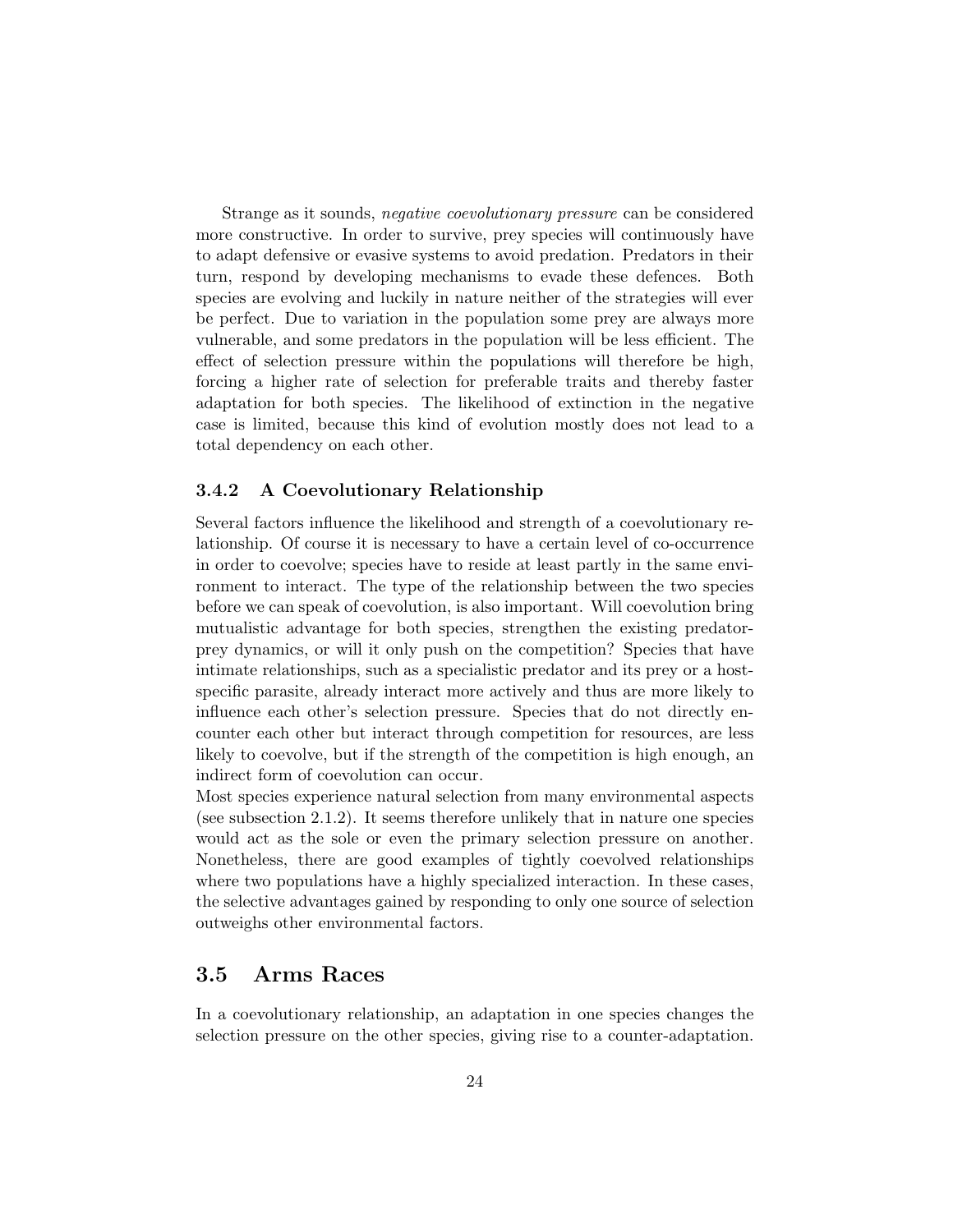If this keeps occuring reciprocally, these refined mutual counter-adaptations may result in an escalation of adaptations from both species, called an 'arms race' [Dawkins and Krebs, 1979]. An arms race is mostly considered to be a negative unstable runaway of the driving force which is generally responsible for the improvement of species by subsequent adaptations. A nice example of a (chemical) arms race is the coevolutionary case of the rough-skinned newt and the common garter snake. The rough-skinned newts produce a potent nerve toxin that concentrates in their skin, meant for deterring predators. Garter snakes have evolved resistance to this toxin through a set of genetic mutations, and prey upon the newts where no other animal is capable of preying on this newt without adverse effects. The relationship between the rough-skinned newt and the common garter snake has resulted in an evolutionary arms race that has driven toxin levels in the newt to extreme levels.

Dawkins(1979) described the occuring dynamics on the different timescales of this phenomenon, in terms of a metaphor. He compares a fox chasing a rabbit with a particular submarine and the ship it is trying to sink. This race of individuals is on the behavioural time scale. But on the evolutionary time scale another kind of race takes place. Submarine designers learn from earlier failures. As technology progresses, later submarines are better equipped to detect and sink ships, and later-designed ships are better equipped to resist. This 'arms race' takes place in the longer, historical time scale and leads to improvement of the design of both submarines and ships. Similarly, over the evolutionary time scale the fox population may evolve improved adaptations for catching rabbits, and the rabbit population improved adaptations for escaping.

#### 3.5.1 Red Queen Evolution

Evolutionary arms races can end in several ways. The most drastic way is when one species drives the other to extinction. In case of overspecialization or advanced adaptation, this can mean the end for both species. Another possibility, exemplified by the still existing flower-bee coevolution, is that both sides reach a mutual local optimum. Lastly, arms races may have no stable end at all, when counter-adaptations keep cycling continuously without integrating any new information. This is also known as Red Queen Evolution [van Valen, 1973].

The fitness of individuals is highly dependent on the environmental influences (see subsection 2.1.2). So when two (coevolving) species keep adapting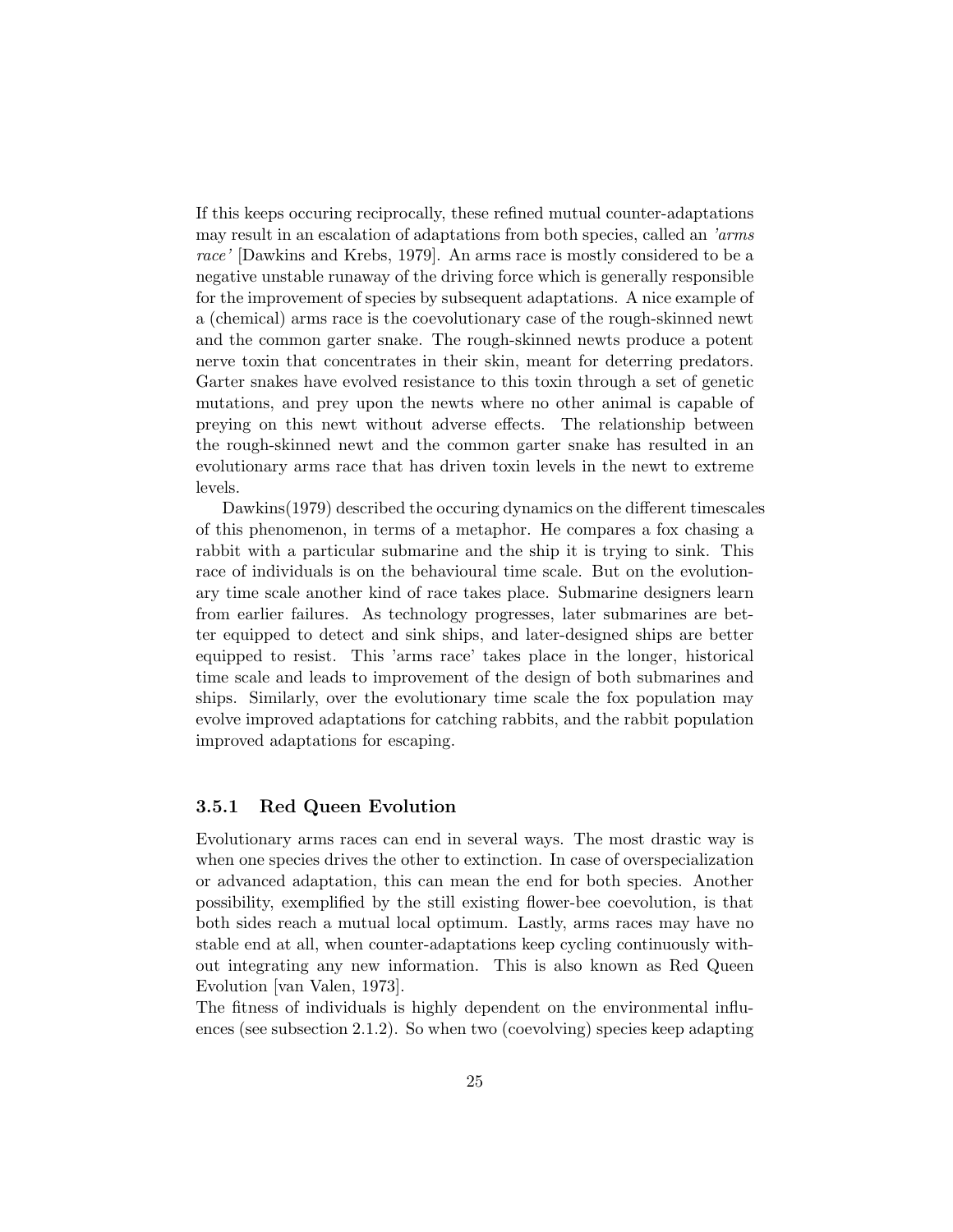to each other, the effective environmental selection pressure on the other changes repeatedly. When species are unable to maintain the integrated information in the evolutionary time, we speak of a Red Queen evolution: The populations must continuously adapt to maintain the same level of fitness. Preventing a Red Queen evolution is one of the major dificulties in coevolutinary computation.



Figure 3.1: Red Queen: "In this place, it takes all the running you can do to stay in the same place."

#### 3.5.2 Life Dinner Principle

Between coevolving populations, Dawkins(1979) argues that as a predator develops offensive adaptations, the prey will have to counter with defensive adaptations. This results in a selection pressure that is unequal, because as Dawkins puts it "if the predator loses the race, he simply loses a meal. If the prey loses the race, he loses his life". This is called the life-dinner principle. The selection pressure on the prey to evolve new adaptations is higher. Thus in predator-prey coevolution there is a built-in imbalance between predator and prey with respect to the penalty of failure. "Mutations that make foxes lose races against rabbits might therefore survive in the fox gene pool longer than mutations that cause rabbits to lose races" [Dawkins and Krebs, 1979].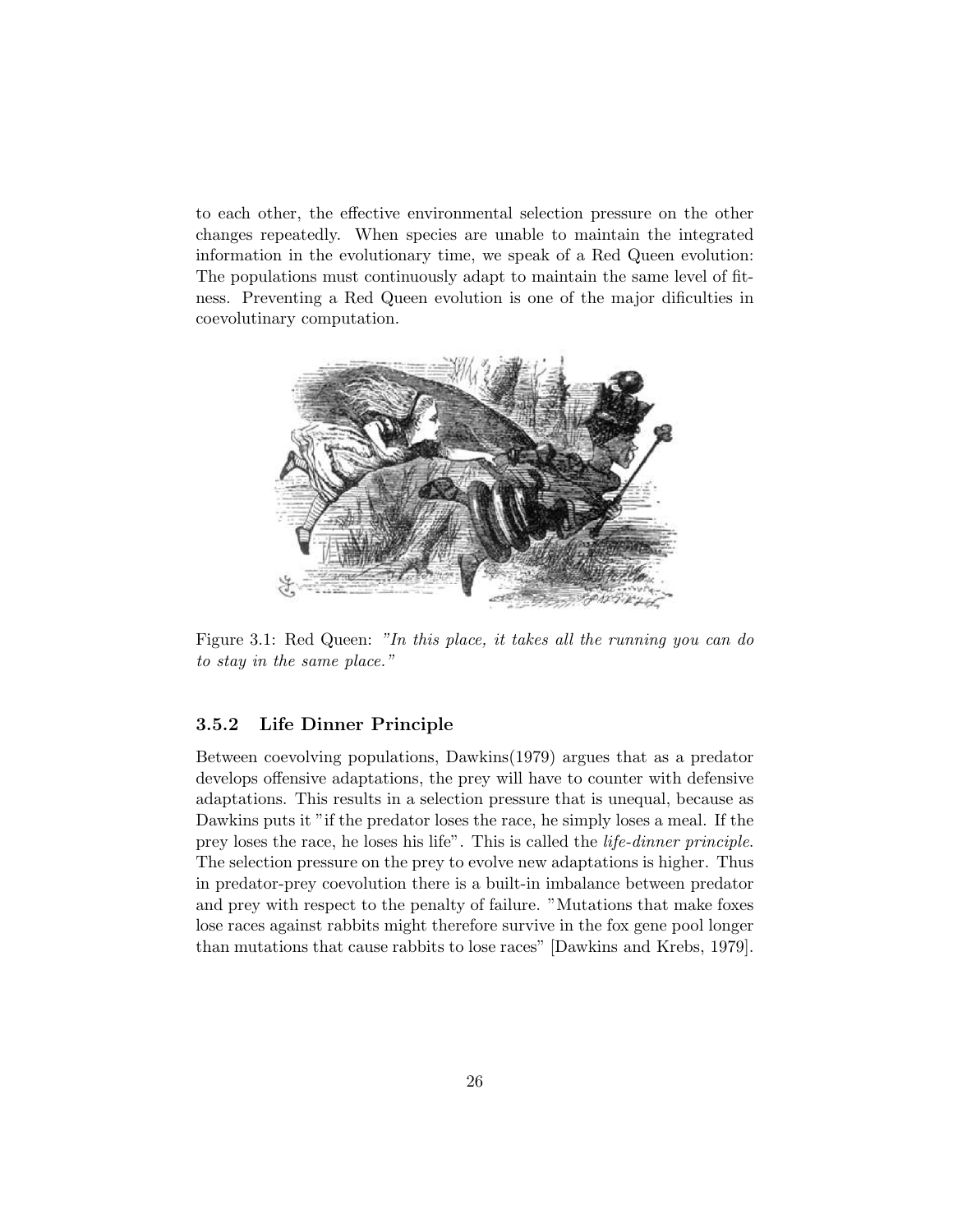## 3.6 Coevolutionary Computation

Being inspired by biology, it was a logical next step for evolutionary computation to incorporate coevolutinary dynamics into computational methods. Nowadays, more and more coevolution is regarded as a very successful method to strongly improve evolutionary computation [Hillis, 1990, Juill´e and Pollack, 1996, Pagie and Hogeweg, 1997], but it is still a great minority in the field of evolutionary methods. Coevolution is considered to be a very efficient method to guide the development of a population of problems in the best way, enabling the population of candidate solutions to solve the predefined problem. The exerting of selective pressure on each other(see subsection 3.4.1) forces both of the coevolving parties to keep evolving and keeps the problems optimally challenging for evolving candidate solutions at different stages of evolution until the evolutionary target is reached.

Coevolution is implemented in many ways, however roughly three main forms of coevolutionary models can be distinguished [Pagie and Hogeweg, 1997]:

- Host-parasite models in which candidate solutions are evaluated on the basis of small subsets of the total problemset which defines the evolutionary target. The subsets of evaluated problems coevolve with the population of candidate solutions [Hillis, 1990].
- Competitive evolutionary models have candidate solutions competing with each other in game-like tournaments. The fitness of the solutions depends on the ratio of wins and losses in these tournaments. The coevolutionary dynamics operate solely within one population, the evolutionary target can be either predefined or dynamically defined in terms of the behavior of the opponent [Angeline and Pollack, 1993, Sims, 1994, Juillé and Pollack, 1996, Rosin and Belew, 1997].
- Cooperative evolutionary models use individuals of several different (coevolving) species. Individuals from the different populations are combined before they are evaluated with respect to an evolutionary target [Husbands, 1994, Potter and De Jong, 1994].

In our experiments we use the same general setup as [Pagie and Hogeweg, 1997], which uses the first option, the host-parasite implementation, in a model for coevolutionary function approximation. Therefore the term 'coevolution' is used in our experiments for the coevolutionary dynamics between two populations of different 'species'.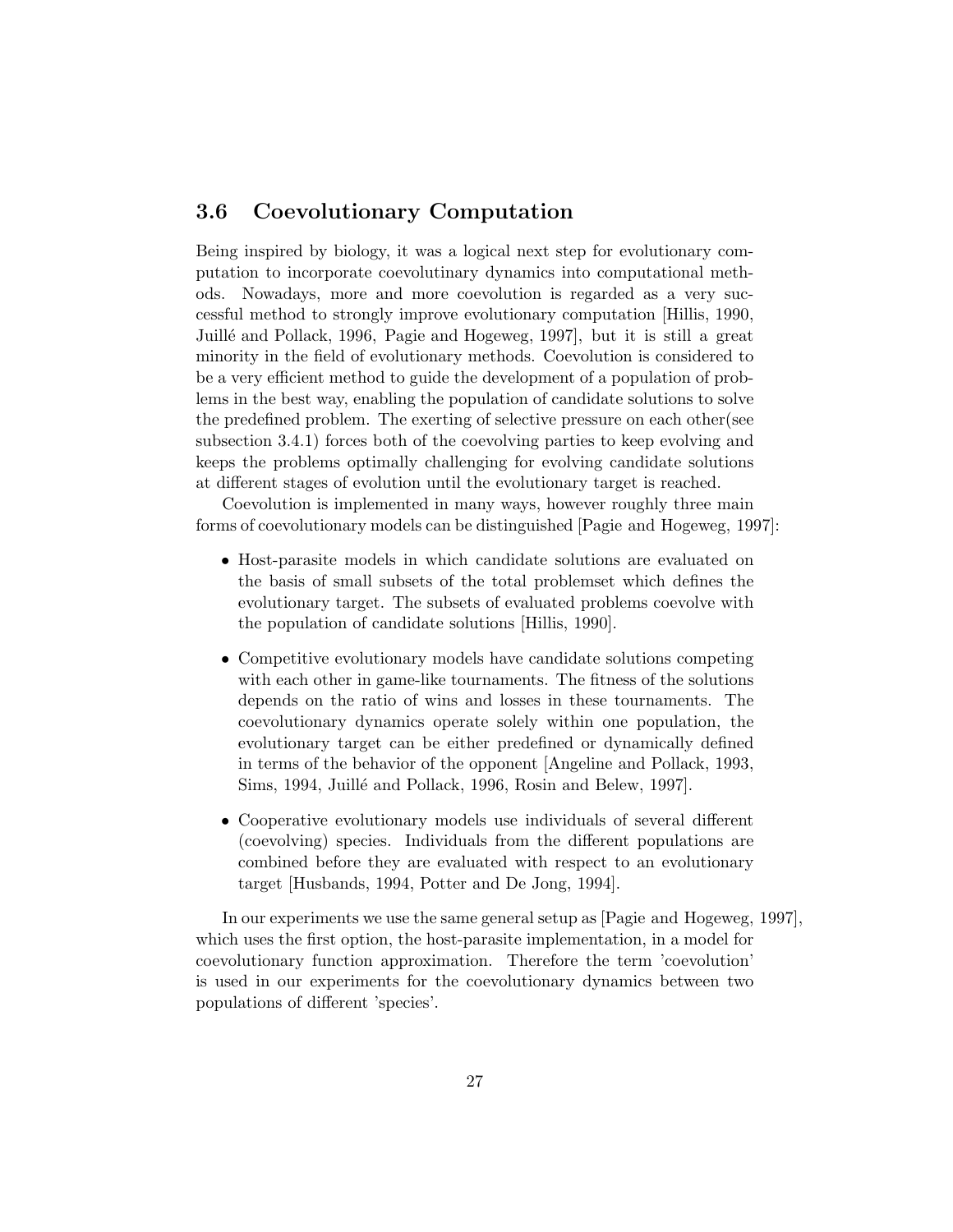#### 3.6.1 Hosts and Parasites

In order to get coevolutionary dynamics, the evolutionary goals of individuals in the one population are opposed to those in the other population (fig 3.2. Because these are nevertheless dependent on each other, Hillis called them in describing his coevolutionary model, hosts and parasites [Hillis, 1990]. These terms reffering to a population of solvers or candidate solutions and a population of *problems* respectively, can give rise to confusions because of the counter intuitive meaning of parasites and hosts, when compared to the biological perspective. The sometimes used notions predator and prey would maybe already be a more fitting description in the biological sense of our model. The most unambigious in the sense of evolutionary computation still keeps to be problems and solvers. However, because we use the same general setup as [Pagie and Hogeweg, 1997], we also adopted the parasite-host terminology.



Figure 3.2: the evolutionary goal of the host-population is opposed to the parasite-population

#### 3.6.2 The Ideal Trainer

The adaptation of a host population in order to solve certain problems can be considererd a process of learning. Optimal learning is a complex notion. In evolutionary computation a system evolves by learning to cope with different circumstances or by solving different problems. Solving a problem, individuals try to improve their 'knowledge' on the problem domain. In this way the system gathers information which finally has to lead to a solution, which can account for all the problems.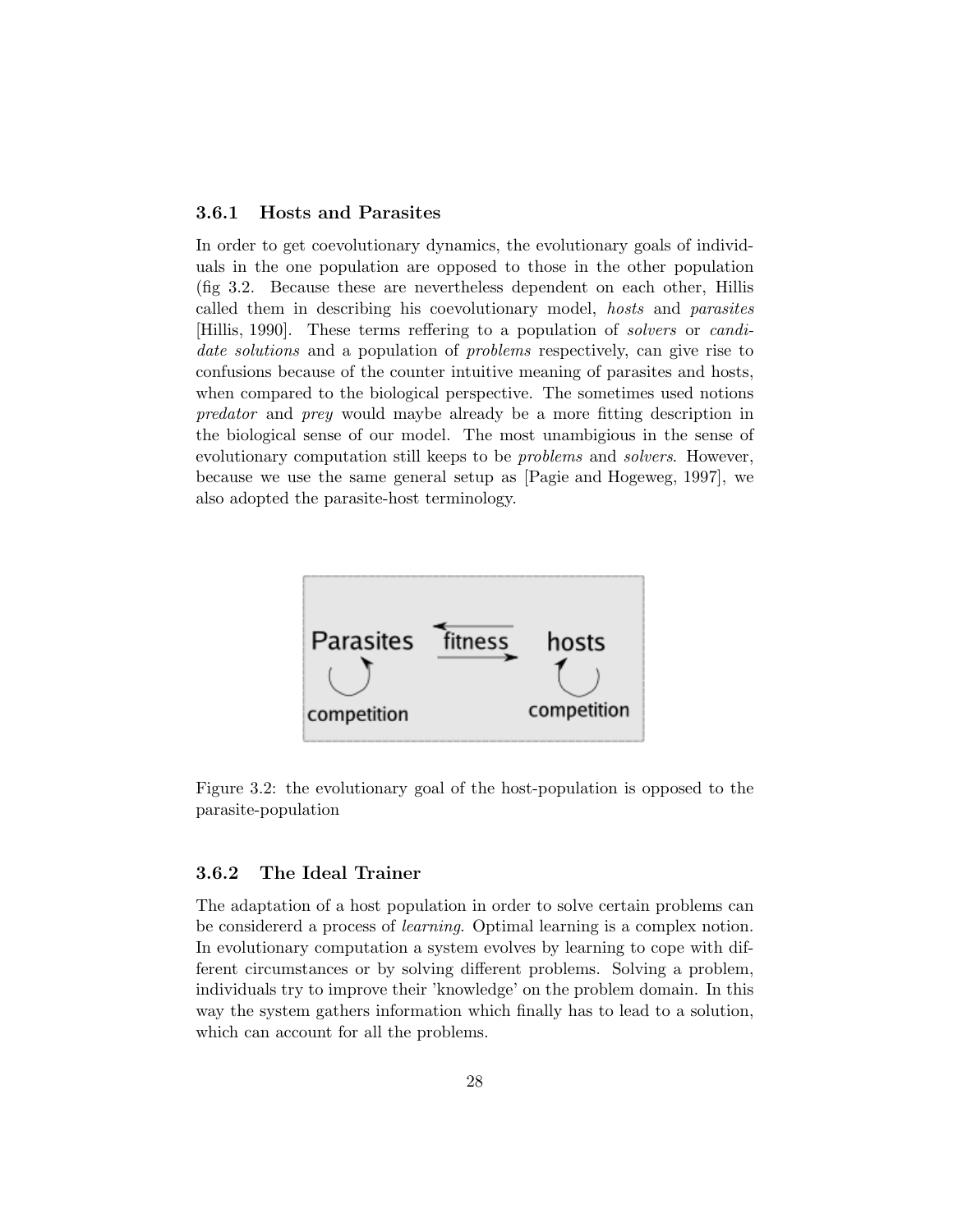As in most learning processes, both human and machine, the level of training difficulty is highly important. When the problems are too easy or too difficult, there is generally no progress whatsoever. The nice aspect of using coevolution for computational learning is that not only the learners evolve to become better, the problems also evolve, trying to pinpoint the weak spots of the learner. It is, however, not enough to just point out the weaknesses of the system, for improving its overall performance. In order to gain the most progression, the learning individuals need problems which fit their current 'knowledge' the best. Pagie and Hogeweg(2000) already pointed out that in the case of the majority-problem the best way to evolve good solutions is to give the system such a fitness-advantage that easy problems were first evaluated and only when those 'easy' problems where solved, the system proceeded, trying to solve the more difficult cases. In [Epstein, 1994, Juillé and Pollack, 1998, Pagie and Hogeweg, 2000b] and [De Jong and Pollack, 2004] is an ideal trainer described. They all describe such as a trainer which presents problems of increasing difficulty. This is often done with such a learning gradient or a domain specific fitness evaluation.

We will demonstrate in our experiments that *spatial pattern formation* can force the system dynamics in such a way that it can be considered as a general guide to ideal learning.

## 3.7 Spatial Coevolution

In the perspective of biology, a world without space is not possible. All organisms are constrained to the environment where they live. The interactions with other organisms and with their environment are purely local. A species cannot have a direct influence on the evolution of another species, located somewhere else in space.

In evolutionary computation, spatial embedded models weren't considered useful until the nineties of the last century. The calculation time of all the necessary parallel computations are a great problem for serial computers. Hillis produced the first massive parrallel computer as a huge Cellular Automata, a so called connection machine, enabling a different use of computation. Using his connection machine, he was in 1990 the first to use space in a coevolutionary optimization proces, confining the interactions of coevolving individuals to their local neighborhood. Hillis already noted that the coevolutionary process improved when he placed the two coevolving populations in a spatial environment, forcing the interactions to be local. In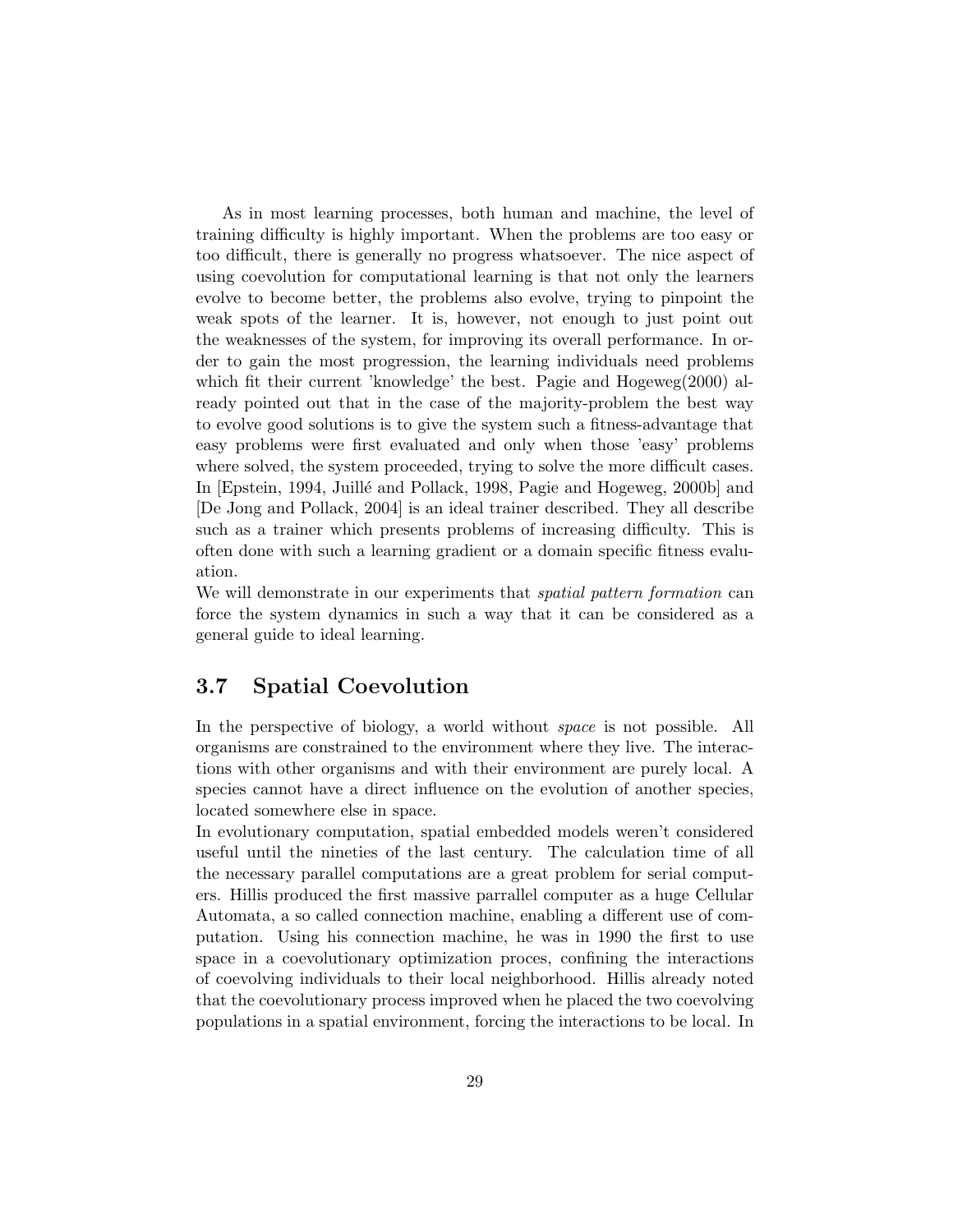his model on the evolution of sorting algorithms, this spatial induced sparse fitness evaluation gave rise to very good results [Hillis, 1990]. Pagie and Hogeweg also used a spatial environment in their function approximation model [Pagie and Hogeweg, 1997] and already noted that spatial embedded models had some important features which in a non-spatial system had to be explicitly declared by the use of different heuristics. More genetic diversity is naturally preserved in the population and the weak spots in the population of candidate solutions are targeted more effectively. Their results are repeated several times and the role of space is more and more accepted as an effective method to improve coevolutionary computation [Pagie and Mitchell, 2002, Williams and Mitchell, 2005, Mitchell et al., 2006].

How spatiality exactly contributes to the success of coevolutionary function approximation is still unknown. The formation of spatial patterns is probably the most important feature brought in by a spatial environment [Boerlijst, 1991, Savill et al., 1997], also descibed in [Pagie and Hogeweg, 1997, Johnson and Boerlijst, 2002]. Spatial patterns give the coevolutionary system a better chance to organize itself in a convenient way, forcing the necessary information for evolutionary improvement to be presented at the appropriate timescales and in the right subsequent order(see subsection 3.6.2). These self-organised spatial structures can form a new level of selection [Boerlijst, 1991] acting on (sub)populations, increasing competitive pressure on the individuals. The spatial patterns also effectively constrain the evolutionary dynamics in such a way that the information can be integrated without sliding down into a Red Queen evolution as discussed in subsection 3.5.1 or other problems associated with coevolution [Cartlidge and Bullock, 2004, De Jong and Pollack, 2004, Paredis, 1997].

In contrast to the belief that the persisting diversity and the targeting of weak spots in the population of hosts are the main reason for superior performance of coevolutionary computation [Williams and Mitchell, 2005], we will conclude that the success crucially depends on the selforganizing dynamics of spatial patterns.

#### 3.7.1 Cellular Automata

In order to investigate the role of space we implemented our model in a two dimensional Cellular Automata (CA). A CA consists of a regular grid of cells, each one with a finite number of states. Time is discrete, and the state of a cell at time  $t$  is based on the values in its neighbourhood at time  $t-1$ . When the rules are applied to the whole grid a new generation is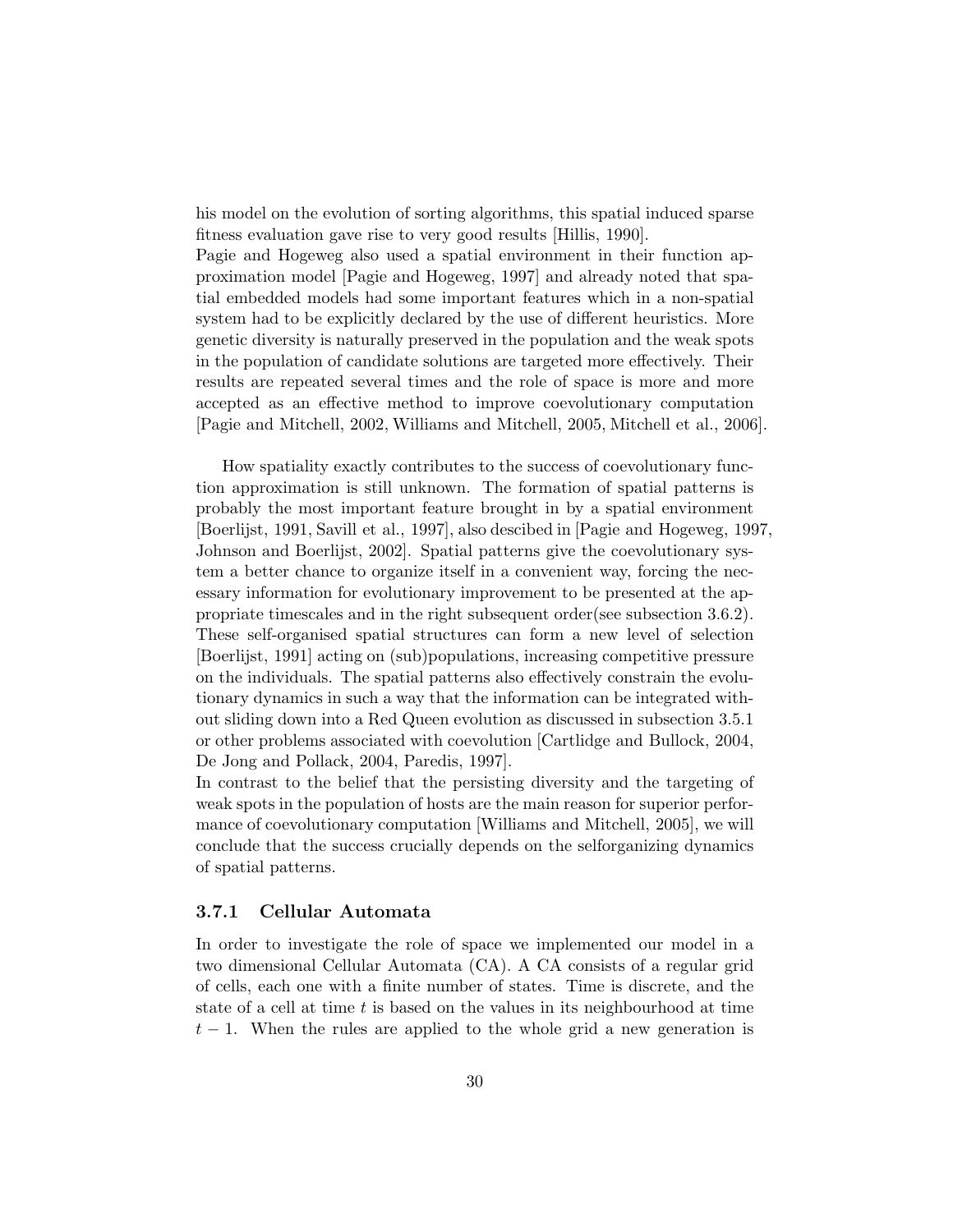created. Behavior of a subclass of Cellular Automata is considered to be 'on the edge of chaos' in the sense that the only way to predict the state of the whole population at a certain time is by means of going through all the subsequent preceding states. A well-known example of a two dimensional CA is Conway's game of life. In this game local interaction in combination with only 3 simple rules already leads to 'complex' macro-scale behavior. In this way a variety of spatial patterns can emerge on such a grid as meso-scale patterns.

Our CA consists of a  $50 \times 50$  2-D toroidal square lattice, with one host and one parasite per grid cell.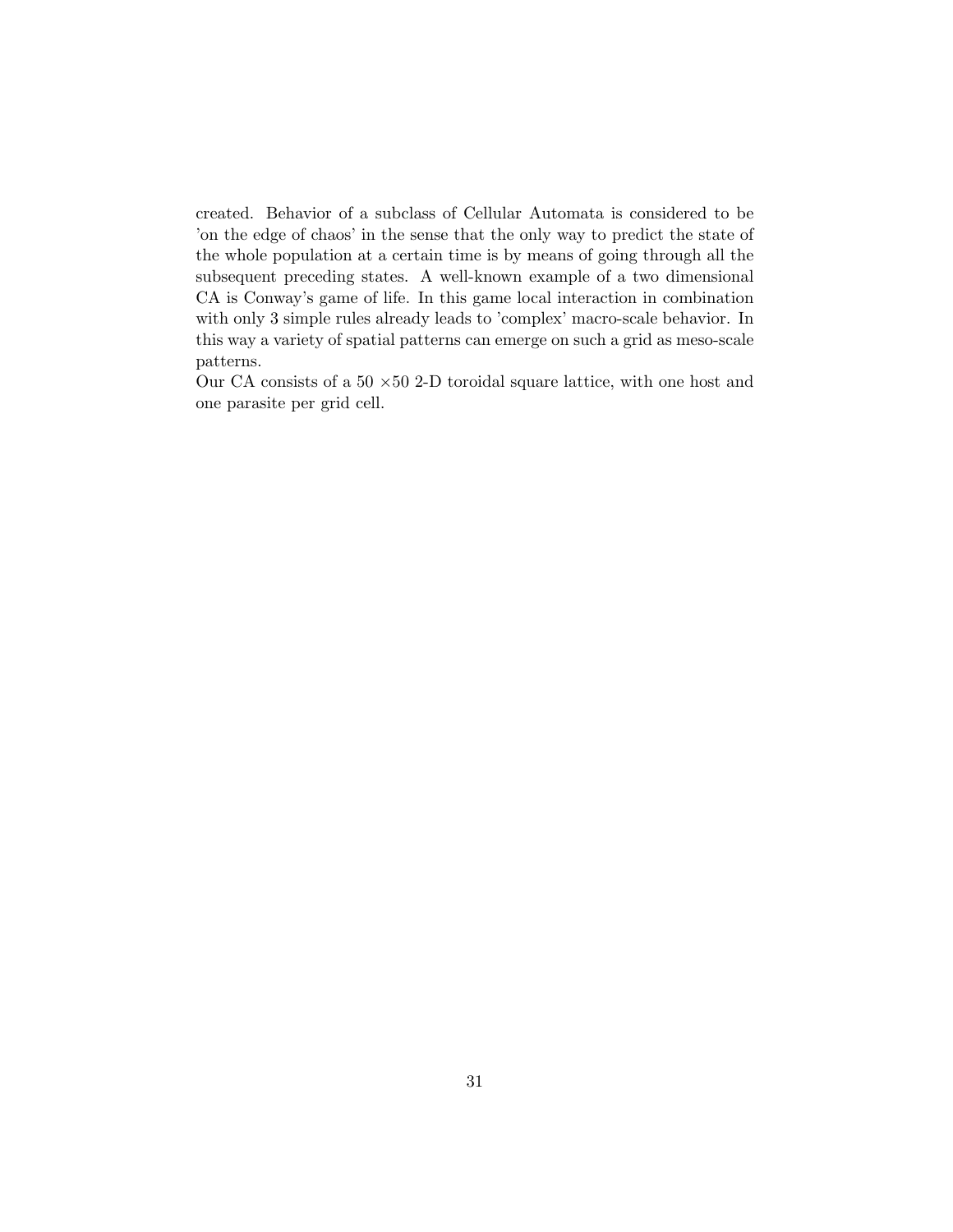## Chapter 4

# Experimental Setup

## 4.1 The Model

For our experiments we use the same general setup as [Pagie and Hogeweg, 1997]. This setup uses coevolutionary optimization in order to approximate a certain predefined function. This predefined function acts as the global evolutionary target. The system consists of two coevolving populations. One population of candidate solutions, the hosts, coevolves with a population of problems, the parasites. Populationsize is kept the same. Each host has a mathematical equation as a genotype, which codes for a corresponding function, the phenotype. The problems consist of an (x,y)-value as a genotype, which code for a phenotypic unique value, comprised to the global evolutionary target. The coevolutionary dynamics arise because the 'evolutionary goals' of the parasites are opposed to the global evolutionary target of the hosts, but fitness is assigned depending on each other (see subsection 3.6.1). The hosts try to evolve the phenotypic form of the global evolutionary target and the parasites evolve within this global evolutionary target trying not to be solved.

A good biological metaphore is to regard the  $(x, y)$ -values of the parasites as circumstances in which the host resides. The degree of adaptation to a particular circumstance is defined as the host's given approximation of the unique solution based on the  $(x,y)$ -value. When a host can solve all possible problems, the host is considered to be adapted to all possible circumstances, having a phenotypic structure identical to the predefined function. This will give maximum fitness for all the possible problems; the global evolutionary target is reached.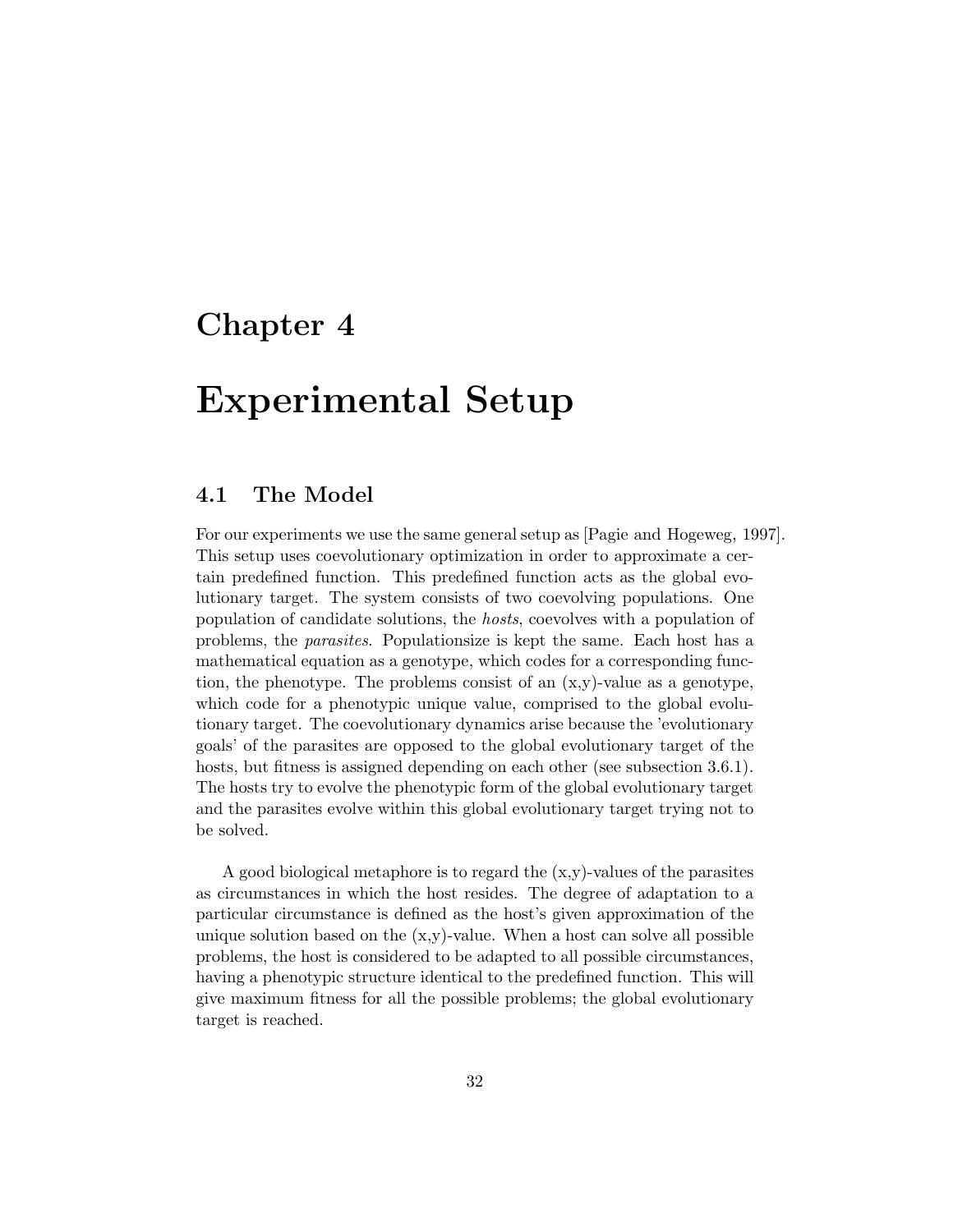In our experiments we will describe the role of spatial pattern formation, comparing it with a well mixed system. Both the systems are modeled in Cellular Automata. Our CA consists of a 2-D toroidal square lattice, with one host and one parasite per grid cell. The size of the lattice is  $50 \times 50$ cells, defining the population size at 2500. Competition for growth is local in space. Each individual has to compete within their  $3 \times 3$  neighborhood for reproduction. A selected individual will grow into the central cell of the nine cells under consideration. In our well mixed counterpart the whole population of hosts and parasites is mixed after each timestep in order to exclude spatial pattern formation. Note that this well mixed model differs only in spatial pattern formation. Competition is still local, evaluation is asymmetric and sparse.

#### 4.1.1 Technical Aspects

We used the CASH2-library for implementing a spatial environment in our model. This is all done with the  $C++$  programming language. Like in genetic programming the solvers consist of a tree like representation of functions, i.e LISP-functions. We used DrScheme for the functional programming part of our model. With Guile, a Scheme-interpreter for  $C_{++}$ , we could use both the power of CASH2 in simulating CA's and a practical functional representation of the genetic functions. Despite of the problems which arise when using different programming languages and interfaces simultaneously in one model, the overall usage of the model and the possibilities to substract data were sufficient.

## 4.2 Global Evolutionary Targets

As global evolutionary target we evolved our system towards two different functions:

$$
Target(x, y) = x^3 + y^3 + 5x^2 + x \tag{4.1}
$$

$$
Target(x, y) = \frac{1}{1 + x^{-4}} + \frac{1}{1 + y^{-4}}
$$
\n(4.2)

Model  $\#1$  reffers to our model with function 4.1 as a global target. This function has a landscape which is monotonously rising through the domain, slightly skewed into one dimension. Because of this particular landscape we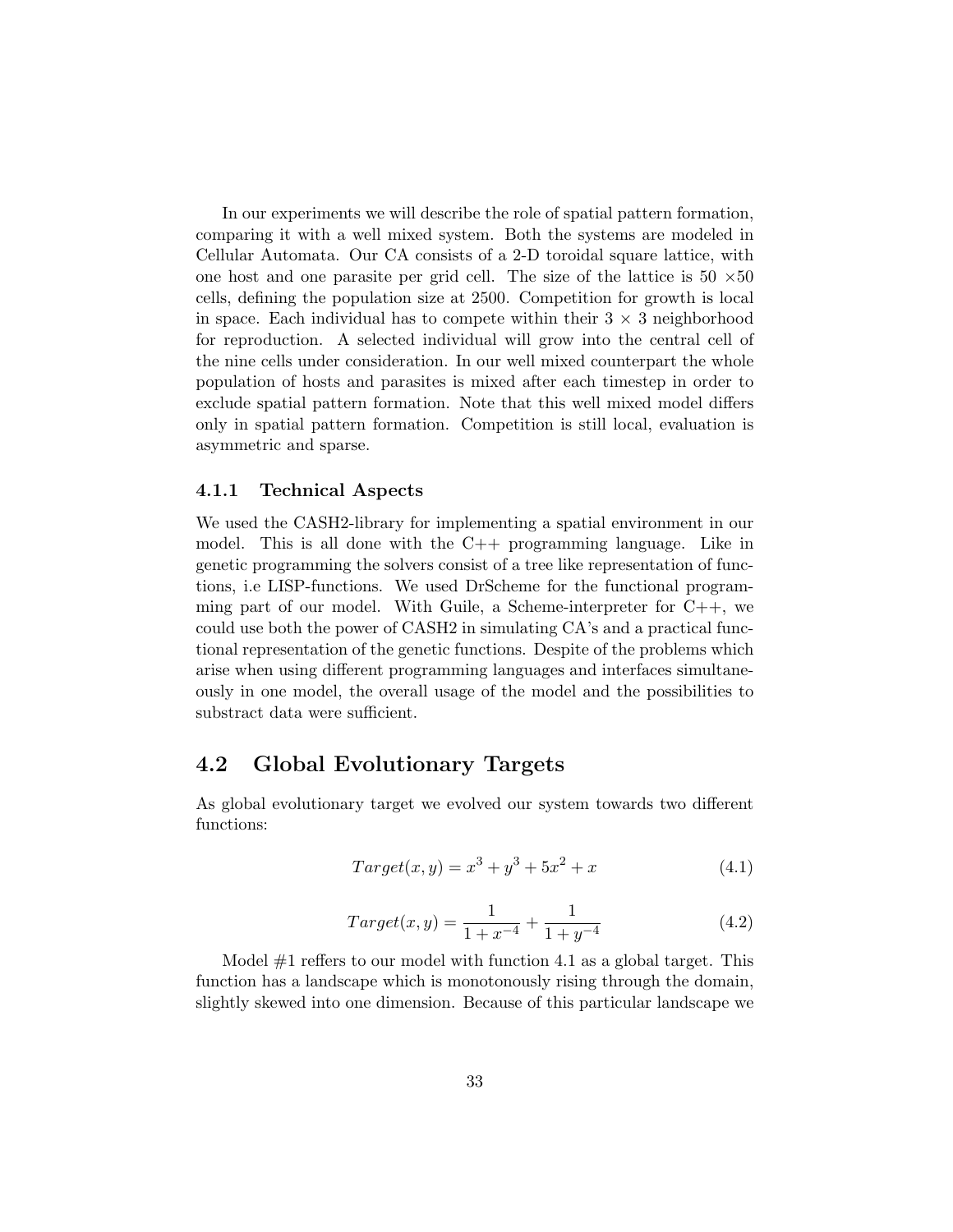

Figure 4.1: functionlandscape of functions 4.1 and 4.2

can better follow the evolutionary process and therefore study what role the appearance of a function has on the process.

Model #2 uses the same target function which [Pagie and Hogeweg, 1997] used, function 4.2. This function is considered to be a nice benchmark for coevolutionay function approximation and is thoroughly used investigating spatial coevolution. [Pagie and Mitchell, 2002, Williams and Mitchell, 2005, Mitchell et al., 2006]

#### 4.3 Fitness Evaluation

The problems on which fitness of the host is evaluated, are based on X,Yvalues. For both functions there are 26 x 26 problems regularly distributed over the corresponding domain. For function 4.1 the domain is  $X = 0.2, 5.0$ and  $Y = 0.2, 5.0$  with an interval of 0.2. For function 4.2 the distribution is in the domain  $X = -5.0$ , 5.0 and  $Y = -5.0$ , 5.0 with an interval of 0.4. The coevolving parasites can only adopt these values.

The fitness of a host is based on minimizing the distance between the function solution and the target of the nine parasites in its neighborhood. The parasite fitness is defined as maximizing the distance between target function and solution of just one host (further explained below). This asymmetry is found to give better results with respect to optimization than a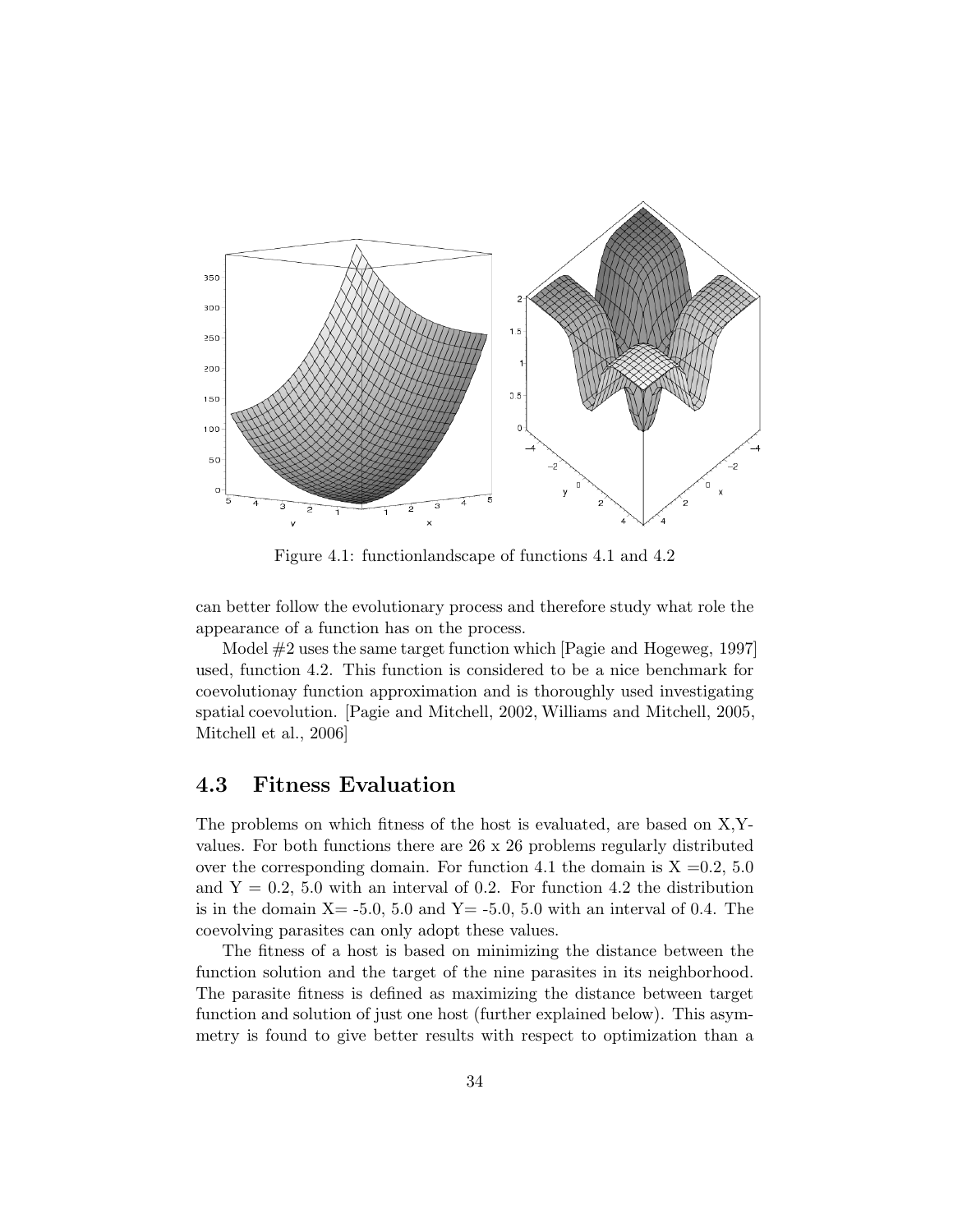symmetric evaluation [Pagie and Hogeweg, 1997]. The host's fitness is less affected by changes in a parasite, the parasite however can react directly to fluctuations in the host. These asymmetric dynamics can also be seen in nature as Dawkins life-dinner principle shows (see subsection 3.5.2). The built-in imbalance between host and parasitie with respect to penalizing failure, is even strengthened in our model, using a worst case scenario for the parasites. Pagie and Hogeweg(1997) based the fitness of a parasite on the host in the same grid cell. In our model the fitness of parasites is based upon the best given approximation of a host in the  $3 \times 3$  neighborhood. Because the evolutionary goals of both populations are opposed, this is the worst case scenario for the parasite. In this way the selection-pressure for parasites is increased even more.

Note also that the sparse fitness evaluation has in this way an important extra feature. Because each host has his own neighborhood with corresponding parasites, competition is between hosts which have a fitness assigned from a different subset of the problem space. This increases the effectiveness of sparse fitness evaluation by, in a way, comparing the different parasites on distinguishing capability.

The selection of hosts is proportional. Each fitness of all the hosts in a neighborhood are summed and a random value in between is generated, selecting the corresponding host for reproduction. With this method the chance of reproduction is increased proportionally with the fitness and the selection pressure can be conveniently adjusted by using an exponential factor. Selection is done simultaneously in order to prevent overlap in generations.

Parasites are ranked according to their fitness and the ith ranked parasite is selected<sup>1</sup> with probability  $(\frac{1}{2})$  $\frac{1}{2}$ )<sup>i</sup>.

The fitness for the host is defined as

$$
Fitness(host) = e^{-n*d}
$$

where distance  $d$  is defined as

$$
d = \sum_{i=1}^{9} \frac{|T(p_i) - h(p_i)|}{M}
$$

and  $M = 1$  for absolute and  $M = T(p_i)$  for relative evaluation.  $T(p_i)$  is the target of parasite i subjected to the global evolutionary target.

<sup>&</sup>lt;sup>1</sup>to ensure  $\sum_{i=1}^{i=max} probability = 1$  the two last ranked parasites use the penultimate rank.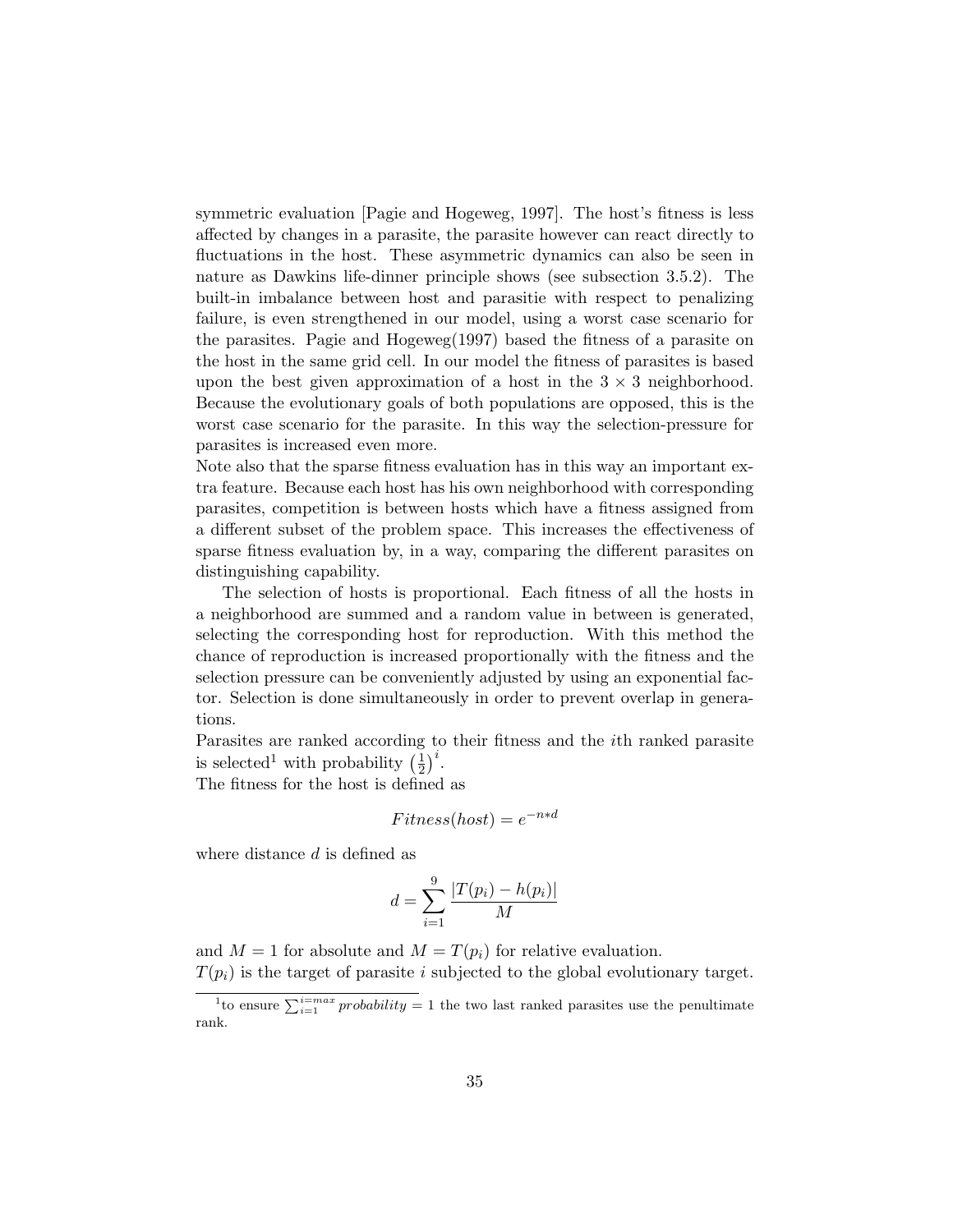$h(p_i)$  is the host's approximation of  $T(p_i)$  based on the X,Y value of parasite *i*. The term *n* normalizes the distance. In all our experiments  $n = \frac{3}{4}$  $\frac{3}{4}$ .

To prevent the solutions of the hosts getting too large, we added a small size penalty. When the length of the solution passes 65 nodes (which is far above the necessary number of nodes in a correct solution) an exponential penalty is substracted from the fitness. This penalty has a maximum of  $\frac{1}{9}$ th of the maximal fitness. This is sufficient to highly improve calculation time and keep the solutions short. This penalty is biologically justified in terms of the error threshold. In nature there is also a 'penalty' on increasing a genome size, because the chance for a mutation is per position, not per genome. When increasing the genome size, the chance for a mutation somewhere in the genome also increases. In our model mutation is defined per genome instead of per position. In simulations without some sort of restriction on the genome size, it can be advantageous to evolve redundant code in order to reduce the change of getting a 'lethal' mutation in the important part of the genome. Without disadvantages an extreme long genome-part can be evolved and multiplied with zero. With our small size penalty, this phenomenon is excluded.

### 4.4 Genetic Representation

The genetic representation of the solutions is based on genetic programming and is essentially the same as proposed by [Pagie and Hogeweg, 1997]. The genotype of the host is a hierarchal list-representation(LISP) of a function tree. The function set consists of the operators  $\{+,-,*,\% \}$  where we use the protected division operator  $\%$ , such that division by zero gives 1.0. The possible terminals are  $\{x, y, \Re\}$ , where  $\Re$  is a constant. This constant is defined at declaration as a random constant between -1.0 and 1.0. Note that almost in all cases the system prefers to make a constant by dividing one variable by itself. Constants are kept as a possibility to extend the possibilities of the system and maintain the 'freedom' of the evolutionary process. The genotype of the parasite represents one problem in problem space, specified by only one X,Y-value. Hosts selected after evaluation are subject to point mutations and crossover, with a 20% and 40% chance, respectively. In order to use an ancestor trace (explained in section 4.5), we use clonal reproduction with gross chromosomal rearrangements. This kind of internal crossover replaces a randomly chosen sub-tree in the selected host with a randomly chosen subtree of a copy of itself. In our experiments we observed that this internal crossover has the same success rate as external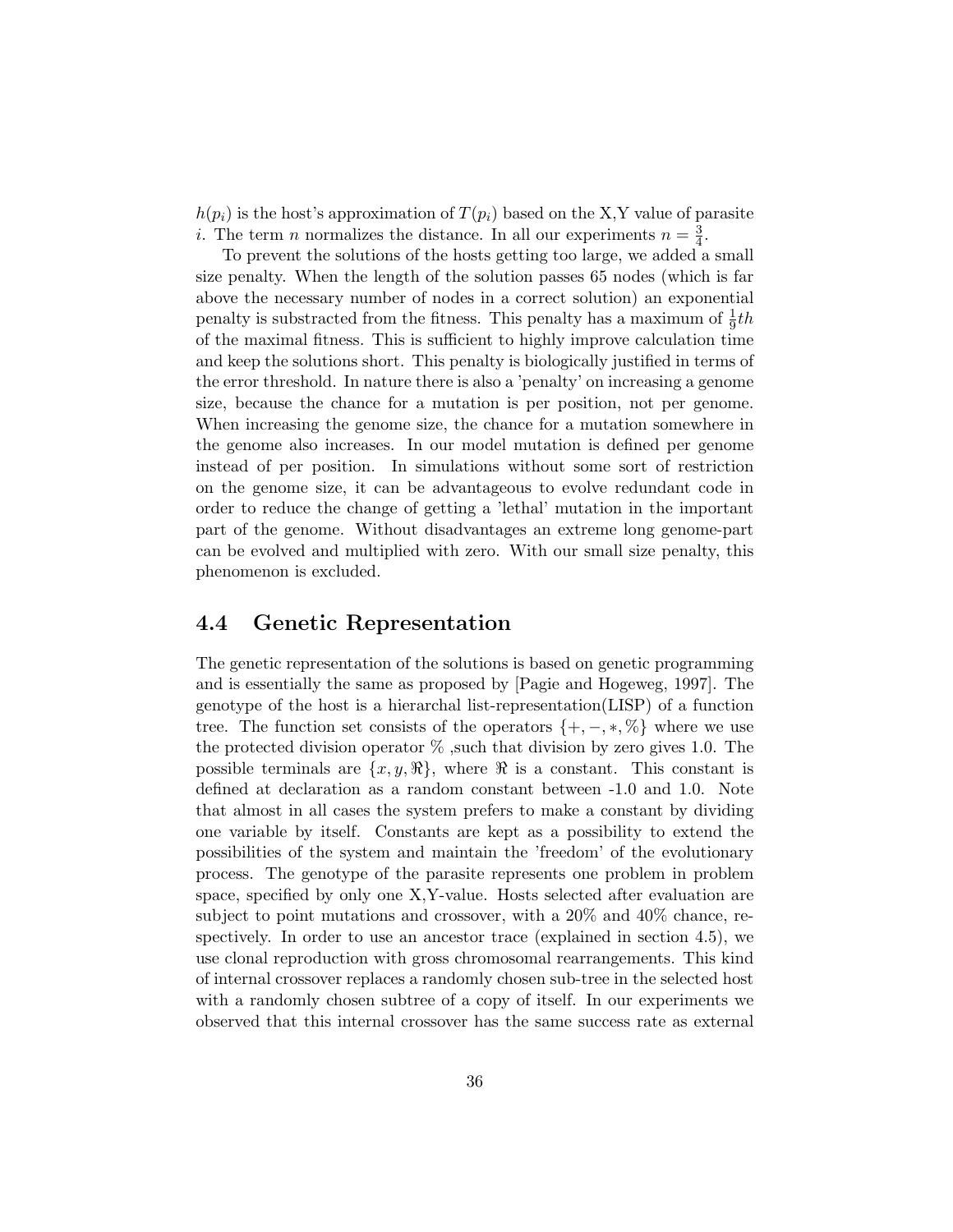crossover. Next to the fact that the fundamental mechanism is the same, deletion and duplication in combination with point mutation seem powerful enough for fully integrating the necessary information in an evolutionary run. In this way we can easily examine the information flow within the genomes of candidate solutions through evolution. Every time step also 10% of the parasite-population are mutated. This means that one of the variable values is changed into an adjacent value(.e.g plus or minus 0.4). The genotypic space is not toroidal. When a value of a parasite is on the border of the problem domain, it can only mutate in one direction.

A solution is considered completely 'correct' if the sum of the absolute differences with the target in evaluating all 676 problems in the domain is less than 0.01. In practice all our evolved correct solutions exactly matched the evolutionary target, giving no difference in evaluation. A solution is only marked as 'correct' when the solution stays in the population for at least 50 time steps. In practice we observed a total domination of the solution, causing it to spread through the whole population in a couple of generations. Each run is started with small, randomly created functions for hosts of maximum depth 3. Because initialization with random values for the parasites gives considerably better results, this will be the case when not mentioned otherwise. When no solution is found within 1000 timesteps the simulation will be stopped, otherwise simulations are stopped after reaching the solution and staying in the population 50 time steps.

### 4.5 Observables

In order to observe the spatial pattern formation we output the different values present in each grid-cell of our CA with a color palette. We can plot the fitness of the parasite, the fitness of the host and the X,Y value of each parasite (divided in 2 separate plots) in space.

In our comparison between coevolution with and without pattern formation, we use an ancestor trace. All new individuals entering the population, originating by mutation, get an identifier and a list of its ancestors. In this way it is possible to trace back all differentiation and speciation leading to an individual in a time step. Every time step 60% (40% internal crossover and 20% point) of the whole population mutates, so constructing a tree with all the mutations in one time step gives a representative view on the mutational branches leading to all the hosts in that population.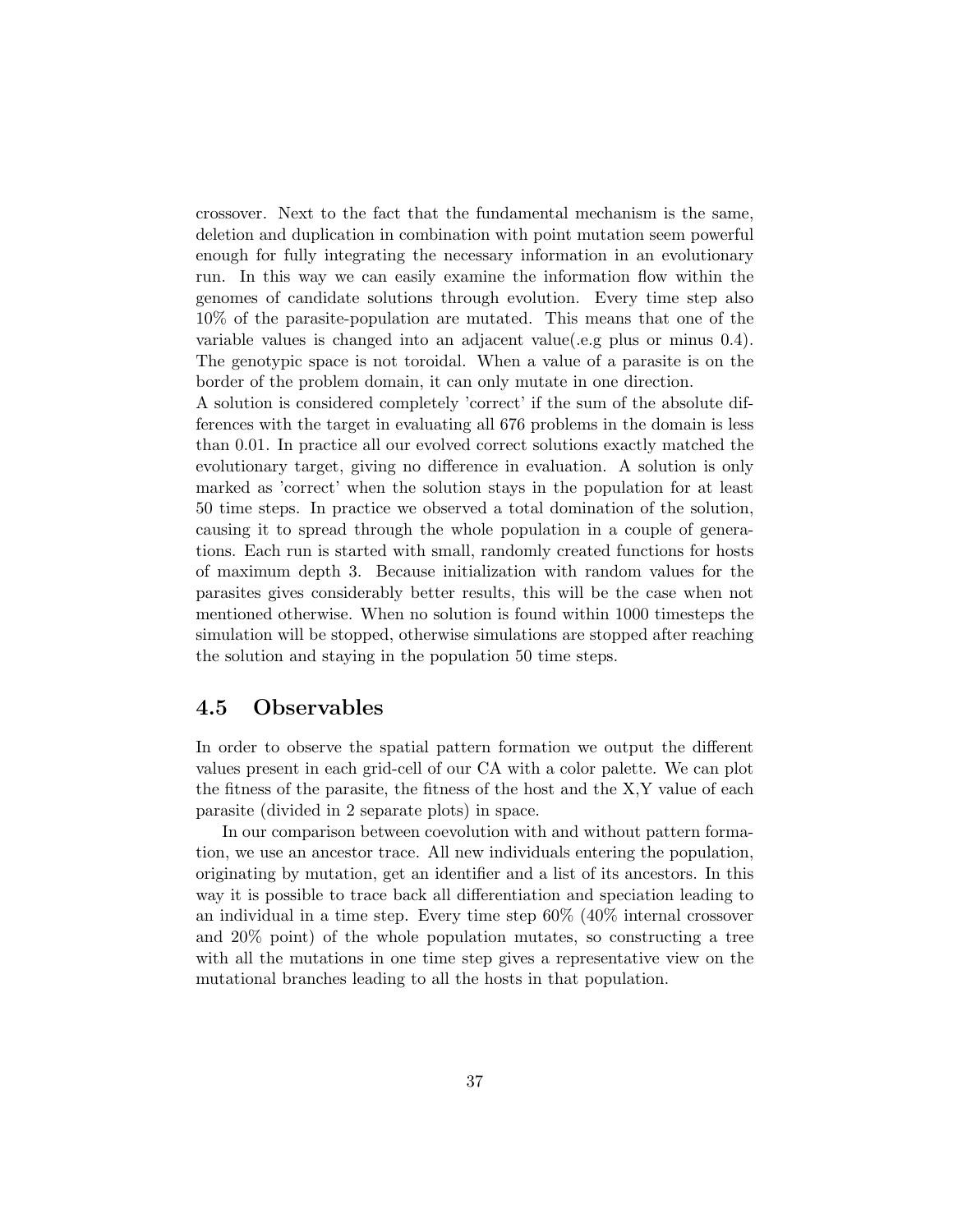## Chapter 5

# Experimental Results

## 5.1 Efficacy of the Optimization



Figure 5.1: Spatial patterns in problem space of model #1. Left for X, right for Y. Red denotes a high value, black denotes zero. Intermediate values are in between.

As in most spatial coevolutionary processes, pattern formation is an important feature [Boerlijst, 1991, Savill et al., 1997, Pagie and Hogeweg, 1997]. Figure 5.1 and 5.2 visualize the pattern formations from parasites in both our models, showing waves of parasites with alternating high X,Y values. This pattern formation is the driving force in the dynamics in both systems.

Considering the results for model  $#2$ , table 5.1 shows that the wellmixed system fails in almost all simulations in finding a correct solution. In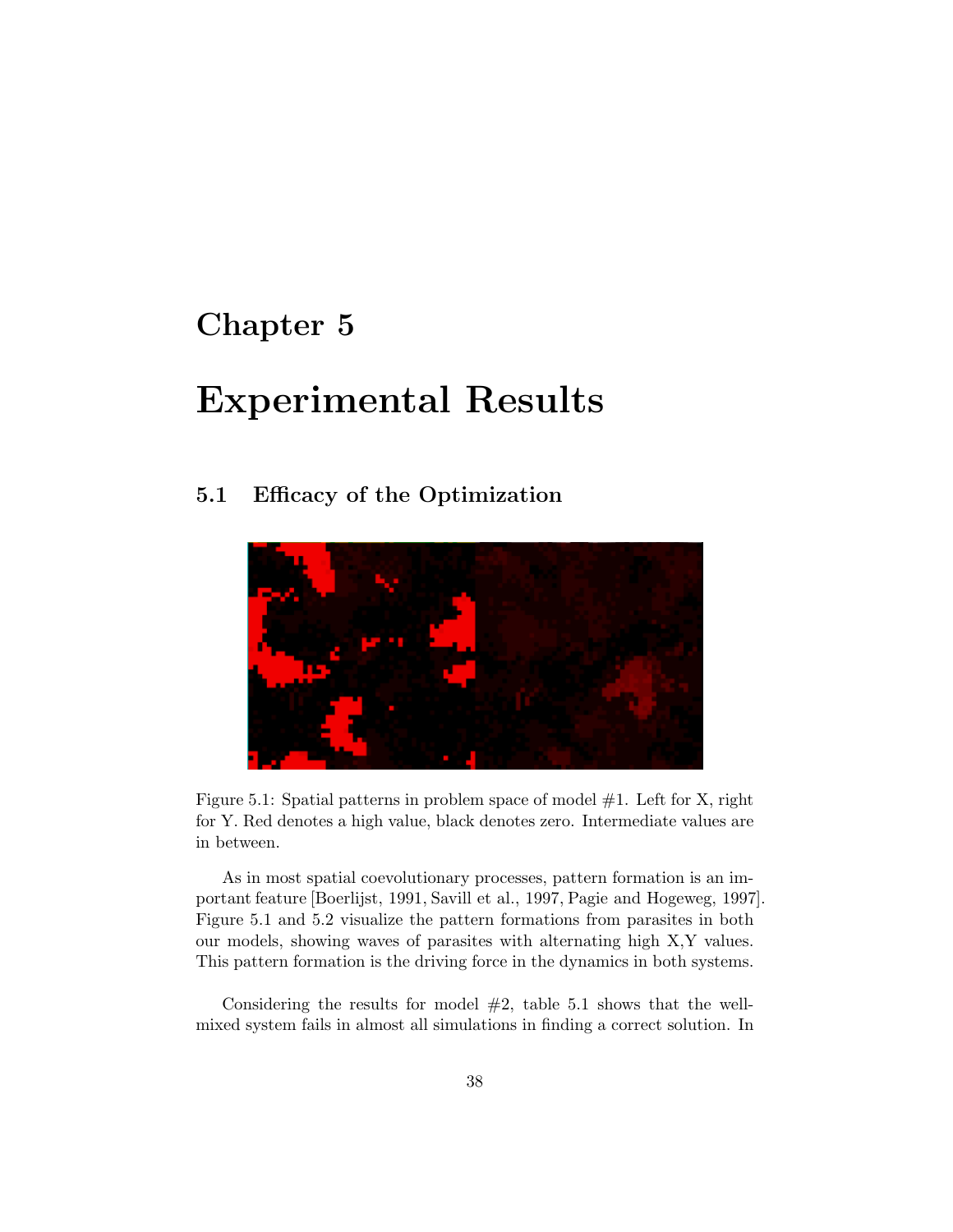

Figure 5.2: Spatial patterns in problem space of model  $#2$ . Left for X, right for Y. Red denotes a high value, black denotes zero. Intermediate values are in between.

our system with pattern formation however, 90% of the runs gives a correct solution, almost always within 300 time steps. This dramatic difference in performance can be totally attributed to the occurrence of pattern formation.

| Method           | Success rate  |
|------------------|---------------|
| Spatial patterns | $27/30(90\%)$ |
| Well mixed       | $3/30(10\%)$  |

Table 5.1: Success rates of model  $#2$ 

#### 5.1.1 Variation

In contrast to expectation we see a higher parasite diversity in the well mixed model than in the spatial model (Shannon diversity is 15% higher at all levels of course graining). Also the distance between observed parasites at one location of the grid in subsequent time steps is higher in the mixed case. In the spatial model more than 50% are the same in subsequent time steps (see figure 5.3), which corresponds to the observed waves of similar parasites. The hosts observe even less variation because they travel along with the waves. Intuitively, one would expect this lack of information to harm the coevolutionary optimization. Our results show the opposite effect. The scale of the waves is a selforganizing property, which depends on the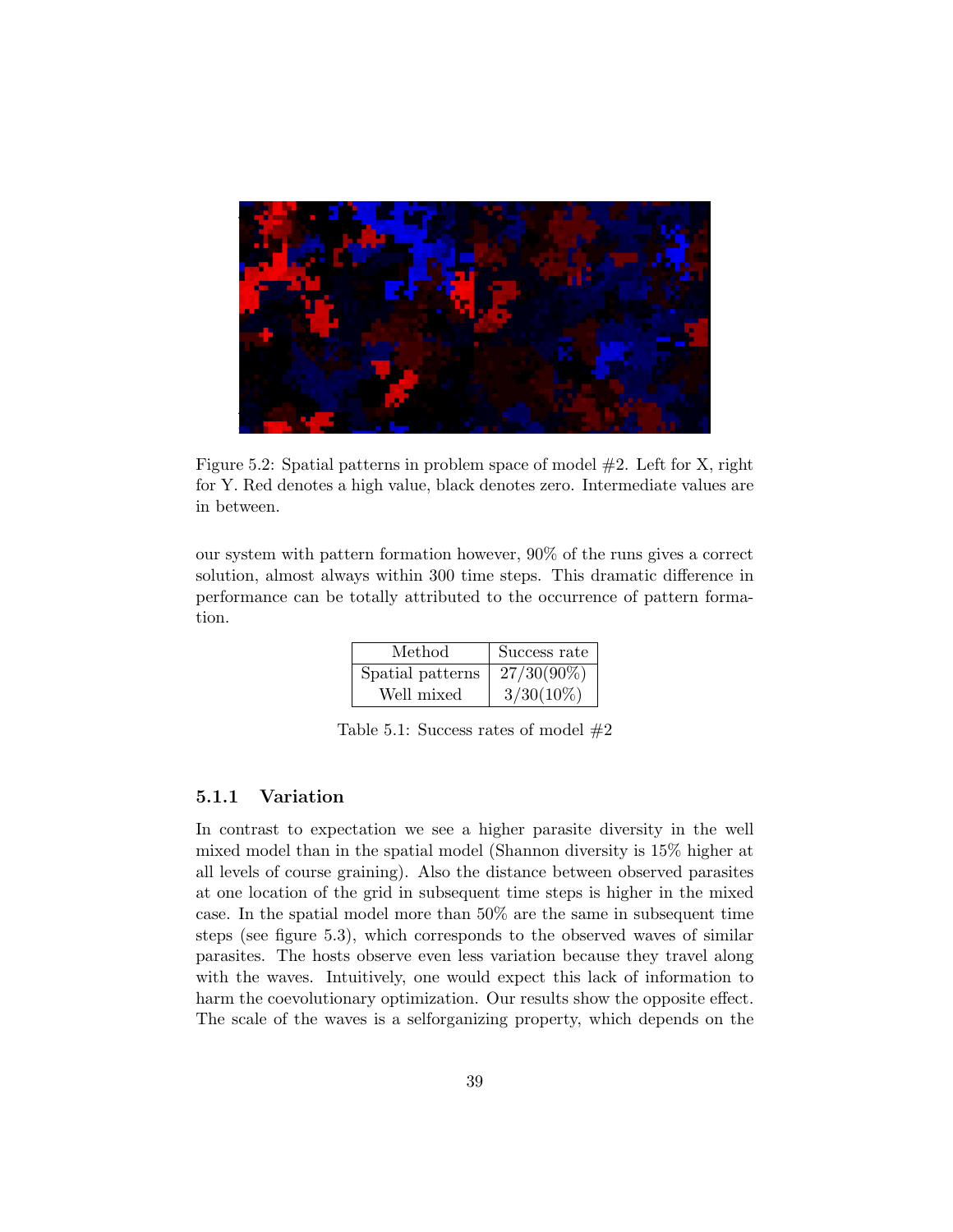rate of adaptation. In this way, in combination with the right fitness evaluation, the interconnecting subpopulations organize themself into an 'ideal learner/trainer' system.



Figure 5.3: Distance between subsequent parasites at random position. Black denotes the spatial system, grey the well mixed.

## 5.2 Coevolutionary Dynamics Depend on Fitness Evaluation

As discussed in 3.6.2 an ideal trainer is described by many as a trainer which presents problems of increasing difficulty [Epstein, 1994, Juill´e and Pollack, 1998, Pagie and Hogeweg, 2000b, De Jong and Pollack, 2004]. This is often done with a learning gradient or a domain specific fitness evaluation. Can we demonstrate that spatial pattern formation can force the system dynamics in such a way that it can be considered as a guide to ideal learning? In order to grasp the full dynamics of coevolutionary function approximation, we first test on model #1 in which the landscape is monotonously rising through the domain, slightly skewed into one dimension. At first sight it seems that this function has to be far more easy to solve for our coevolutionary system, but this is not the case. It even turned out that the parameters which give a  $90\%$  performance in model  $\#2$ , cannot find any solution for this polynomial function. In order to get correct solutions in model #1 the fitness evaluation has to be relative instead of absolute. This can be understood if we examine the parasite behavior induced by the fitness evaluation. When the problem domain is monotonously rising and the evaluation is absolute, all the parasites clump in the highest part of the domain,  $X=5.0$ ,  $Y=5.0$ . Here the absolute fitness advantage for parasites is highest. Because of this clumping, hosts can only evaluate one instance out of all problems. Variation is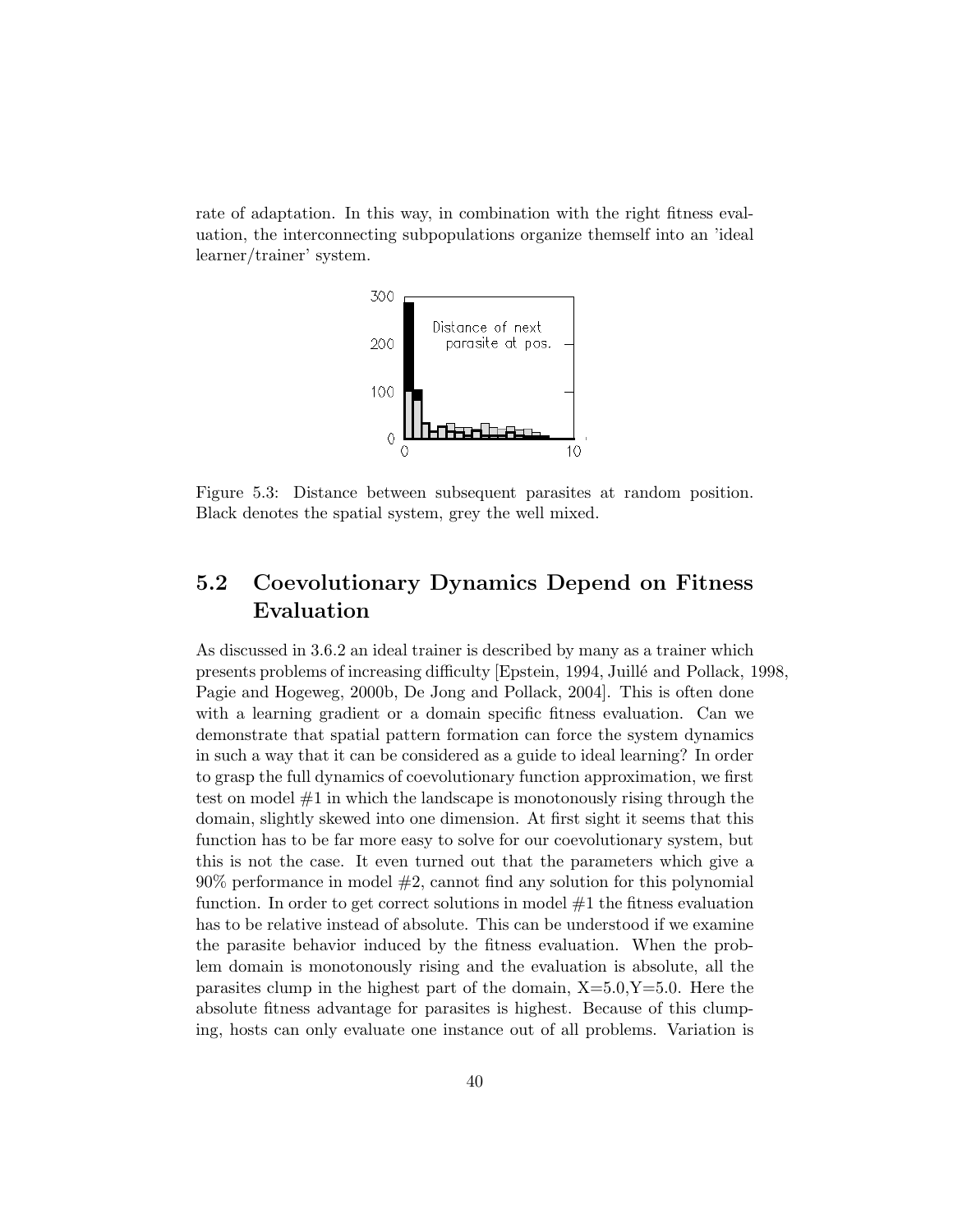minimized and the solution cannot be found through the coevolutionary process. Relative fitness evaluation for function 4.2, in contrast, will result in all the parasites clumping in the lowest part of the problem domain. Small inaccurate approximations of the hosts compared to the small target give a relatively high fitness advantage for the parasites. Because this is also the most difficult part of the landscape to solve, information integration is stopped. Only when the preferred problems are solved, the parasites will evolve to other regions of the problem space enabling the host to integrate enough information over the generations to solve the complete problem. In combination with the spatial properties of the system, this is the case for relative evaluation in the polynomial function and absolute for function 4.2. For similar reasons [Pagie and Hogeweg, 2000b] found that for the majority voting task, fitness for solving easy problems(the extreme densities) had to be larger than for harder problems.

## 5.3 Parasite Speciation



Figure 5.4: parasite speciation in model  $#1$  (function 4.1).

To truly understand the role of pattern formation in our system we have to look at the parasite behavior. Within model  $#1$  we observe parasite speciation, originating in the spatial pattern formation. A wave like pattern of subsequent alternating subpopulations travels through the whole space. These waves are separated subpopulations of parasites within the population. As can be seen in figure 5.4 we observe separate subpopulations of parasites in the population in the whole simulation until a correct solution is found. Because these subpopulations target different weaknesses in the host population, they form the wavelike patterns and can in this way coexist,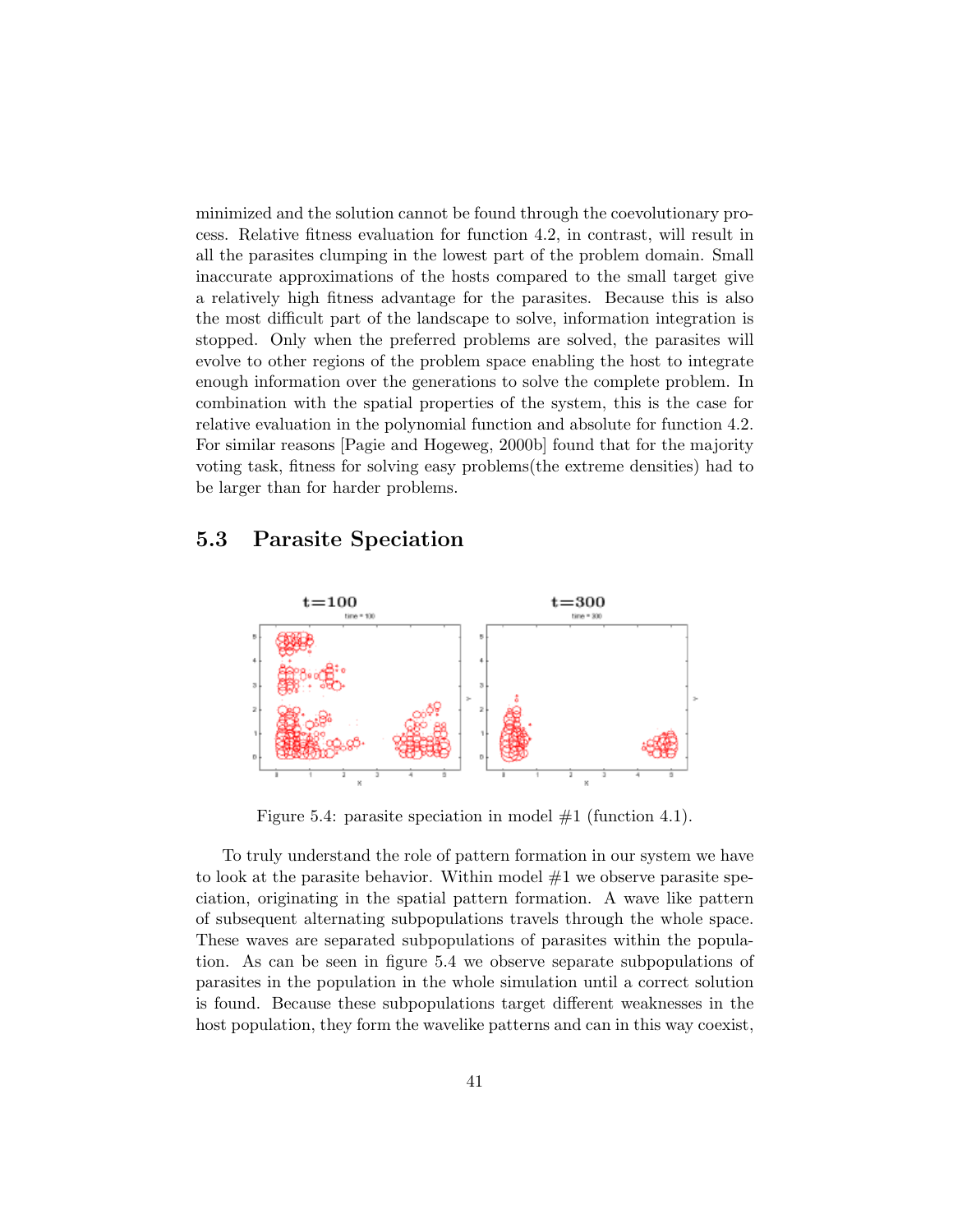maintaining parasite-variation. The present parasite phenotypes plotted in an intermediate time step show that the parasites have speciated into very specific regions. These regions are the same for every simulation of model  $#1.$  When function 4.2 is the evolutionary target (and the evaluation is absolute), we also observe speciation in the parasite population(figure 5.5). Again specific regions in problem space are targeted by the speciated parasites. Because of the symmetry of the landscape, the regions differ per simulation, however always out of a small subset of the problem space.



Figure 5.5: parasite speciation in model  $#2$  (function 4.2).

In both cases the parasites speciate within the first 25 steps of evolution into different subpopulations. The whole parasite population exists only of these subpopulations. Although the regions where the subpopulations linger differ per time and subpopulations do travel to other regions, great parts of the problem space will not ever be covered during the simulation. However, correct solutions are found.

### 5.4 Host Speciation

In the well mixed scheme (figure 5.4 ) all the offspring comes from only one ancestor. If in contrast we look at (fig. 5.4) the most striking difference is that in the spatial model, within all colored time steps there is offspring traceable back to two different ancestors present at initialization.

The above described parasite pattern formation is only one side of the coevolutionary coin. The wavelike patterns of the parasites force the hosts to adapt to different subpopulations, competing in space, which results in wavelike patterns of subsequent host-subpopulations. In model  $#1$  we observe subpopulations of hosts speciating into a different dimension of the target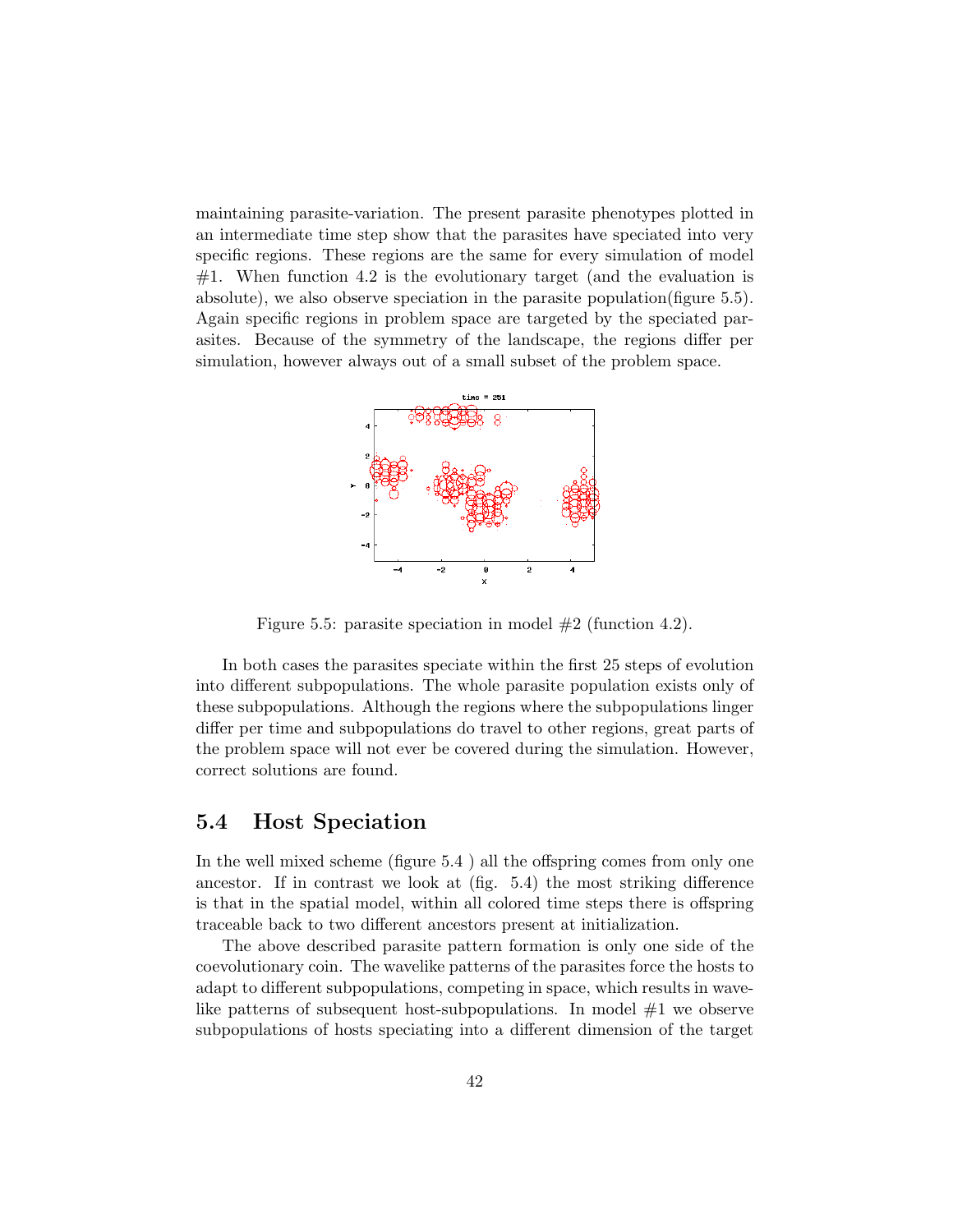

Figure 5.6: combined ancestor trace in system with spatial patterns shows Multiple sustaining lineages:genetic variation maintained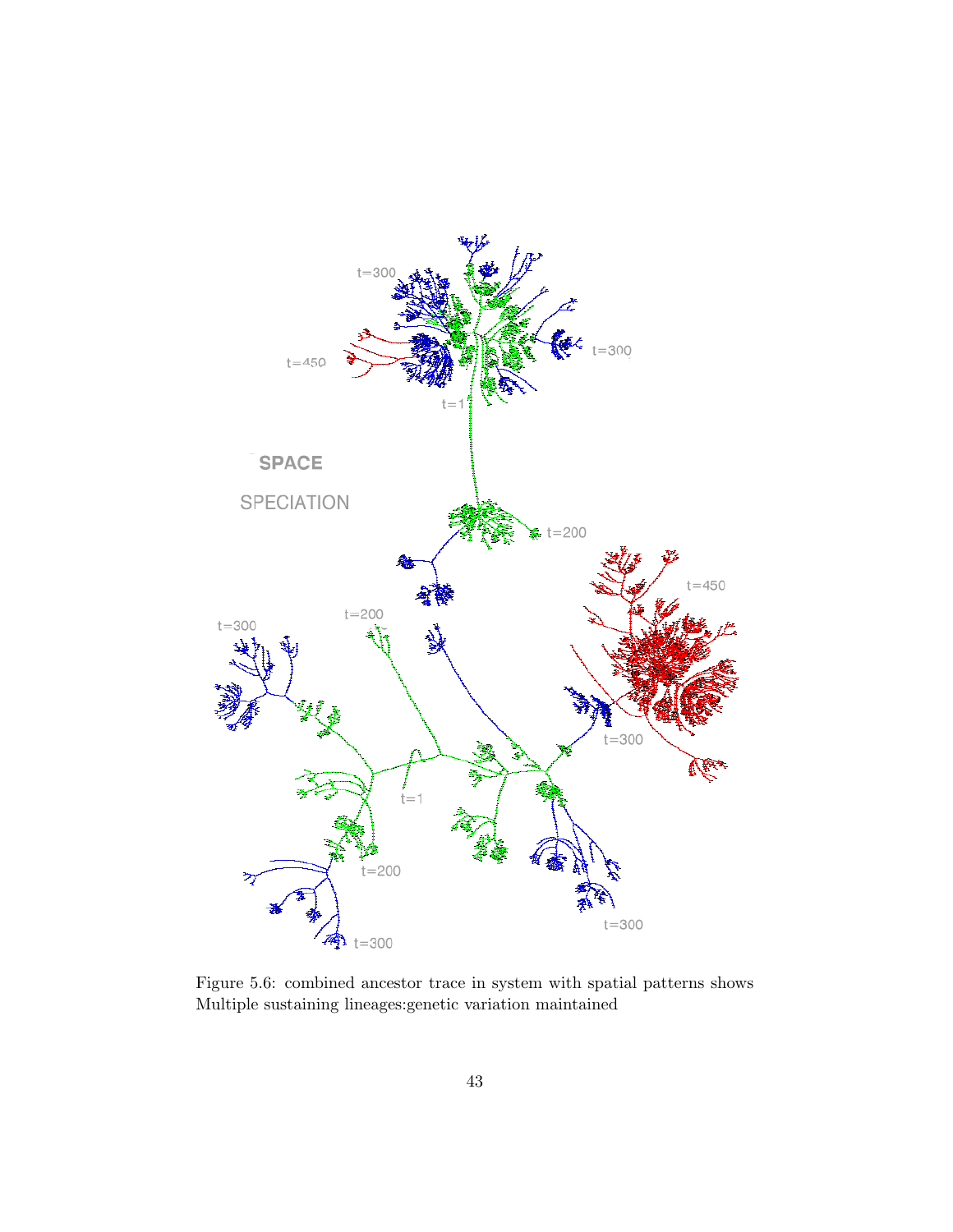

Figure 5.7: combined ancestor trace in well mixed system shows only one sustaining lineage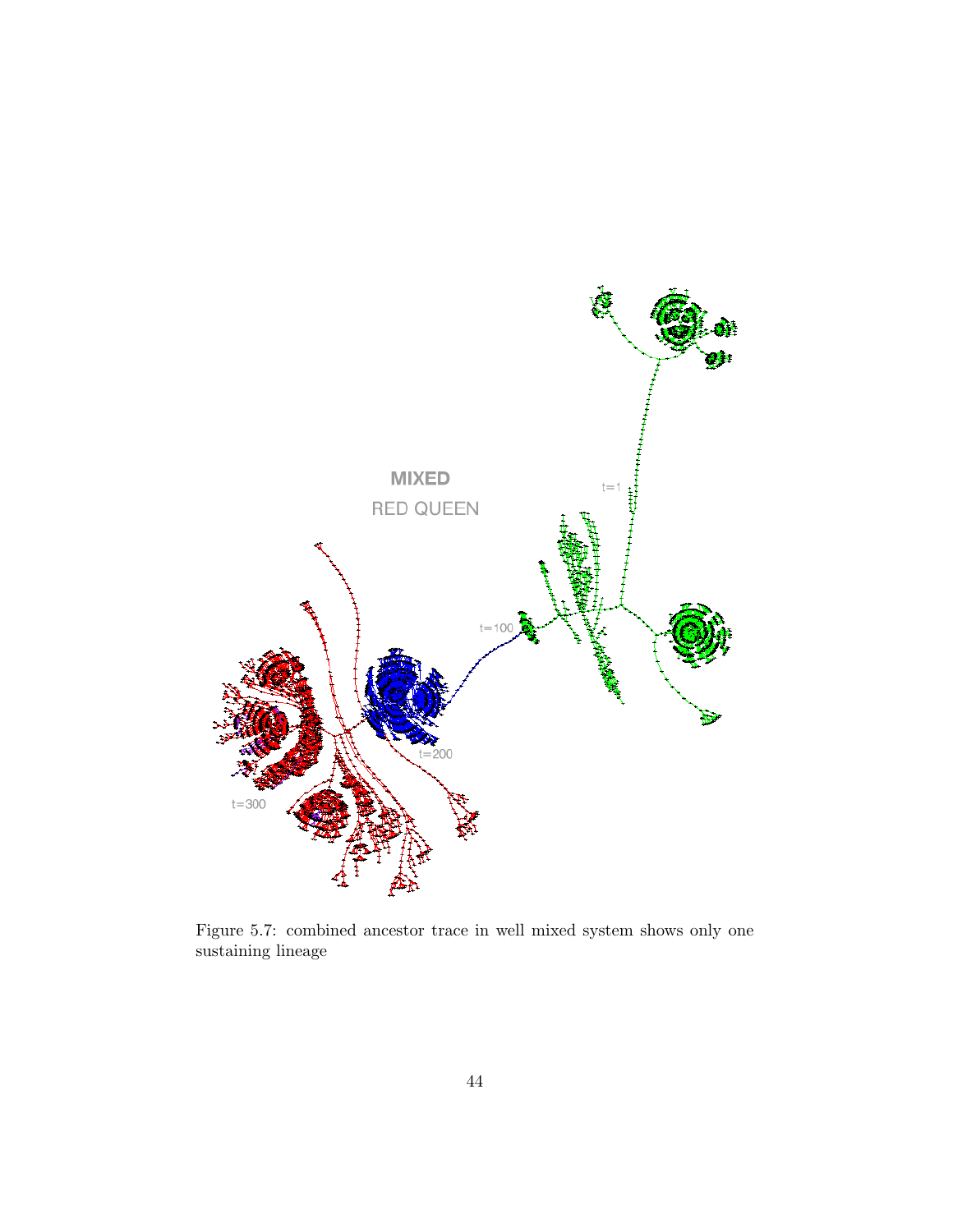function, in order to specialize towards one of the parasite-subpopulations. In space we can again distinguish the subsequent waves of different subpopulations alternating each other. These patterns fit the parasite patterns, each subpopulation almost entirely on top of each other, following each other through the space. The spatial patterns we also observe in model  $#2$ , again indicating speciation. Only the waves are more difficult to distinguish because of the faster dynamics and different amount of subpopulations. In order to verify the host-speciation in model  $#2$ , we used the ancestor trace. In this way we can nicely see the evolutionary path and the mutational branches leading to the final population. To identify the role of space in this process, we constructed trees from the ancestor traces, both in the pattern formation case of model  $#2$  as in the well mixed case<sup>1</sup>. These trees consists of the whole mutated population at three different time steps, indicated by different colors. Evolution takes place in the direction of the arrows, so the outmost branches are the present population at the time indicated by the corresponding color. The hosts present at  $t = 1$  are indicated.

A second observation here is that the different mutational branches keep expanding in the different time steps, indicating different genetic branches present in the same population. In the tree from the well mixed model we observe only one sustaining lineage leading to the final population. At the intermediate colored time steps the tree seems to expand its branches, however only one single branch takes care for the whole population in the next depicted time step. This difference in ancestor trees shows exactly the influence of spatial pattern formations. In the spatial model subpopulations adapt to different subpopulations of the parasite, so that genetic variation only diminishes when a genotype with the correct solution comes into existence and naturally dominates and takes over the population. The different branches are forced to compete with each other and force the different subpopulations to adjust to the parasite subpopulations, sustaining progressive evolution. In the well mixed model, all variation originates from the same ancestor. The differentiated branches at t, are gone at time step  $t = t + 50$ and the whole population at  $t = t + 50$  originated out of only one genotype present at  $t$ . This is the typical pattern, known as Red Queen evolution (subsection 3.5.1), which is observed in many host/virus interactions like Influenza in humans.

<sup>&</sup>lt;sup>1</sup>These two ancestor traces are randomly taken samples of both methods. However, we did observe ancestor traces with the expected corresponding clear cut patterns in almost all randomly examined simulations $(5/6$  in the spatial case,  $4/6$  in the wellmixed counterpart).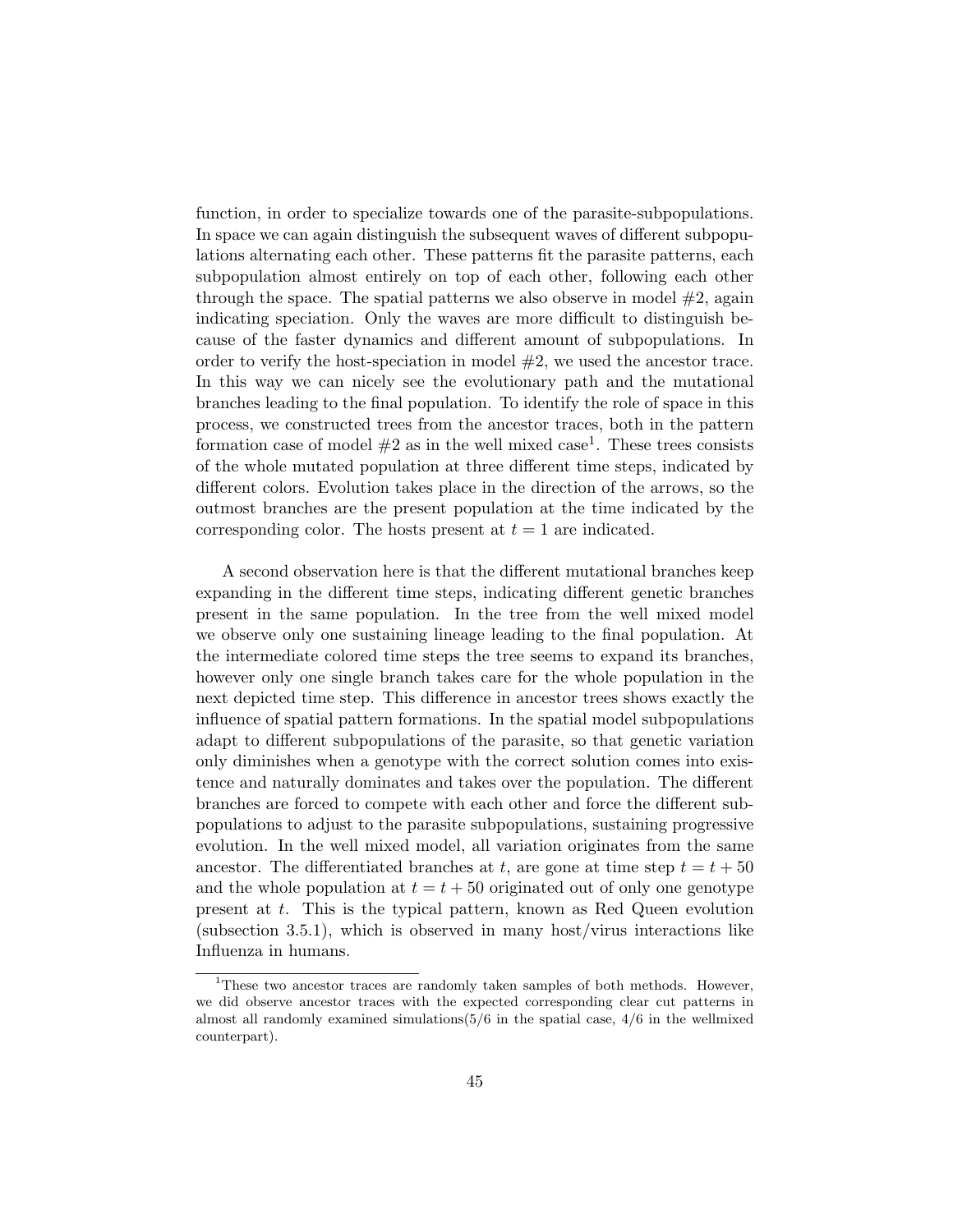## Chapter 6

# Conclusion

## 6.1 Summary and Conclusion

In this thesis three research questions were postulated. In answering the first question How does speciation of a population affect the adaptation of individuals? we compared a coevolutionary model including spatial pattern formation with a variant where all the individuals were spatialy mixed after each timestep. This well mixed model differs only in the lack of the emergence of spatial patterns. The competition is still local and the evaluation is still asymmetric and sparse. The difference in behavior as well as the success rate can in this way be subscribed to the presence or absence of space. The results are clear on the matter of success rate: In 90% of the simulations, our spatial model produced a global solution against an unsatisfactory success rate of 10% in the well mixed case. Thus, the success of spatial coevolutionary function approximation can almost entirely be ascribed to the presence of spatial pattern formation. Where the spatial embedding enables speciation, the spatial patterns are formed by this speciation of the population, suggesting that the speciation of the population has a positive effect on the individual adaptation.

How this advantage is reached by the emergence of spatial patterns is adressed in the second research question:What is the role of space in spatial coevolutonary function approximation? The behavior and emergence of spatial patterns is best explained, beginning within the parasite population. In both models we see clear speciation in problemspace within the population of parasites, only the behavior of the subpopulations differs per model. In the spatial variant the different subpopulations are quite stable, quite smoothly travelling through problem space and only gradually changing in number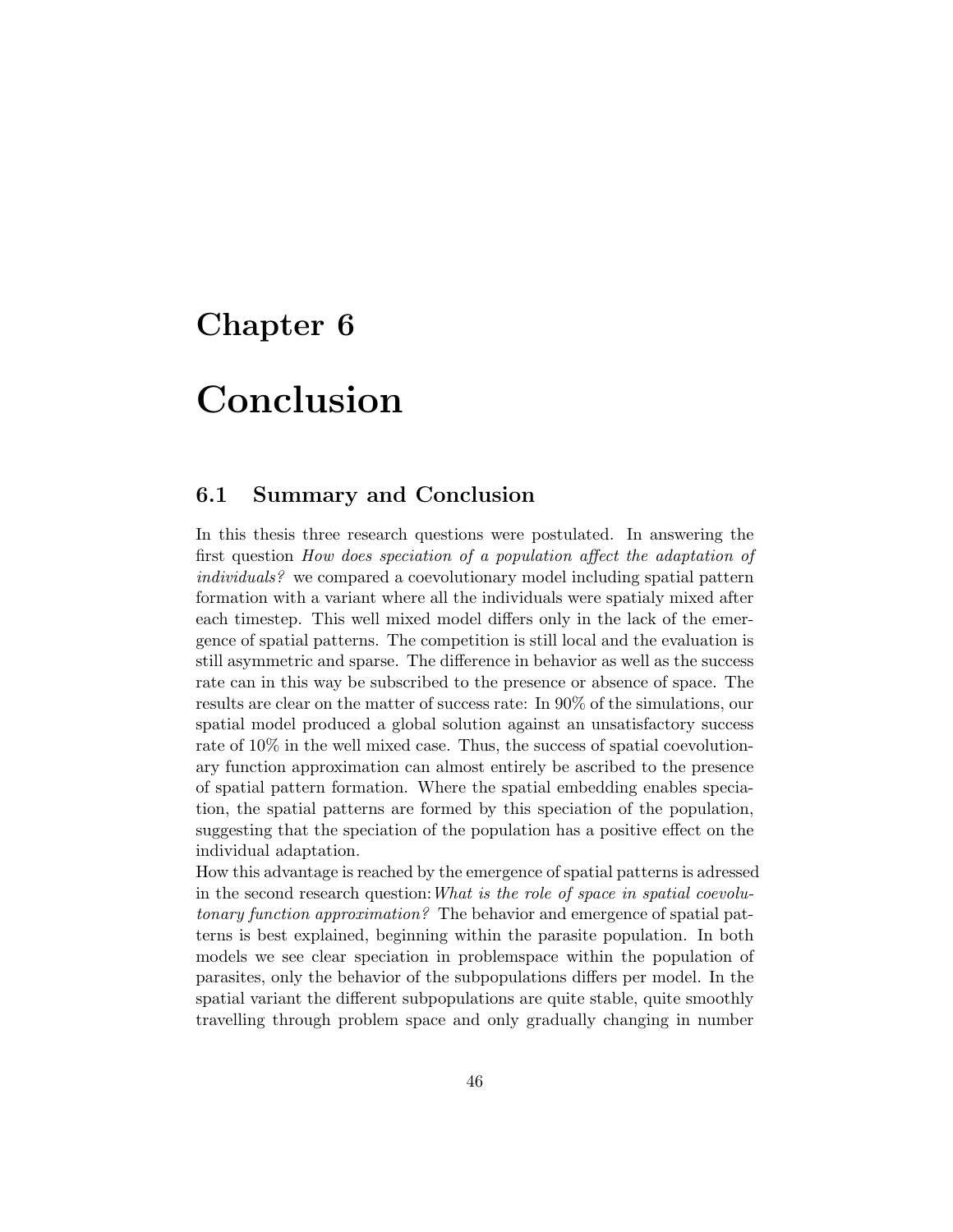of individuals within the different subpopulation. On the contrary, the well mixed case displays major fluctuations in the number of individuals per subpopulation. As a result, in the spatial model it is possible for the spatial distributed host population to adapt to different subpopulations of parasites, each lingering in another part of problemspace. Due to this specialization, the host population also splits into subpopulations. The combination of an ancestor trace and the use of clonal reproduction with gross chromosomal rearrangements instead of traditional crossover, make it possible to visualize speciation within the population of hosts, showing the mutational branches leading to the final population. Where the ancestor tree of the well mixed model only shows one lineage sustaining through the course of evolution, in the spatial model multiple lineages can keep expanding. Through these multiple lineages the genetic variation is maintained in the population over the long timescale.

Concerning information integration we now can observe a population based diversity. The different subpopulations are specialized on different subsets of problemspace and hence have integrated different parts of the information. Due to this self structuring of the system, a new level of selection arises at the level of the subpopulations. This newly obtained multilevel character of our system is probably the key element in answering our last research question, namely What is the role of population based diversity for the individual information integration? The population based diversity results in competing subpopulations in space and the resulting spatial patterns are formed in such a way that the system has to compete within- and between emerged subpopulations. The patterns 'guide' the learning process in space and provide in combination with the right fitness evaluation a sufficient learning gradient, presenting problems of different difficulty in the right order, necessary for adaptation of the host population. Relevant information is also presented at multiple timescales, guiding the coevolving subpopulations. Therefore, due to the selfstructuring of the system, the selforganizing dynamics of spatial patterns and multiple levels of selection, population based diversity can lead to individual information integration. We conclude that the influence of space cannot be attributed to local competition, or higher diversity alone, but depends on the selforganizing dynamics of the spatial patterns formed by the speciation of the population, and the appropriate timescales for adaptation generated.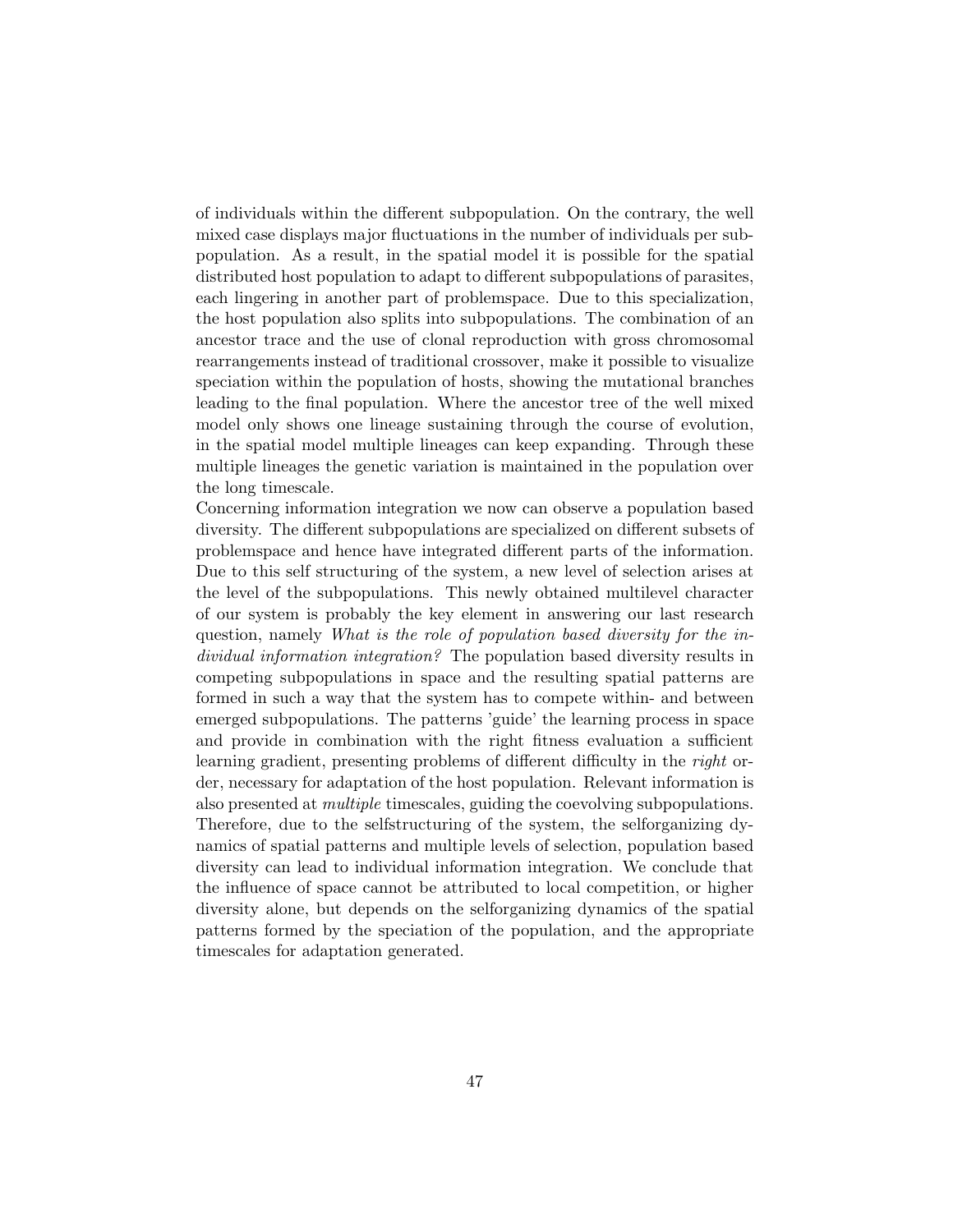## 6.2 Discussion and Future Work

After the work on spatial coevolutionary computation from Pagie and Hogeweg(1997), the role of space is more and more accepted as an effective method to improve coevolutionary computation. However there still is a lack of basic research on the fundamental mechanisms of space in a coevolutionary setting. The results shown in this thesis are at least promising and hopefully will revive the interest in the spatial variant of coevolutionary computation. A lot of work still has to be done. Upcoming research will include a statistical analysis in order to reinforce our results. The exact role of space is still not entirely explained, so future research may focus on investigating as many facets of space as possible.

A different important aspect which is still relatively unknown is to which extent the spatial location of a mutational branch over time is important to evolve into a global solution. We have to investigate where the lineage leading to the global solution originates and lingers in space through the evolutionary course. Is it advantageous for a mutational lineage to dwell on the borders of subpopulations in order to fully experience all levels of selection or does the global solution originates in the 'safe' center of a competing subpopulation?

A very surprising result is the fact that the encountered diversity of problems at a random position in space seems to be higher in the well mixed system. We have to investigate if this is also the case for the encountered diversity of individuals, when individually followed in space and time. Related to this, it might also be interesting to study the role of sparse fitness evaluation in this context. However, because of the sparse fitness evaluation each host has its own neighborhood with corresponding parasites, therefore competition is between hosts which have a fitness assigned from a different subset of the problem space. This increases the effectiveness of evaluation by comparing the distinguishing capabilities of the different parasites, maybe compensating for a lower variety. We think that only if the problems speciate such that 'easy ones' are first evaluated, the coevolutionary process is successful. Can we consider space to be in some senses an ideal trainer?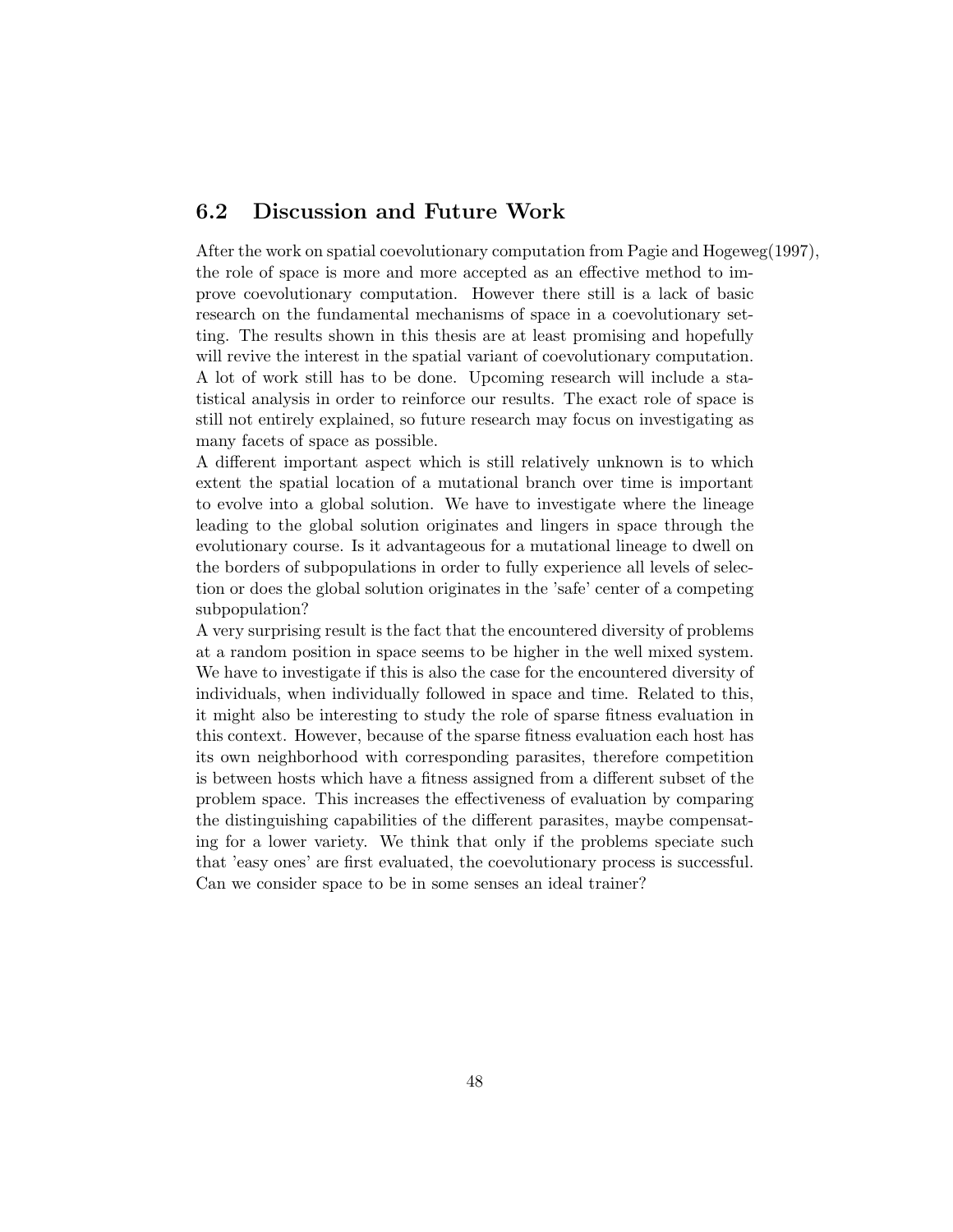# Bibliography

- [Angeline and Pollack, 1993] Angeline, P. and Pollack, J. (1993). Competitive environments evolve better solutions for complex tasks. In Forrest, S., editor, Proceedings of the 5th International Conference on Genetic Algorithms, pages 264–270.
- [Boerlijst, 1991] Boerlijst, M.C. abd Hogeweg, P. (1991). Spiral wave structure in prebiotic evolution:hypercycles stable against parasites. Physica D, 48:17–28.
- [Cartlidge and Bullock, 2004] Cartlidge, J. and Bullock, S. (2004). Combating coevolutionary disengagement by reducing parasite virulence. Evolutionary Computation, 12(2):193–222.
- [Churchland and Sejnowski, 1990] Churchland, P. M. and Sejnowski, T. J. (1990). Neural representation and neural computation. Philosophical Perspectives, 4:343–382.
- [Corsetti et al., 2006] Corsetti, F., Olcott, A., and Bakermans, C. (2006). The biotic response to neoproterozoic snowball earth. Palaeogeography, Palaeoclimatology, Palaeoecology, 232(2-4):114–130.
- [Darwin, 1859] Darwin, C. (1859). 'The Origin of Species', the mechanism of natural selection. Murray, , London, United Kingdom.
- [Dawkins and Krebs, 1979] Dawkins, R. and Krebs, J. (1979). Arms races between and within species. In Proceedings of the Royal Society of London. Series B, Biological Sciences,, volume 205 of The Evolution of Adaptation by Natural Selection, pages 489–511.
- [De Boer and Hogeweg, 2007] De Boer, F. and Hogeweg, P. (2007). The role of speciation in spatial coevolutionary function approximation. In Proceedings of the 2007 Genetic and Evolutionary Computation Conference, pages 2437–2441. GECCO-2007.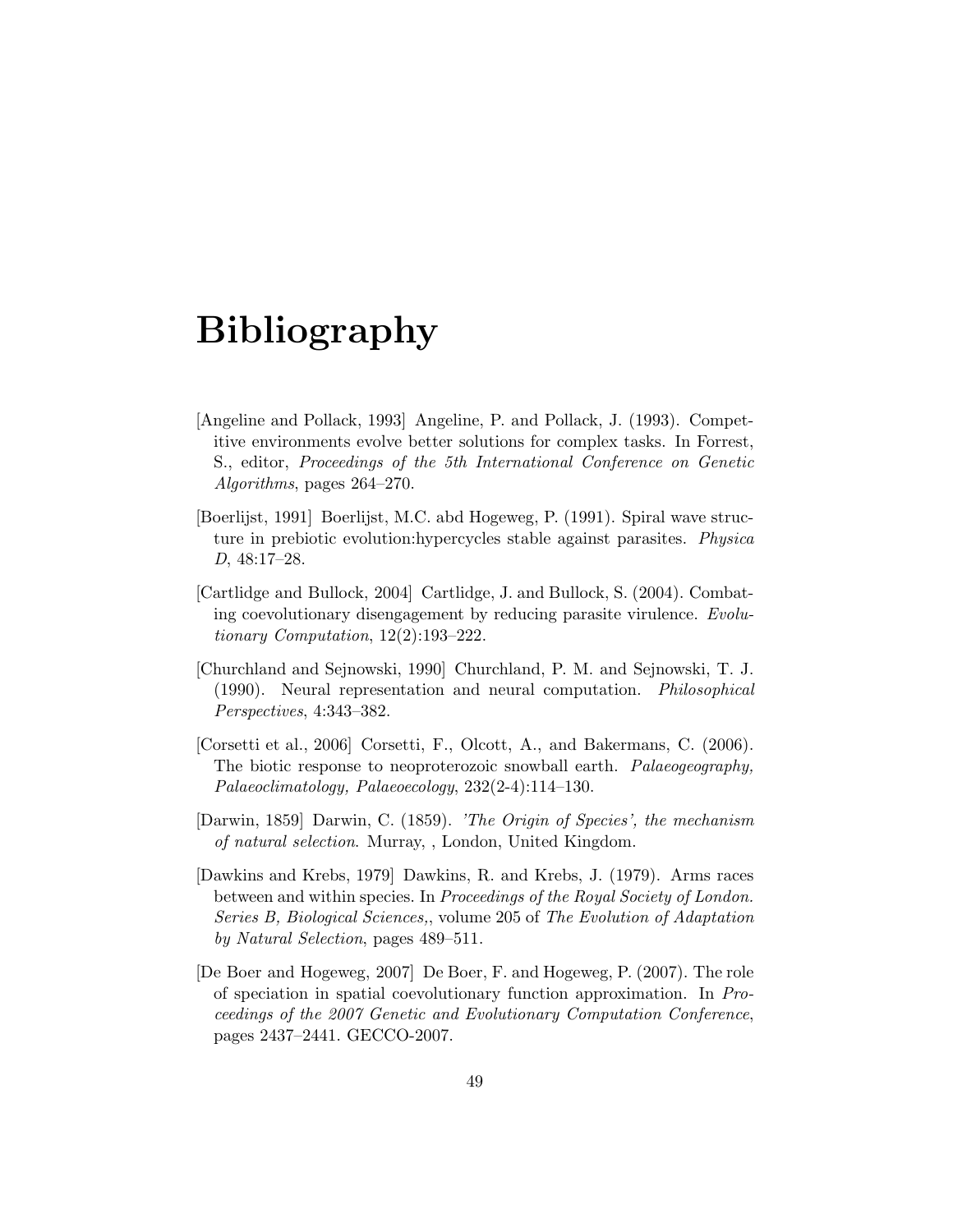- [De Jong and Pollack, 2004] De Jong, E. and Pollack, J. (2004). Ideal evaluation from coevolution. Evolutionary Computation, 12(2):159–192.
- [Eiben and Smith, 2003] Eiben, A. and Smith, J. (2003). Introduction to Evolutionary Computing. Natural Computing Series. Springer.
- [Epstein, 1994] Epstein, S. (1994). Toward an ideal trainer. Machine learn $ing, 15(3):251-277.$
- [Fogel, 1994] Fogel, D. B. (1994). An introduction to simulated evolutionary optimization. IEEE Trans. on Neural Networks: Special Issue on Evolutionary Computation, 5(1):3–14.
- [Goldberg, 1989] Goldberg, D. (1989). Genetic Algorithms in Search, Optimization and Machine Learning. Addison-Wesley Longman Publishing Co., Boston, MA, USA.
- [Hillis, 1990] Hillis, D. (1990). Co-evolving parasites improve simulated evolution as an optimization procedure. Physica D, 42:228–234.
- [Hoffman, 1989] Hoffman, A. (1989). Arguments on Evolution: a Paleontologist's View. Oxford University Press, New York.
- [Hogeweg, 1994] Hogeweg, P. (1994). Multilevel evolution: replicators and the evolution of diversity. Physica D, 75:275–291.
- [Holland, 1975] Holland, J. (1975). Adaptation in Natural and Artificial Systems. University of Michigan Press, Ann Arbor.
- [Holland, 1992] Holland, J. (1992). Genetic algorithms. Scientific American, pages 44–50.
- [Husbands, 1994] Husbands, P. (1994). Distributed coevolutionary genetic algorithms for multi-criteria and multi-constraint optimisation. In Evolutionary Computing, AISB Workshop, pages 150–165.
- [Johnson and Boerlijst, 2002] Johnson, C. and Boerlijst, M. (2002). Selection at the level of the community: the importance of spatial structure. Trends in Ecology and Evolution, 17(2):83–90.
- [Juill´e and Pollack, 1998] Juill´e, H. and Pollack, J. (1998). Coevolving the "ideal" trainer: Application to the discovery of cellular automata rules. In Genetic Programming 1998: Proceedings of the Third Annual Conference, pages 519–527.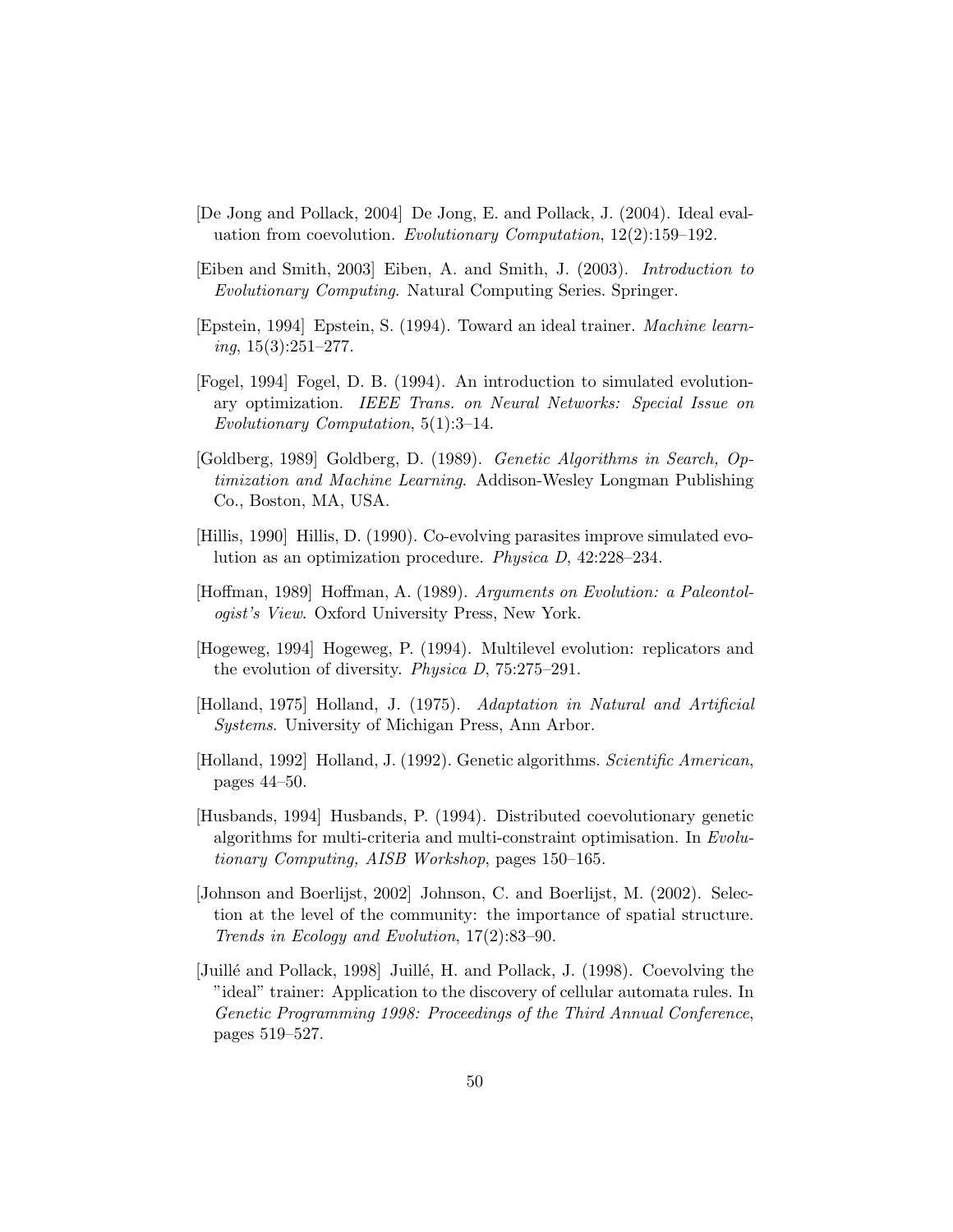- [Juillé and Pollack, 1996] Juillé, H. and Pollack, J. B. (1996). Co-evolving intertwined spirals. In Evolutionary Programming V: Proceedings of the Fifth Annual Conference on Evolutionary Programming, page 461?467.
- [Koza, 2003] Koza, J., editor (2003). Genetic Programming IV: Routine Human-Competitive Machine Intelligence. Kluwer Academic Publishers.
- [Koza, 1992] Koza, J. R. (1992). Genetic programming: on the programming of computers by means of natural selection. MIT Press, Cambridge, MA, USA.
- [Mitchell et al., 2006] Mitchell, M., Thomure, M., and Williams, N. (2006). The role of space in the success of coevolutionary learning. In Proceedings of ALIFE X, The Tenth International Conference on the Simulation and Synthesis of Living Systems.
- [Pagie and Hogeweg, 1997] Pagie, L. and Hogeweg, P. (1997). Evolutionary consequences of coevolving targets. Evolutionary Computation, 5(4):401– 418.
- [Pagie and Hogeweg, 2000a] Pagie, L. and Hogeweg, P. (2000a). Individualand population-based diversity in restriction-modification systems. Bulletin of Mathematical Biology, 62(4):759–774.
- [Pagie and Hogeweg, 2000b] Pagie, L. and Hogeweg, P. (2000b). Information integration and red queen dynamics in coevolutionary optimization. In The 2000 Congress on Evolutionary Computation, pages 1260–1267.
- [Pagie and Mitchell, 2002] Pagie, L. and Mitchell, M. (2002). A comparison of evolutionary and coevolutionary search. International Journal of Computational Intelligence and Applications, 1(2):53–69.
- [Paredis, 1997] Paredis, J. (1997). Coevolving cellular automata: Be aware of the red queen! In Proceedings of the Seventh International Conference on Genetic Algorithms.
- [Potter and De Jong, 1994] Potter, M. and De Jong, K. (1994). A cooperative coevolutionary approach to function optimization. In Davidor, Y., Schwefel, H.-P., and Manner, R., editors, Proceedings of the Third Conference on Parallel Problem Solving from Nature, volume 866 of Lecture notes in computer science, pages 249–257.